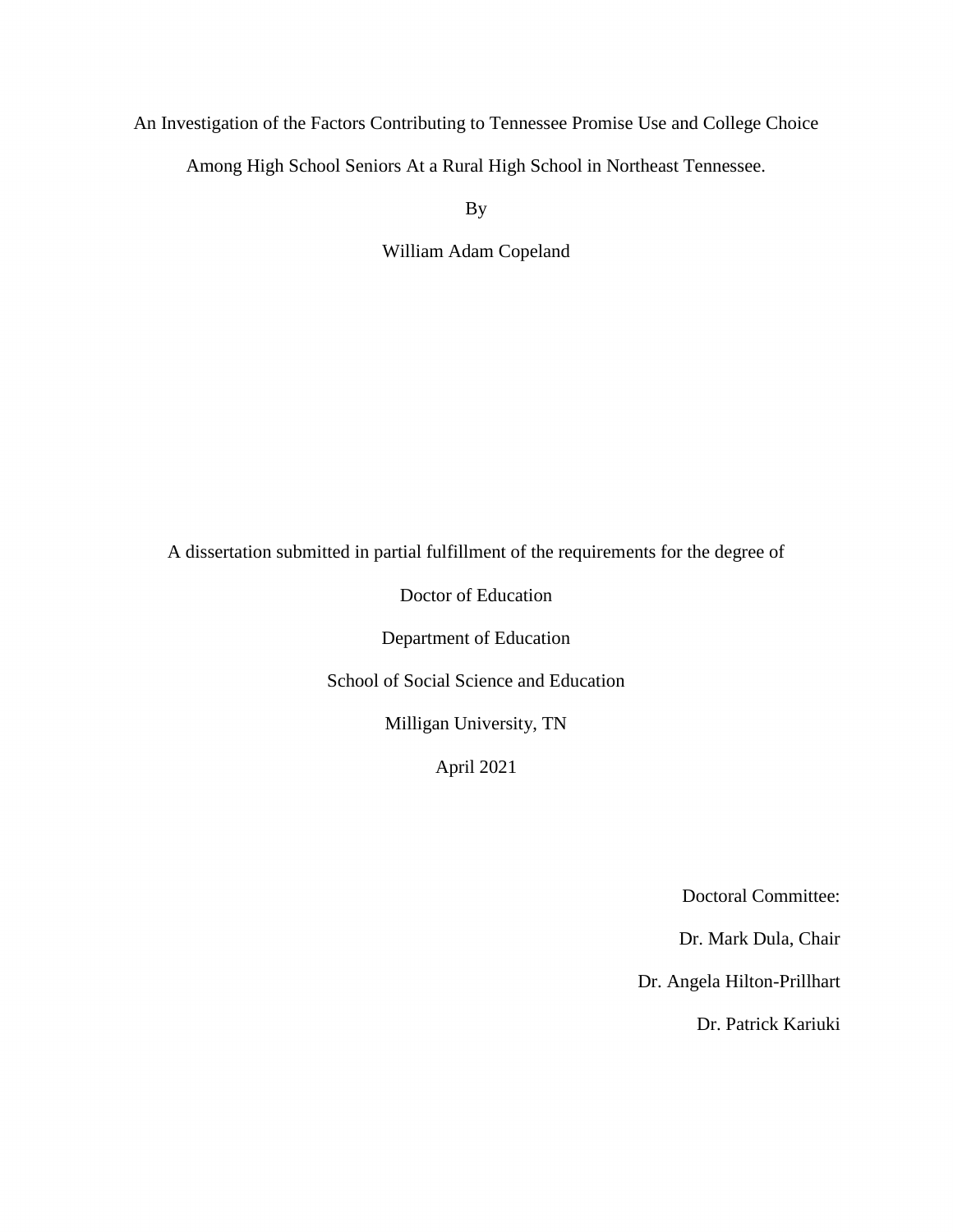@ 2021

William Adam Copeland

ALL RIGHTS RESERVE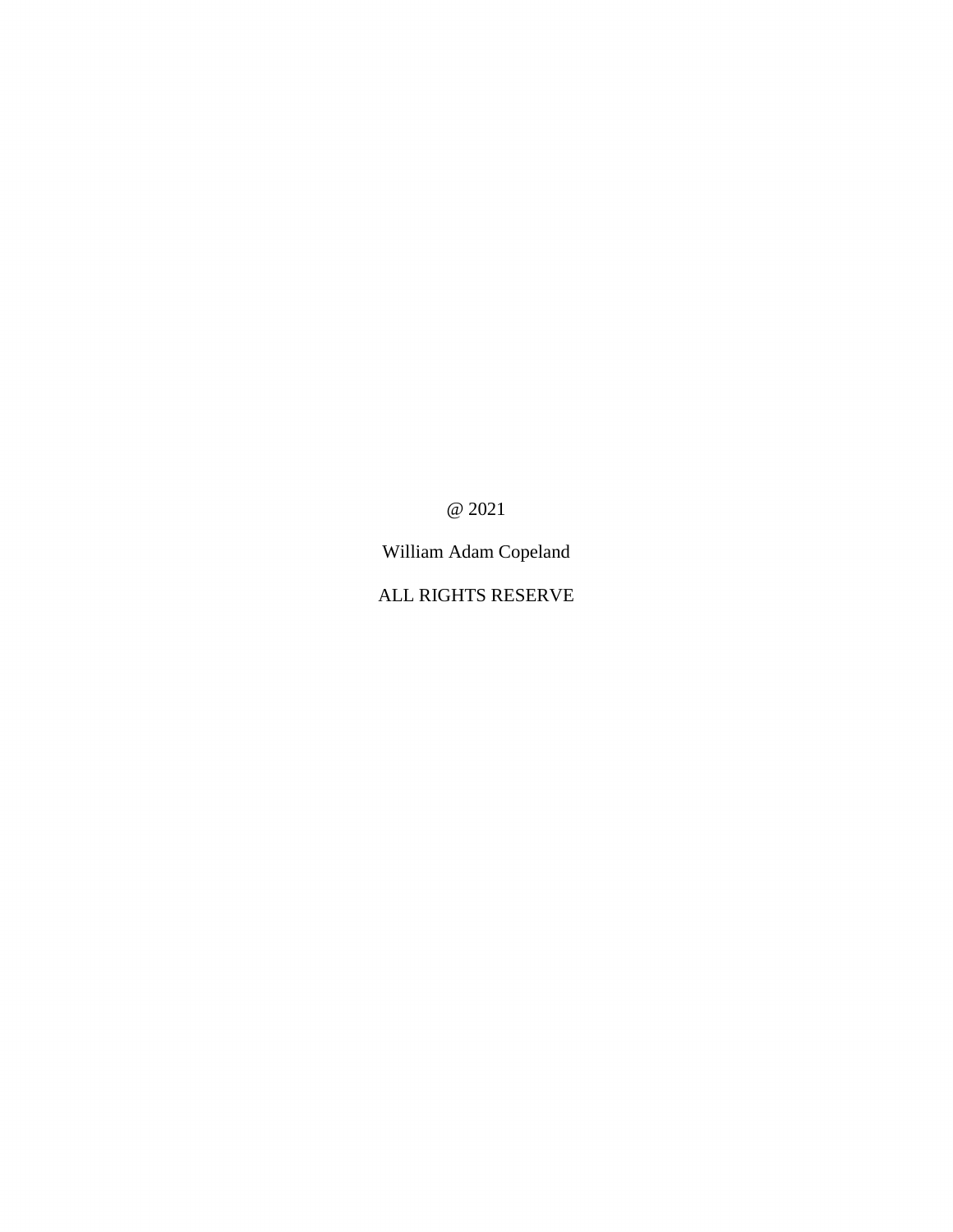| Milligan University Dissertation Defense Approval Form                                                                                                                                                                                                                                                                                                                                       |                           |
|----------------------------------------------------------------------------------------------------------------------------------------------------------------------------------------------------------------------------------------------------------------------------------------------------------------------------------------------------------------------------------------------|---------------------------|
| Candidate Name Holding Copeland                                                                                                                                                                                                                                                                                                                                                              |                           |
| Date of Defense $\frac{4}{20}$ /2)                                                                                                                                                                                                                                                                                                                                                           |                           |
| Dissertation Title Am Investigation of the Factors Contribution                                                                                                                                                                                                                                                                                                                              |                           |
| Ennessee Promise Beauv College Choice Among High School                                                                                                                                                                                                                                                                                                                                      |                           |
| enius at a Rulal High School in Northeast Tennessee.                                                                                                                                                                                                                                                                                                                                         |                           |
| Final Approval of Dissertation Defense                                                                                                                                                                                                                                                                                                                                                       |                           |
| A signature below indicates committee members agree with the following:                                                                                                                                                                                                                                                                                                                      |                           |
| 1) Agreement the dissertation meets with the committee's approval.<br>2) Agreement the oral defense of the dissertation was successful.<br>Dissertation Chair Signature<br>ill n. Karukich<br>Dissertation Committee Member Signature<br>$H\parallel_{\mathcal{V}}$ $\parallel_{\mathcal{V}}$ $\parallel_{\mathcal{V}}$ $\parallel_{\mathcal{V}}$<br>Dissertation Committee Member Signature | 20.<br>04/21/2021<br>Date |
| <b>Other Required Signatures</b>                                                                                                                                                                                                                                                                                                                                                             |                           |
|                                                                                                                                                                                                                                                                                                                                                                                              |                           |
| udech                                                                                                                                                                                                                                                                                                                                                                                        | 20/2/                     |
| Ed. D. Research Director Signature<br>Hilton -                                                                                                                                                                                                                                                                                                                                               | Date                      |
|                                                                                                                                                                                                                                                                                                                                                                                              | 04/21/2021                |
| Area Chair of Education Signature                                                                                                                                                                                                                                                                                                                                                            | Date                      |
|                                                                                                                                                                                                                                                                                                                                                                                              |                           |
|                                                                                                                                                                                                                                                                                                                                                                                              |                           |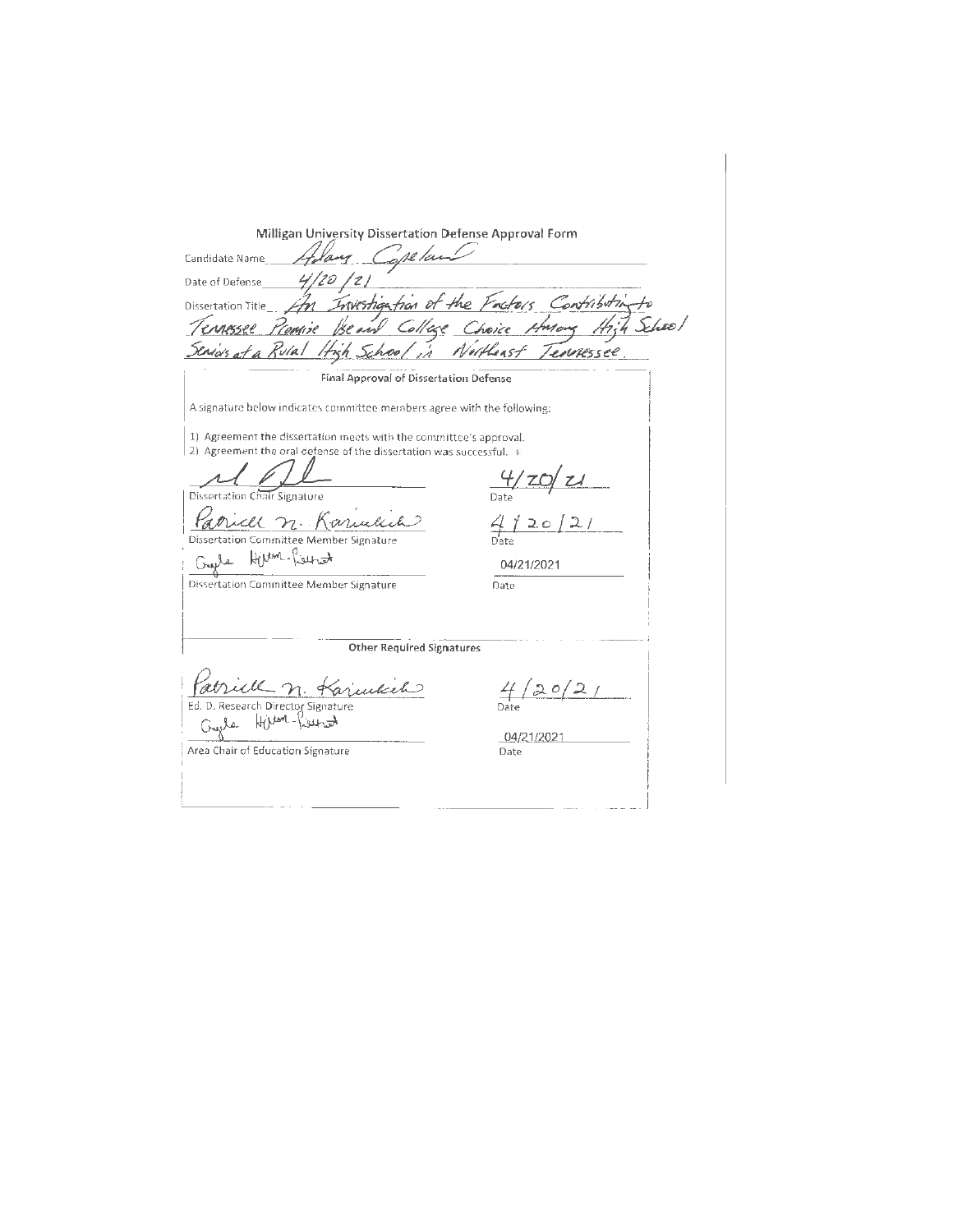#### **Abstract**

<span id="page-3-0"></span>The purpose of this qualitative study was to explore the factors contributing to Tennessee Promise use and college choice among high school seniors at a Rural High School in Northeast Tennessee. The sample consisted of twelve recent high school graduates from the rural school used in this study. The participant interviews were semi-structured with open-ended questions to allow participants to share their personal experiences. The researcher designed interview questions to; (a) understand perceptions of the Tennessee Promise scholarship; (b) determine if the Tennessee Promise scholarship was being used upon graduation; (c) determine any barriers preventing participants from accessing the scholarship; (d) determine what factors played a role in the decision-making process of the study participants. Data were analyzed using inductive analysis process. The results yielded the following themes: a) the Tennessee Promise Scholarship is being used by recent graduates from the county school used for this study, b) the TN Promise fills a financial need amongst participants, c) the application process and program requirements can be too burdensome for some students, d) a connection between Career and Technical Education Programs and the Tennessee Promise, e) a preference of four-year institutions over two-year institutions, f) the vital role school counselor's play in preparing high school students to pursue their post-secondary goals. The results suggest that schools target students no later than the beginning of their junior year in high school regarding available postsecondary opportunities. This information process will enable the students to understand the academic, social, and cost differences between two-year and four-year institutions. Future research should use larger populations and include both rural and urban schools to determine college choice factors.

*Keywords*: last-dollar scholarship, two-year program, educational barriers

i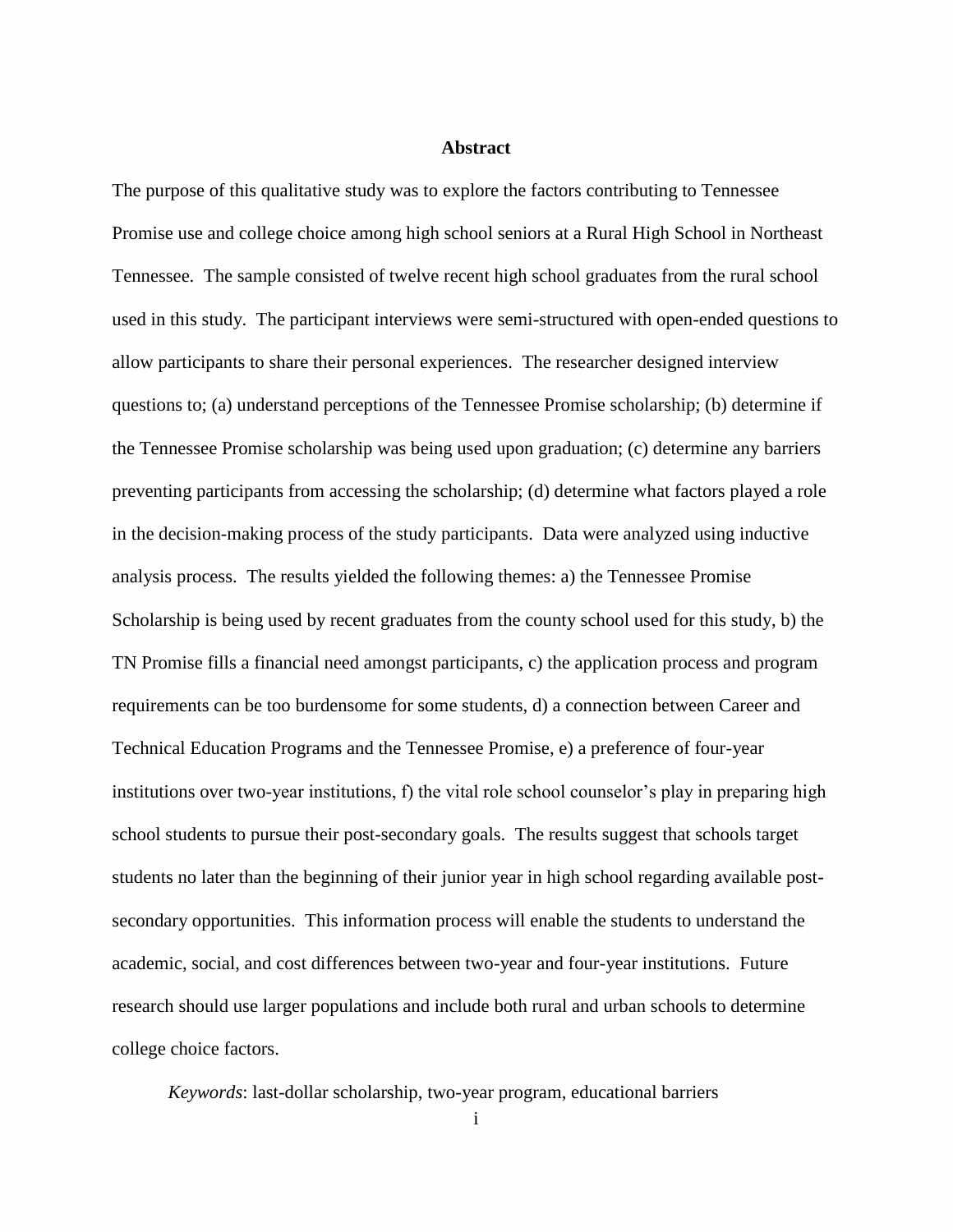## **Dedication**

<span id="page-4-0"></span>To my wife Meredith, thank you for always being there for me throughout all of my educational adventures, your sacrifices have not gone unnoticed. Lasty, I would like to thank my family and friends for all your encouragement and kind words throughout this entire process.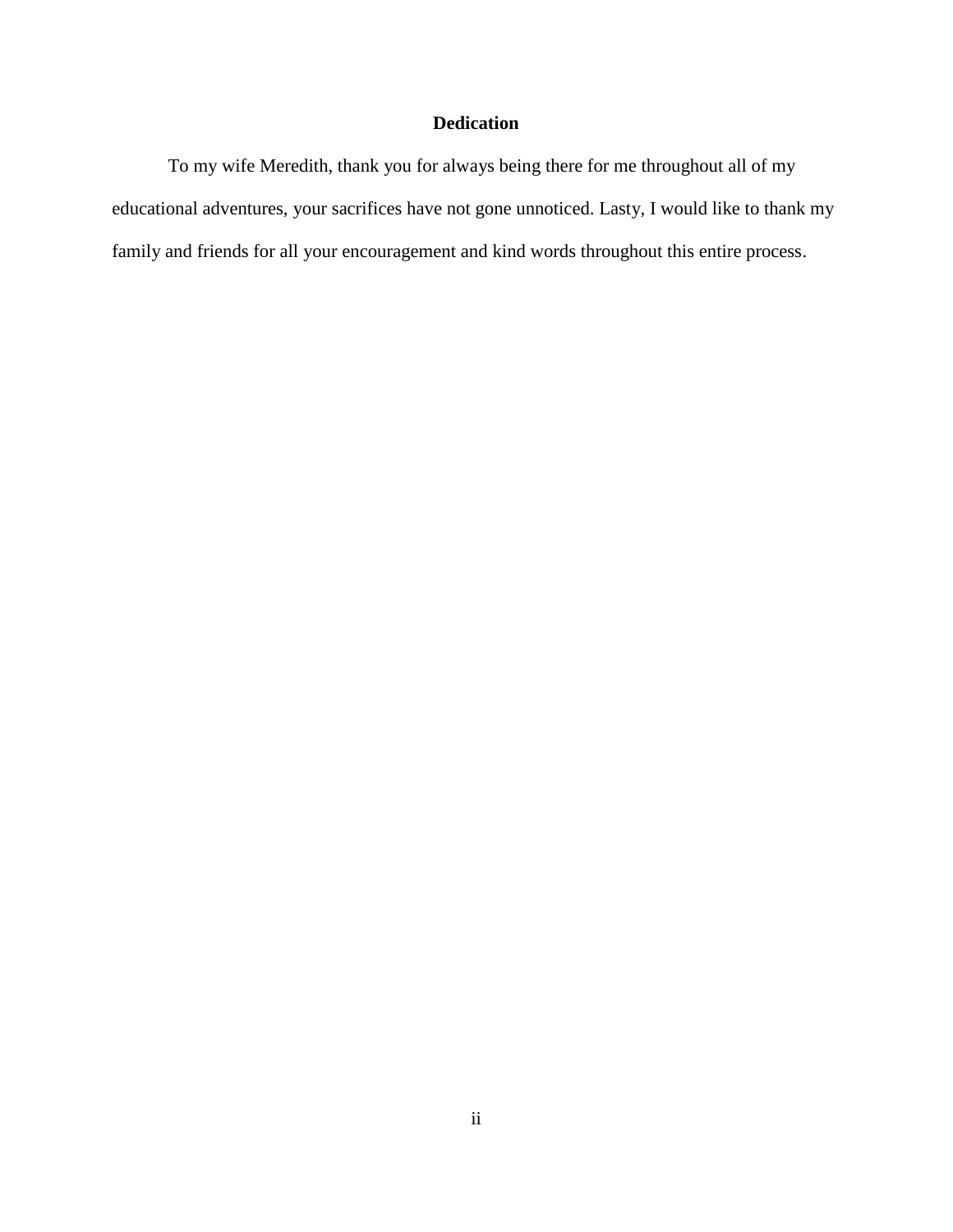## **Acknowledgments**

<span id="page-5-0"></span>There are many who helped me along the way on this journey. First, to my wife, Meredith, your support throughout this entire journey has been greatly appreciated. Second, I want to thank my dissertation committee. Without their guidance, I would not have made it. Dr. Mark Dula, my Chair, went above and beyond with his time and guidance throughout this entire process. Dr. Patrick Kariuki and Dr. Angela Hilton-Prillhart served as valuable committee members, and always provided timely feedback and advice. Lastly, I would like to thank Cohort 3 and my professors for the relationships I have gained throughout this entire journey.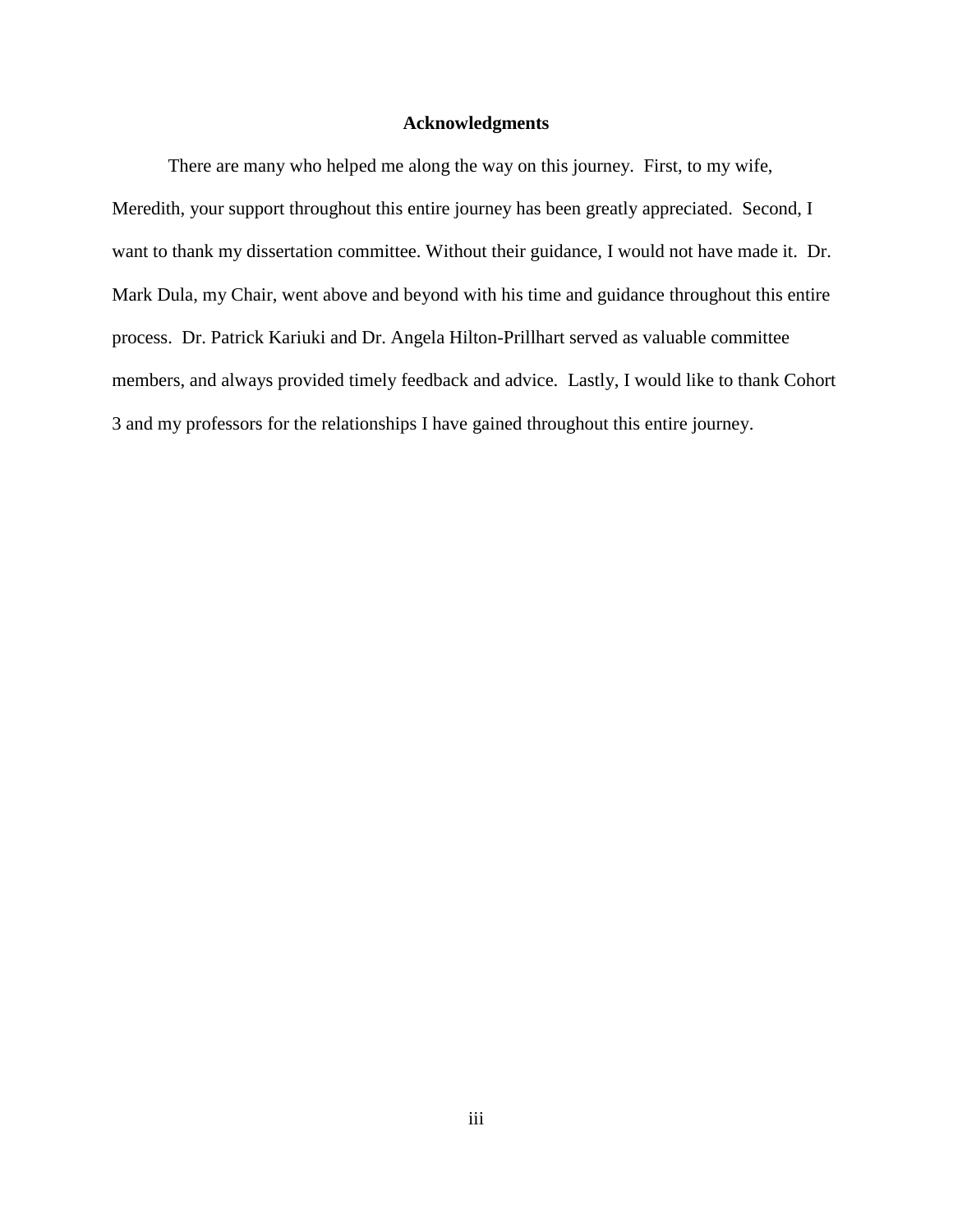<span id="page-6-0"></span>

|  |  | <b>Table of Contents</b> |
|--|--|--------------------------|
|--|--|--------------------------|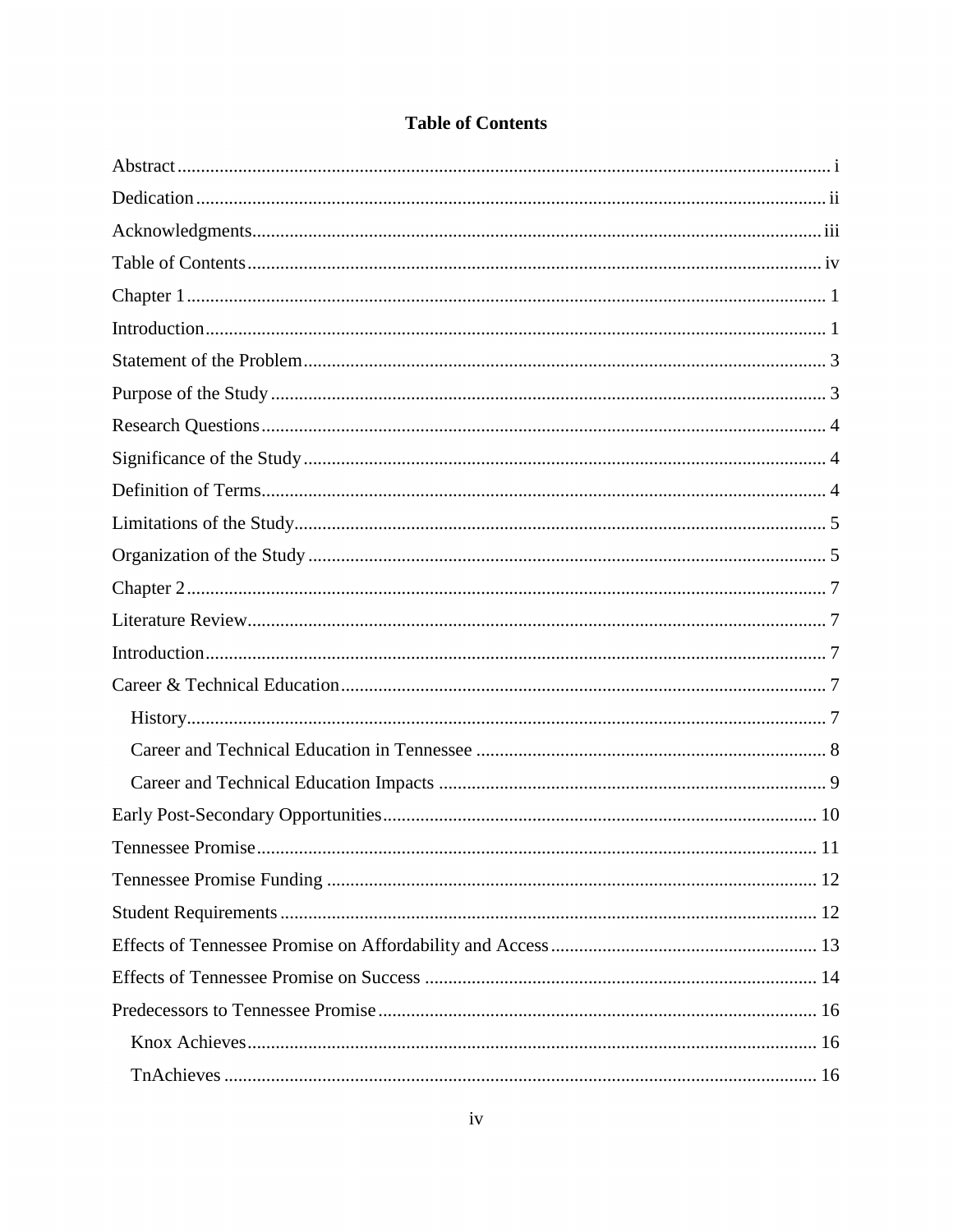| Delaware SEED (Student Excellence Equals Degree) Scholarship Program 19 |  |
|-------------------------------------------------------------------------|--|
|                                                                         |  |
|                                                                         |  |
|                                                                         |  |
|                                                                         |  |
|                                                                         |  |
|                                                                         |  |
|                                                                         |  |
|                                                                         |  |
|                                                                         |  |
|                                                                         |  |
|                                                                         |  |
|                                                                         |  |
|                                                                         |  |
|                                                                         |  |
|                                                                         |  |
|                                                                         |  |
| Data Collection Methods and Procedures<br>28                            |  |
|                                                                         |  |
|                                                                         |  |
|                                                                         |  |
|                                                                         |  |
|                                                                         |  |
|                                                                         |  |
|                                                                         |  |
|                                                                         |  |
|                                                                         |  |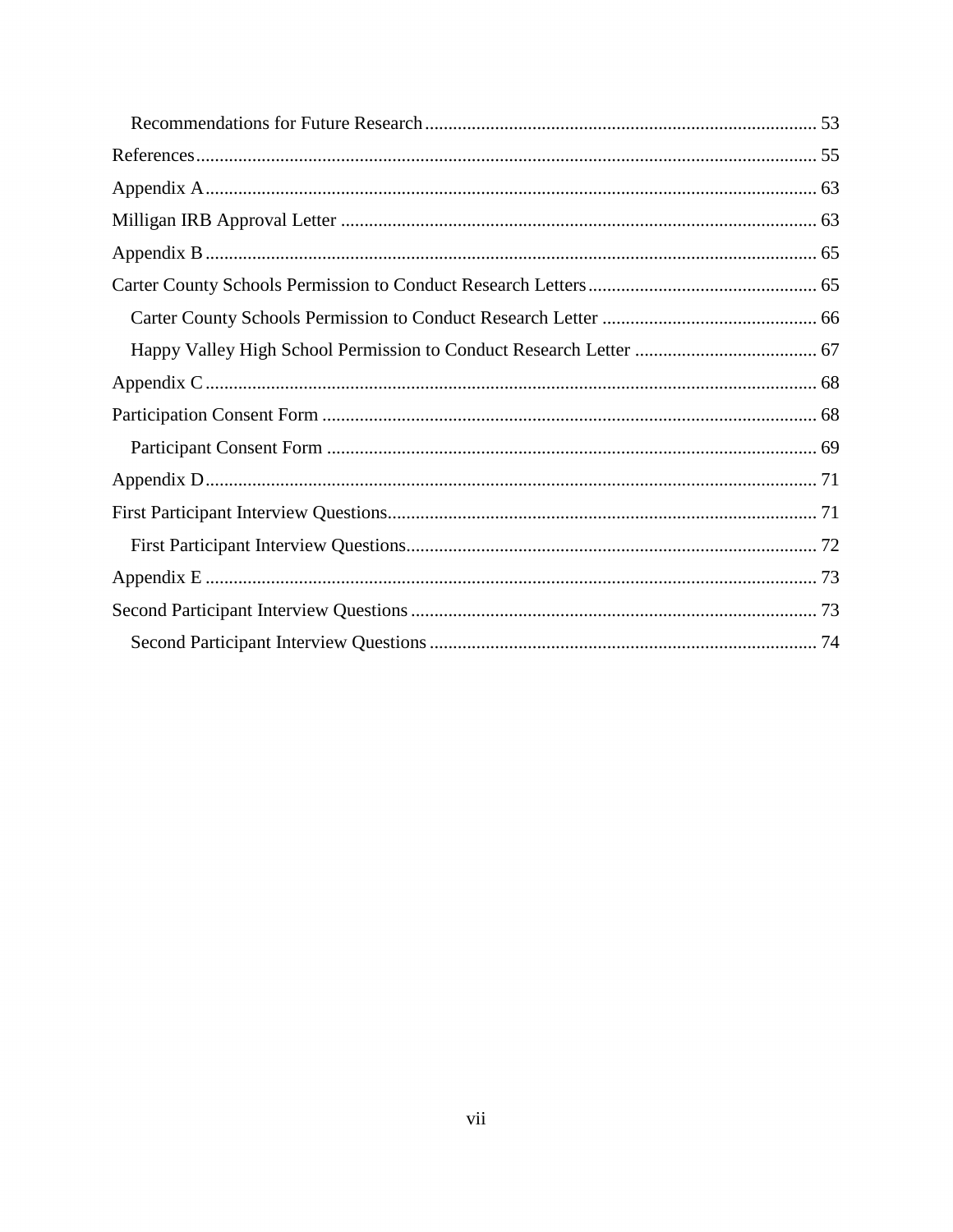#### **Chapter 1**

## **Introduction**

<span id="page-10-1"></span><span id="page-10-0"></span>The Tennessee Promise scholarship is a scholarship program designed to help more Tennessee high school graduates attend college. The Tennessee Promise was unveiled in 2014 and implemented in 2015 as part of Gov. Bill Haslam's Drive to 55 campaign (Drive to 55 Alliance, n.d.). Haslam's Drive to 55 campaign had a goal that by 2025, 55% of Tennesseans will have earned a postsecondary degree or certificate.

The Tennessee Promise is a last-dollar scholarship that allows recent high school graduates the opportunity to complete an associate's degree or certificate program free of tuition and mandatory fees at a public community college, a Tennessee College of Applied Technology (TCAT), or a public or private university with an eligible associate's degree program (Tennessee Higher Education Commission, 2020a). The Tennessee Promise is a last-dollar scholarship, meaning it covers in-state tuition and fees not covered by Pell Grants, Hope (lottery) scholarships, or other state-offered student assistant funds for students. Requirements for seniors to receive the Tennessee Promise are: Apply to the Tennessee Promise by the deadline, complete the FAFSA, attend one mandatory meeting coordinated by a county's partnering organization, complete eight hours of community service, and enroll in a community college or technical school the fall semester after senior year.

The federal government labels 72 percent of the nation's land area "rural," yet it is home to only 14 percent of the population, and rural schools educate just 18 percent of the nation's public-school students (Pappano, 2017). The college attainment gap between rural and urban students is widening (Crain, 2018). National Student Clearinghouse data show that 59 percent of rural high school graduates enroll in college the following fall compared to 62 percent of urban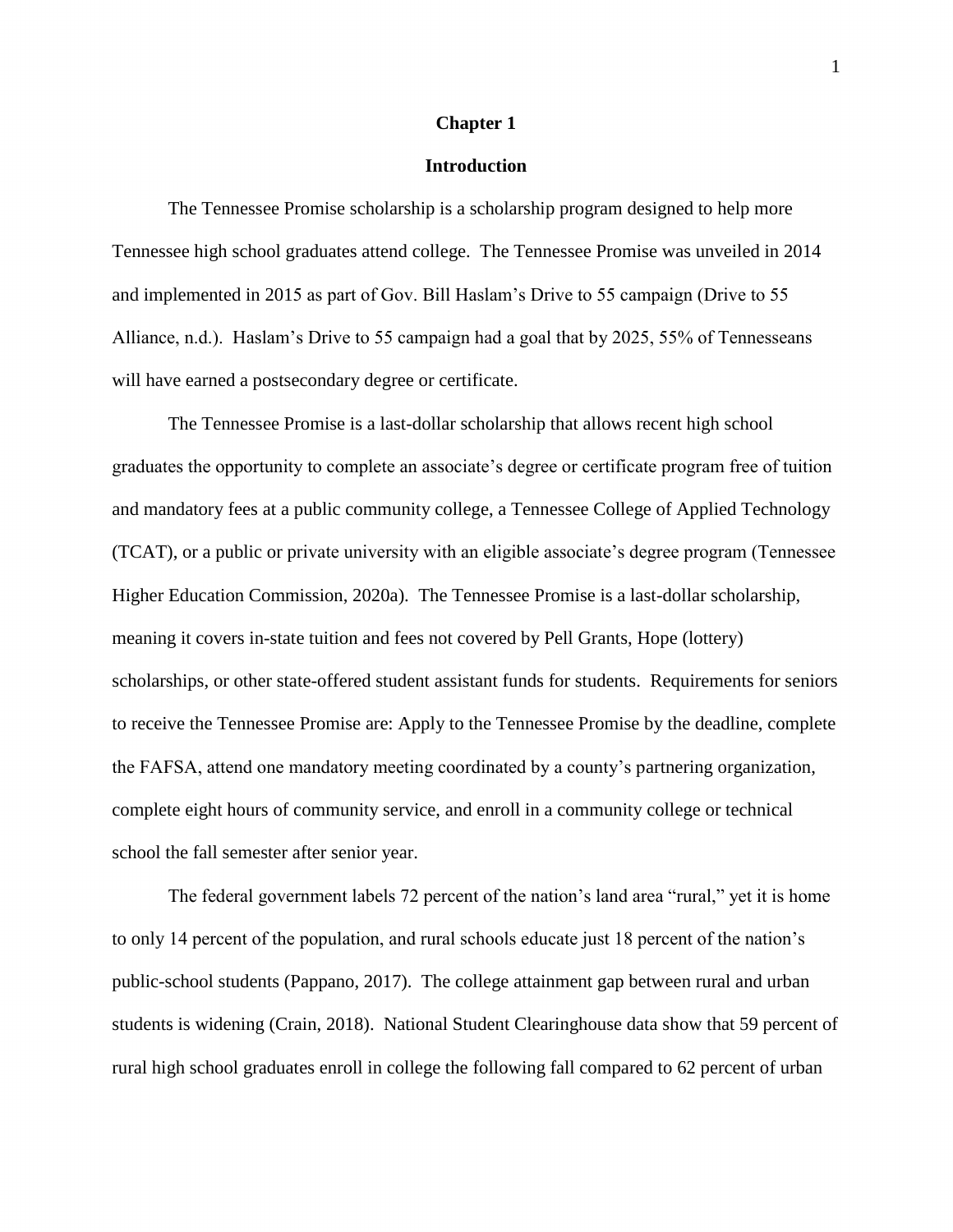high school graduates and 67 percent of suburban high school graduates (Crain, 2018). These margins are exacerbated by lower persistence and completion rates, with data from the National Center for Education Statistics (NCES) showing that only 29 percent of college enrollees are rural students compared to 48 percent from cities (Crain, 2018). Income and education levels play powerful roles in how different groups within the country view the earning potential derived from a four-year degree (Cann, 2018). The Tennessee-based National Rural Education Association notes that, in addition to other problems, rural areas contend with drug and mentalhealth issues, poverty, and a lack of high-speed access to the internet (Marcus & Krupnick, 2017). Other barriers include cost and the potential for culture shock due to a lack of familiarity by going from a small town to a university that may have 20,000 students.

A poll from NBC News and the Wall Street Journal finds that Americans are becoming more skeptical that a four-year college education is worth the cost (Cann, 2018). The national survey of social trends found that 49 percent of Americans agreed with the statement that a fouryear degree "is worth the cost because people have a better chance to get a good job and earn more money over their lifetime." But about the same share, 47 percent, said that a degree is not worth the cost "because people often graduate without specific job skills and with a large amount of debt to pay off" (Cann, 2018).

The study's focus was Tennessee Promise and the variables that influence college choice for high school seniors at a Rural High School in Northeast Tennessee. Tennessee Promise has enrolled over 88,000 students since its inception in 2015. In that time, it has helped Tennessee students cover over \$115 million in college costs (Tennessee Higher Education Commission, 2020a).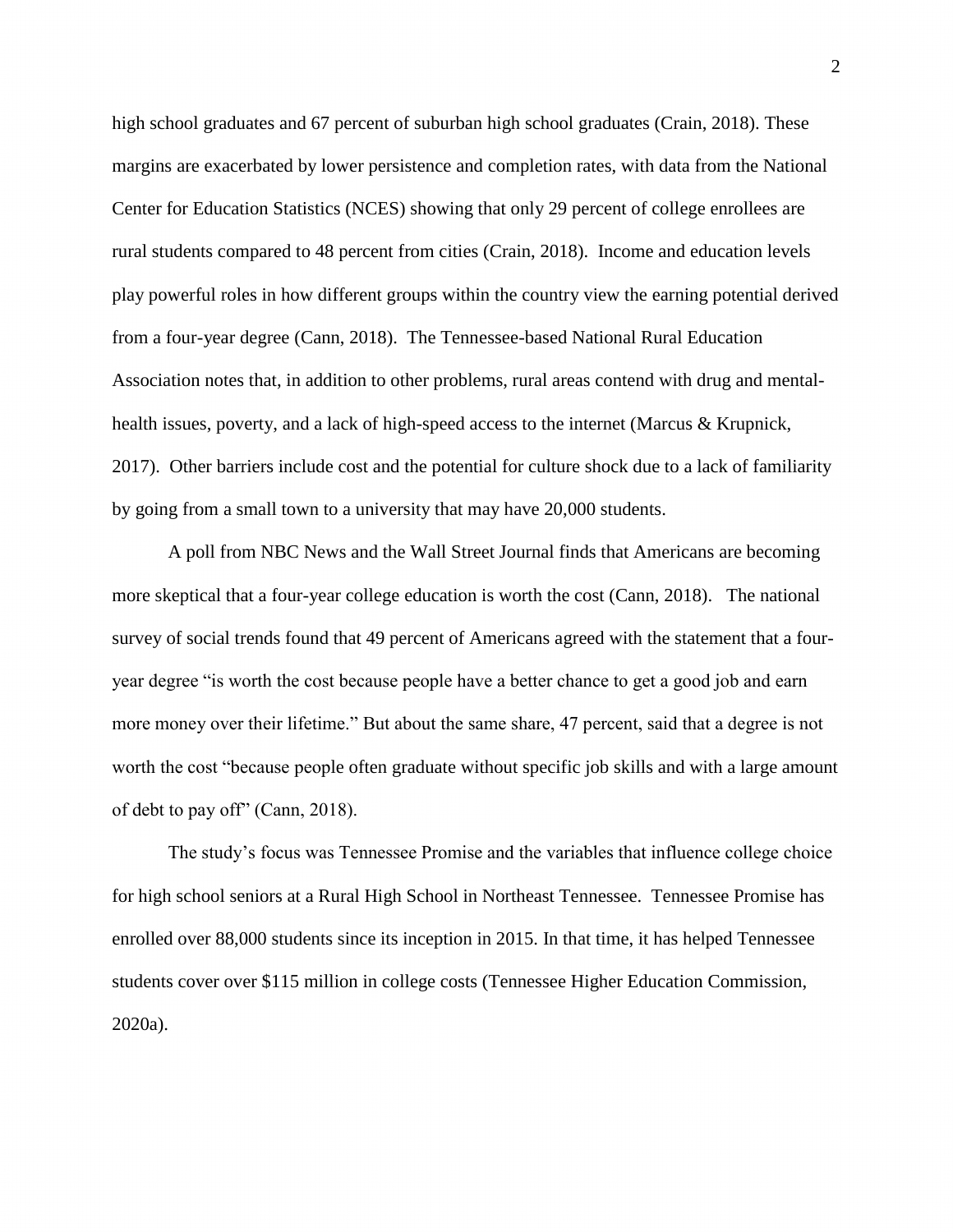#### **Statement of the Problem**

<span id="page-12-0"></span>In 2014, Randy Boyd, TN Achieves board chairman, and senior advisor on high education to Governor Bill Haslam, helped create and launch the Drive to 55 (Tennessee Achieves, n.d.). Concerning Drive to 55, the goal was to get 55 percent of Tennessee students equipped with a college degree or certificate by 2025. 39 percent of Tennessee adults currently possess a postsecondary credential, up from 32 percent in 2014 (Tennessee Achieves, n.d.). For the county school system used in this study, recent data shows that only 27.3 percent of high school graduates have obtained a bachelor's degree or higher, and that 28 percent have either an associate's degree or some college (Tennessee Education Data, n.d.). The Tennessee Promise was created as part of the Drive to 55 to make higher education accessible to all Tennessee high school seniors regardless of income or zip code (Tennessee Achieves, n.d.). Therefore, it warrants us to explore the relationship between the Tennessee Promise and college choice among rural schools.

#### **Purpose of the Study**

<span id="page-12-1"></span>The purpose of this study was to explore the factors contributing to Tennessee Promise use and college choice among high school seniors at a Rural High School in Northeast Tennessee. This study's findings will contribute to the scholarly research related to college choice and factors that influence the college choice decision, such as knowledge of the Tennessee Promise program, parental influence, and other available scholarships. Recent high school graduates were interviewed for this study to understand their perceptions of the Tennessee Promise scholarship, and to determine if the Tennessee Promise scholarship is being used upon graduation.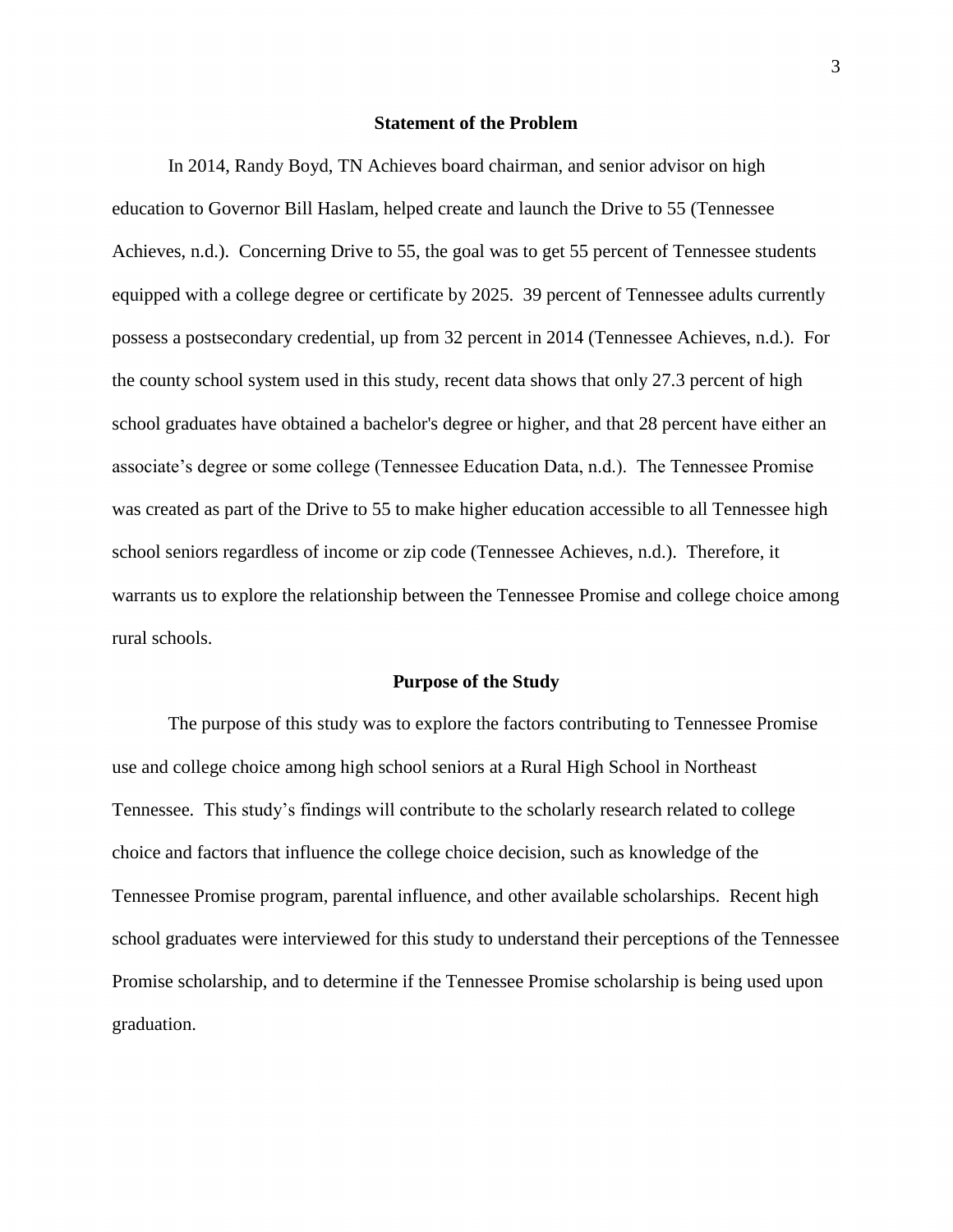## **Research Questions**

- <span id="page-13-0"></span>1. How was the Tennessee Promise Scholarship utilized, and what factors contributed to student usage?
- 2. What factors (if any) played a role in students choosing not to use the Tennessee Promise scholarship?
- 3. What similarities and differences exist between students who chose to use or chose not to use the Tennessee Promise scholarship?

## **Significance of the Study**

<span id="page-13-1"></span>This study will seek to understand and identify potential barriers that may be discouraging students from utilizing the Tennessee Promise scholarship. This study may also be of particular interest to high school faculty, counselors, and administration to understand the role(s) they play or need to be playing to benefit students in postsecondary education opportunities. This study will hopefully lead to more answers regarding a relatively new education initiative (the Tennessee Promise), and help shed light on any potential issues that may hinder usage of the program.

## **Definition of Terms**

<span id="page-13-2"></span>*Last-dollar scholarship* – A scholarship that pays the remaining balance of tuition and mandatory fees after all other scholarships, grants, and gift aid has been applied (Tennessee Higher Education Commission, 2020a, p. 9).

*Lottery scholarship* – A statewide scholarship that is funded by state lottery ticket sales. Lottery scholarships pay a portion of student tuition and fees (Tennessee Higher Education Commission, 2012, 2014; Menifield, 2012).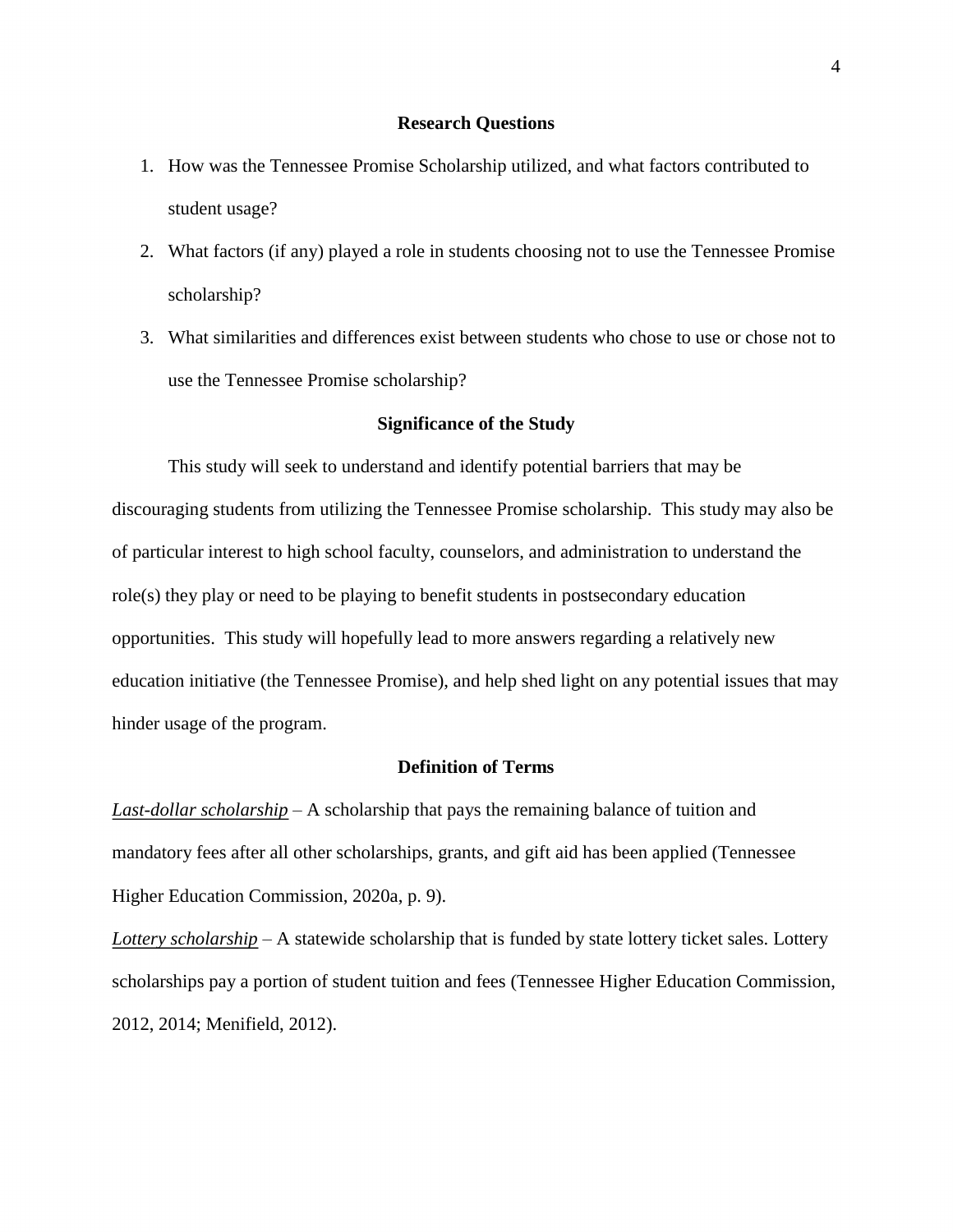*Two-year program* – For the purpose of this study a two-year program refers to associate's degree programs (Barreno & Traut, 2012; Handel, 2011) or certificate awards. Students are required to enroll in a two-year program to be eligible for Tennessee Promise (Tennessee Promise, 2016).

*Parental influence* – For the purpose of this study, parental influence will refer to encouragement to attend a specific institution offered by parents based on parental college choice, geographic location, or finance (Rocca, 2013; Workman, 2015).

*Financial nexus* - The relationship between college choice and persistence based on financial aid, cost of living, and perceived affordability.

*Educational Barriers* - Any financial, systematic, or practitioner failure resulting in an impediment to the success of a student.

## **Limitations of the Study**

<span id="page-14-0"></span>Due to the nature of a qualitative study, there were some limitations. Covid-19 has severely affected the interview pool for this project. Access to some students was not possible in some cases due to inability to contact them, scheduling issues, or safety concerns.

#### **Organization of the Study**

<span id="page-14-1"></span>This study is divided into five chapters. The first chapter includes the introduction, context of the issue, problem statement, research questions, the study's significance, limitations and delimitations, and definitions of terms. Chapter 2 reviews the relevant literature with a specific focus on scholarship programs such as lottery scholarships and community college initiatives. Research on factors in college choice is also reviewed. Chapter 3 includes explanations and procedures for the study such as the research questions, a detailed data collection method, analyses, ethical considerations, reliability, and validity. Chapter 4 is an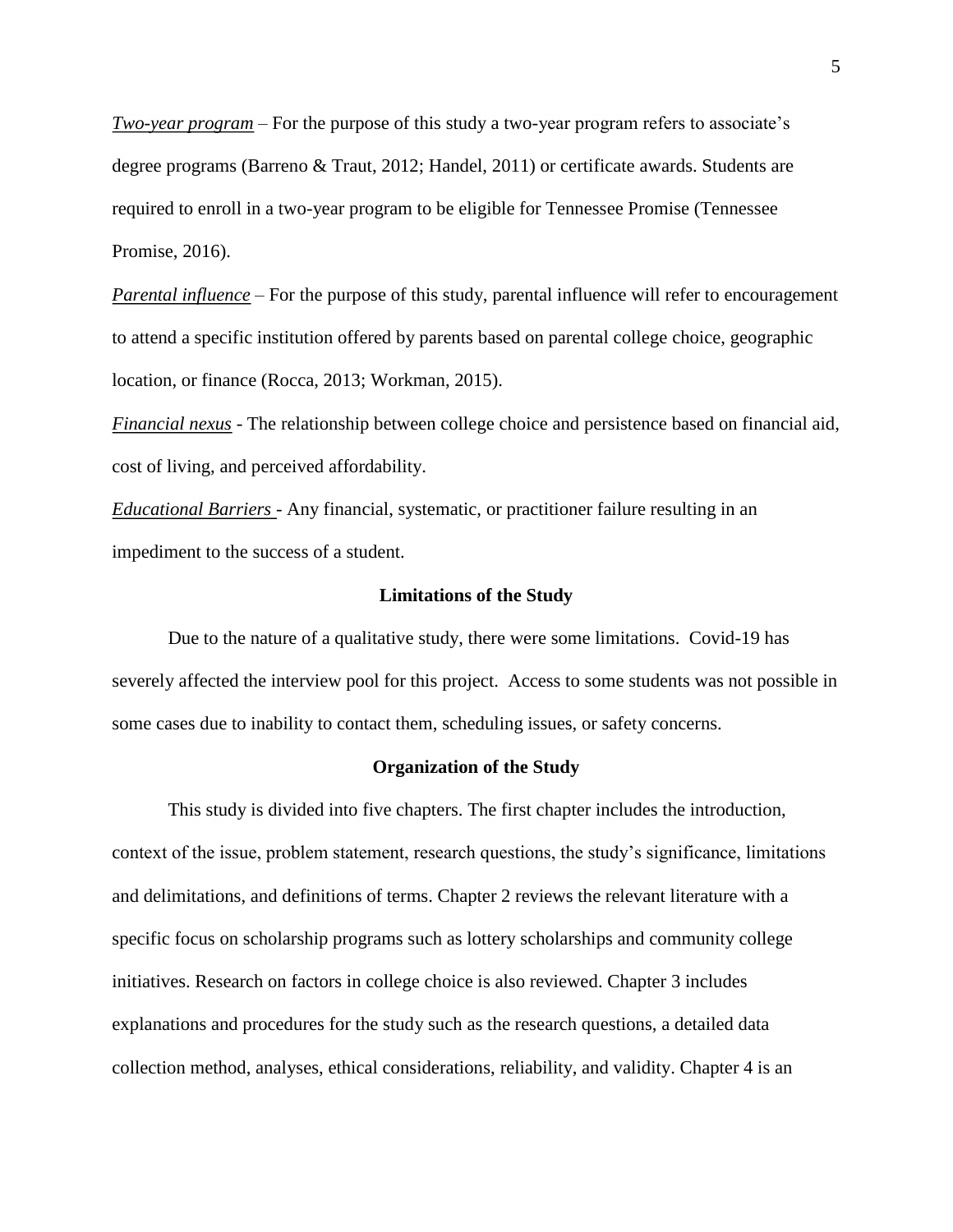overview of the results from data analyses. Chapter 5 includes the discussion of results, implications for policy and practice, and suggestions for future research.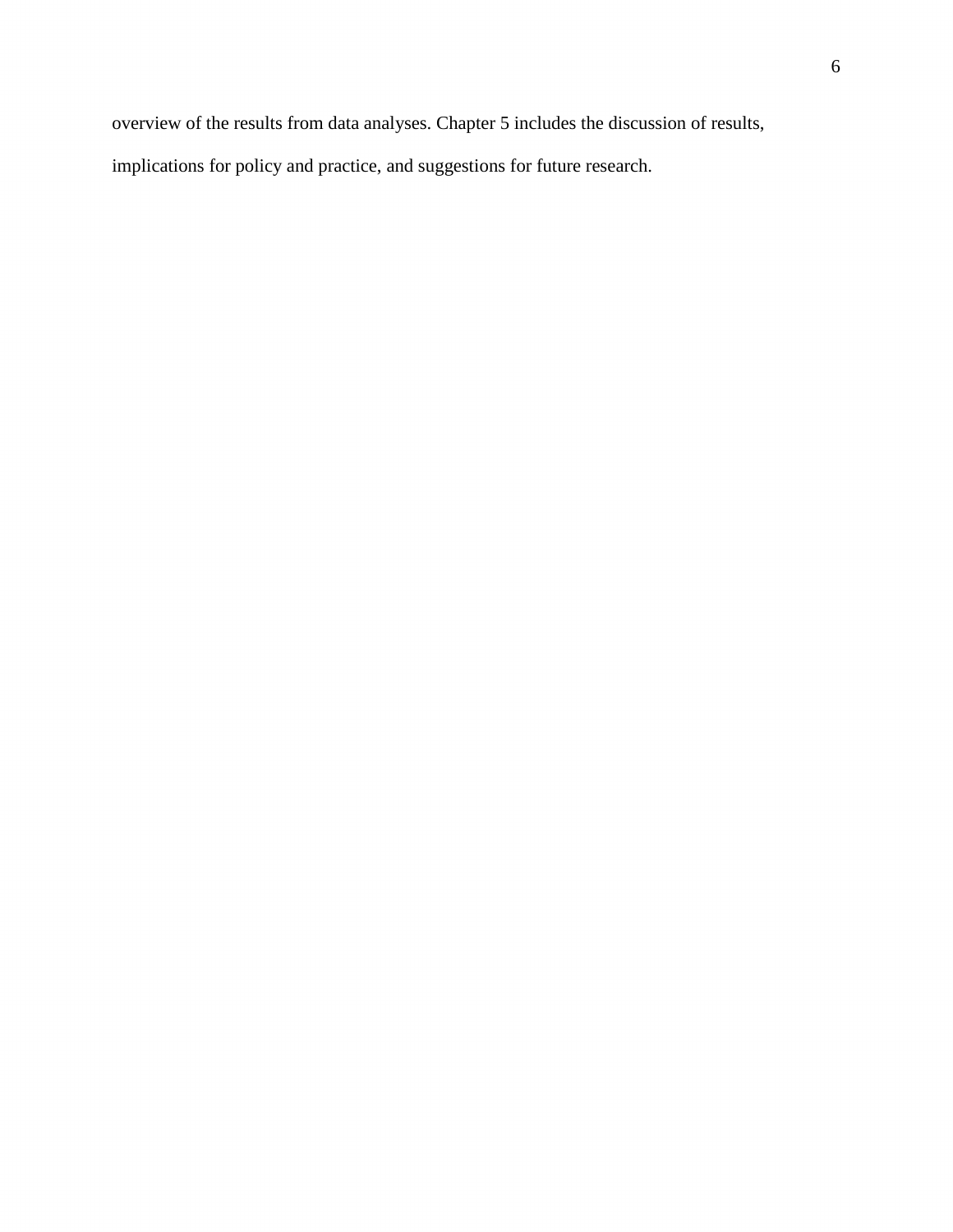#### **Chapter 2**

## **Literature Review**

#### **Introduction**

<span id="page-16-2"></span><span id="page-16-1"></span><span id="page-16-0"></span>The purpose of this study was to explore the factors contributing to Tennessee Promise use and college choice among high school seniors at a Rural High School in Northeast Tennessee. This chapter begins with a look at the history of Career and Technical Education (CTE) in Tennessee, and the impact Career and Technical Education programs have had on college enrollment due to Tennessee Promise's availability. Next, this chapter provides an overview of the Tennessee Promise program, a look at prior programs from other cities within Tennessee, and similar programs from other states. This chapter will conclude by looking at the role high school Counselors play on college enrollment, and exam rival programs (Knox Promise, ETSU Promise Plus, and the University of Tennessee Promise). These programs have been implemented to compete with Tennessee Promise, and look at a new initiative (The Tennessee Reconnect) created for adults from the Tennessee Promise model.

## **Career & Technical Education**

#### <span id="page-16-4"></span><span id="page-16-3"></span>**History**

The Smith-Hughes Act of 1917 was the first authorization for Federal funding of vocational education, and later transitioned to the Vocational Act of 1973. The Carl D. Perkins Act of 1984 was introduced and intended to help the US economy by increasing technical education quality. The Carl D. Perkins Act of 1984 was reauthorized into the Carl D. Perkins Vocational and Technical Education Act in 1990. It has been reauthorized three more times, mostly recently in 2018. The Act aims to develop academic, career, and technical skills of secondary and postsecondary students who enroll in career and technical education programs.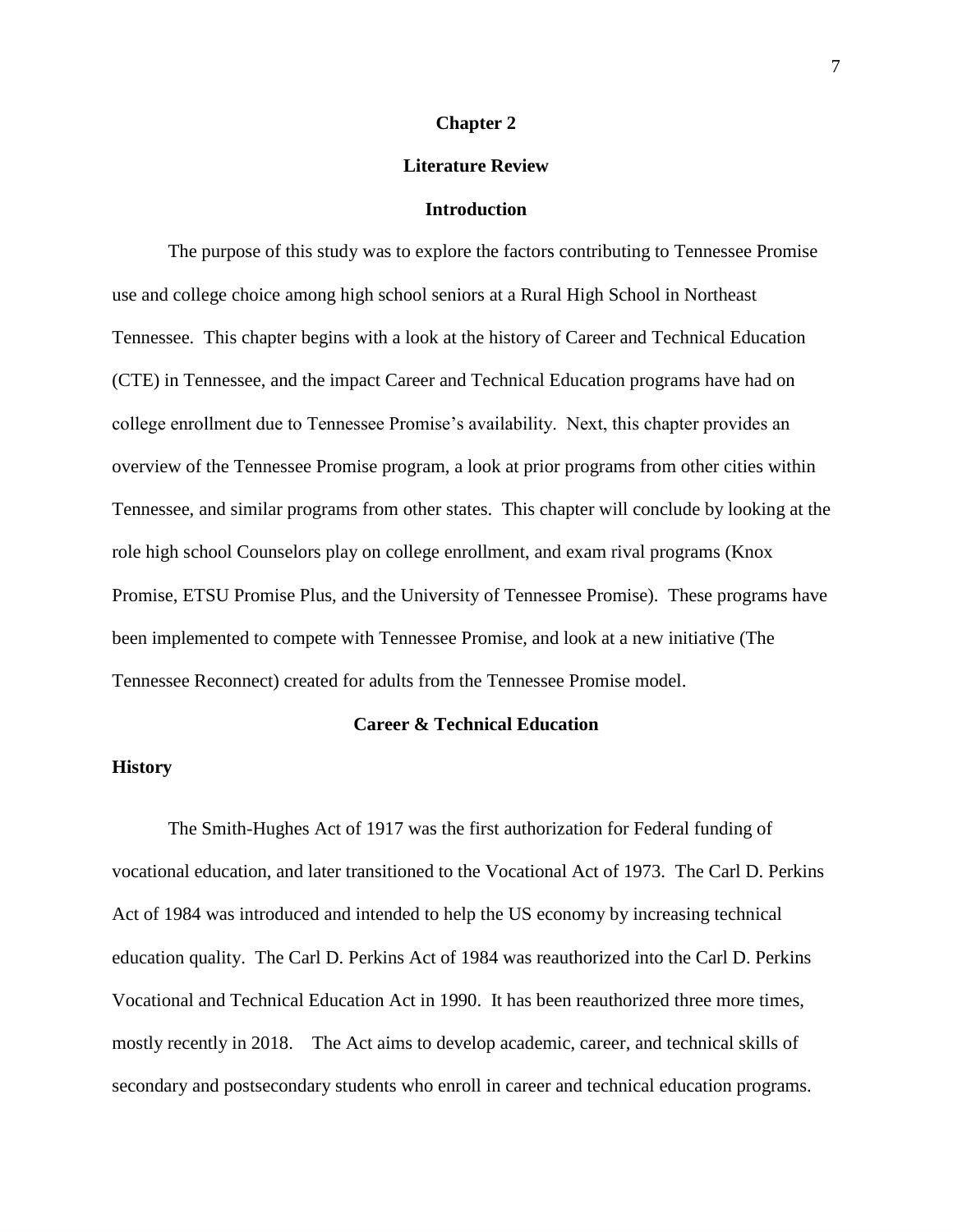## <span id="page-17-0"></span>**Career and Technical Education in Tennessee**

In Tennessee, workforce development through high-quality career and technical education programs and training is critical to long-term success (Tennessee Dept. of Education, 2020). It is the mission of the Tennessee Department of Education (TDOE) to "set all students on a path to success," and for many Tennessee students, career and technical education serves as that pathway (Tennessee Dept. of Education, 2020). Tennessee's Career & Technical Education consists of 16 nationally recognized career clusters with the ultimate goal of preparing students for success at the postsecondary level and in their chosen careers (Tennessee Dept. of Education, n.d.b.). CTE provides a pathway for students beginning in early and middle grades and progresses through secondary and postsecondary into aligned occupations.

CTE classes help high school students explore career options, remain engaged in school, gain quality skills, and prepare for further study in postsecondary education (Hudson & Laird, 2009). CTE programs develop essential employability and technical skills while providing opportunities for students to demonstrate readiness. This readiness occurs by attaining industry credentials, work-based learning experiences, and/or postsecondary credit hours through early postsecondary opportunities (EPSOs) (Tennessee Dept. of Education, 2020). Tennessee students can earn college credit by taking CTE dual enrollment courses in the career field of their choice like medical terminology, welding, programming, robotics, and cyber security (Northeast State, n.d.).

In April, 2020, Governor Bill Lee's office issued the State Plan for the Strengthening Career and Technical Education for the 21st Century Act, which outlines the implementation of career and technical education in Tennessee. The Strengthening Career and Technical Education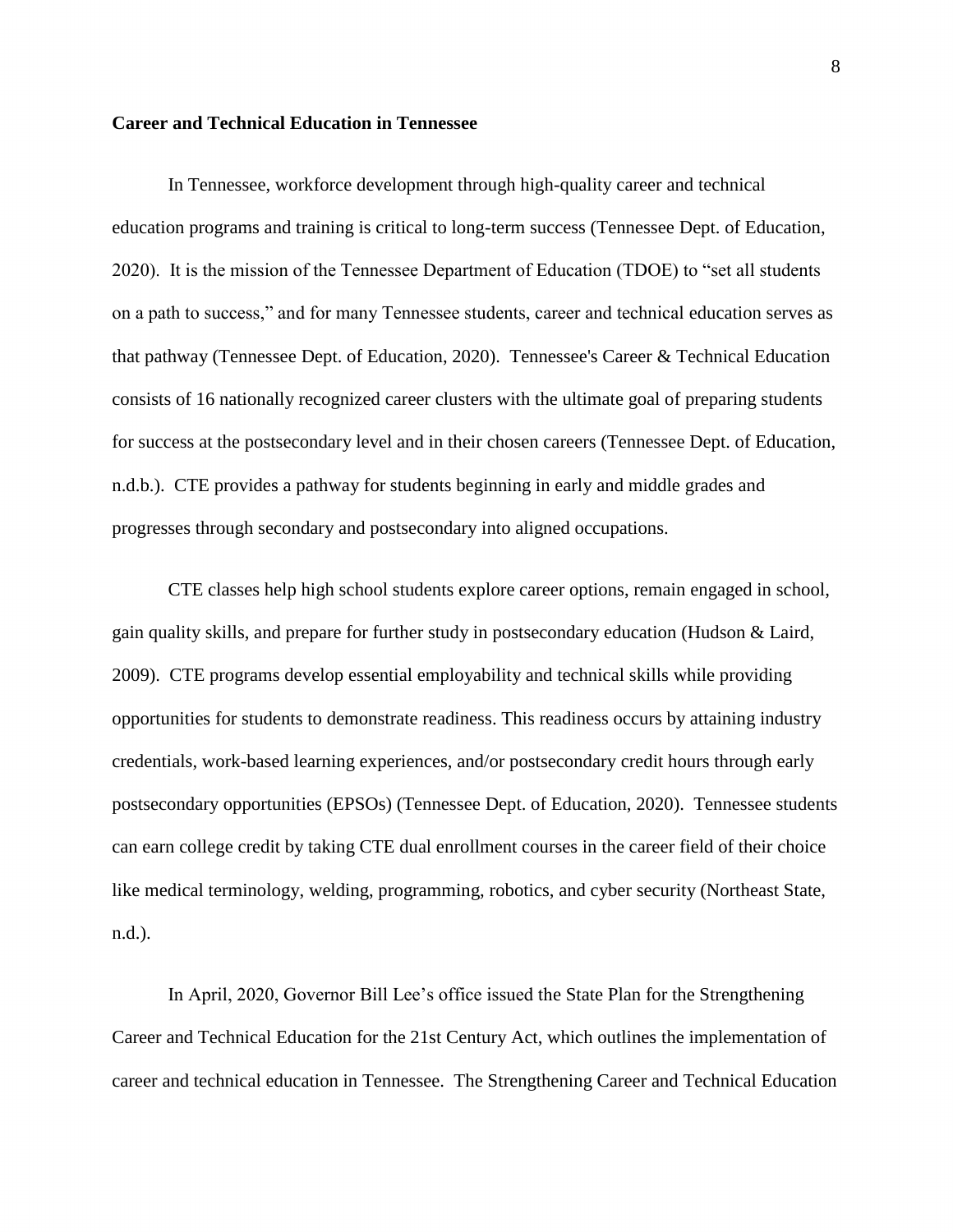for the 21st Century Act, otherwise known as Perkins V (Act, Legislation), was signed into law by President Donald J. Trump on July 31, 2018. This bipartisan measure reauthorized the Carl D. Perkins Career and Technical Education Act of 2006 and provided nearly \$1.3 billion in annual federal funding to support CTE for our nation's youth and adults. Tennessee is leading the way nationwide in post-secondary education initiatives, including Governor's Investment in Vocational Education (GIVE) program, Drive to 55 initiative, and the Tennessee Promise Scholarship program.

To expand access to vocational and technical training for Tennessee high school students, Governor Lee created the Governor's Investment in Vocational Education (GIVE) initiative. The GIVE initiative invests \$25 million in competitively awarded community grants that fund regional partnerships between high schools, industry, and Tennessee Colleges of Applied Technology (TCATs). The purpose is to build new work-based learning/apprenticeship programs, market-driven dual-credit opportunities, and expand industry-informed career and technical education offerings (Hensly, 2021).

#### <span id="page-18-0"></span>**Career and Technical Education Impacts**

Career and Technical Education bridges the gap between learning in the classroom and competencies needed in the industry to ensure that students are ready to be productive members of the workforce (Cornelius, 2017). CTE programs are engaging and provide hands-on training and learning. These programs allow students to learn job-specific skills and provide direct pathways to future careers or training programs. The Thomas B. Fordham Institute wanted to know whether students who participated in CTE classes and those that concentrate (complete three or more classes in a career cluster) were achieving better outcomes than their peers. The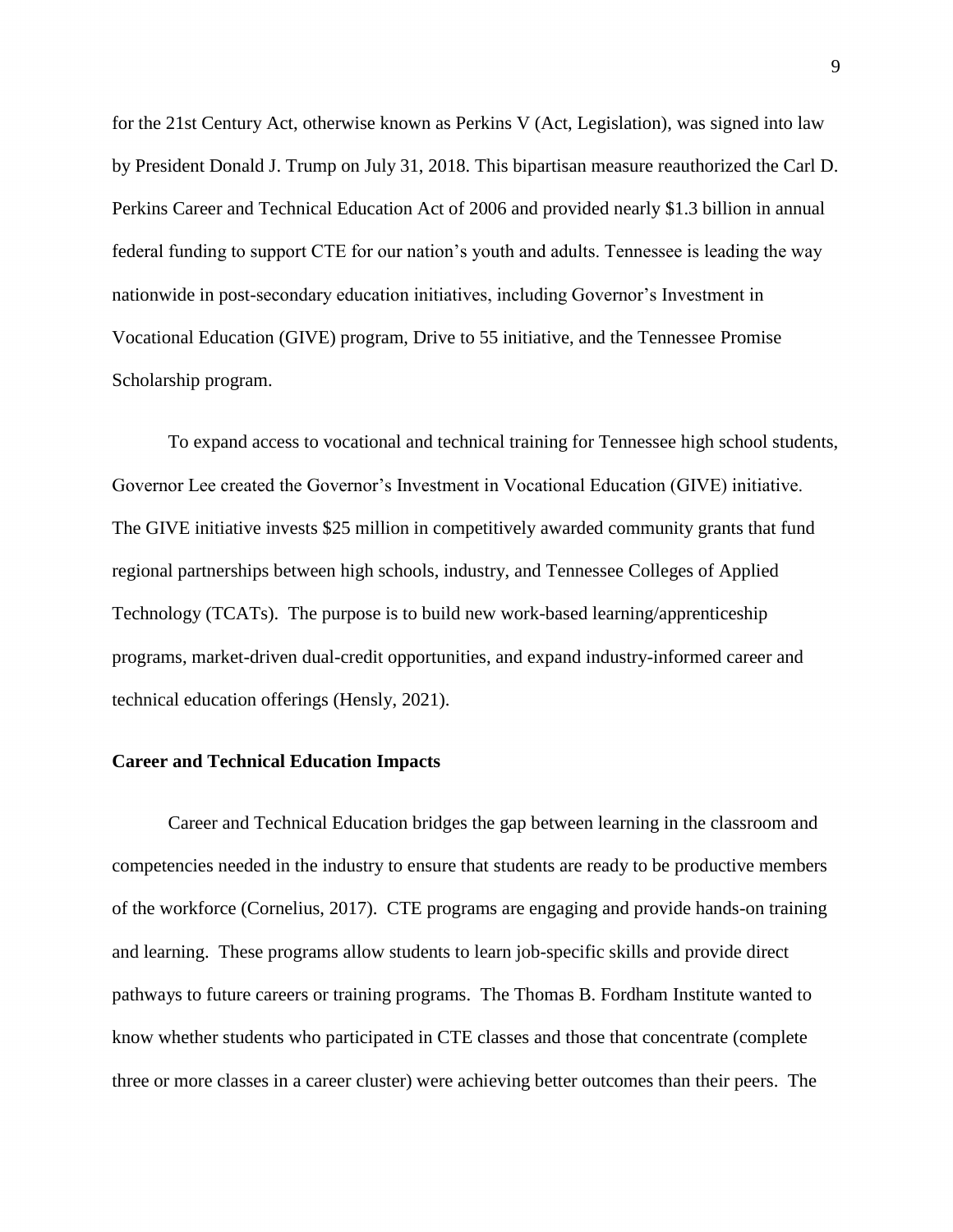study reviewed data on high school students in Arkansas, and their report concluded that high school students do benefit from taking career and technical education courses (Street, 2016). According to the report, students with greater exposure to CTE courses were more likely to graduate, enroll in a two-year college, be employed, and earn higher wages (Street, 2016). The report also concluded that the more CTE courses students take, the better their education and labor market outcomes. Even students that only took one CTE course were found to have a greater chance of graduating from high school and enrolling in a post-secondary institution the next school year (Street, 2016). 81% of high school dropouts say relevant real-world learning opportunities would have kept them in school (iCEV).

Research has shown that 93 percent of high school students in CTE programs graduate on time, significantly higher than the national rate of 84.6 percent (Cornelius, 2019). In Tennessee, CTE overall returns \$2 for every \$1 invested. At the secondary level, CTE program completers account for over \$13 million in annual tax revenue (ACTE).

## **Early Post-Secondary Opportunities**

<span id="page-19-0"></span>Tennessee provides students an unprecedented opportunity to pursue education and training beyond high school through the Tennessee Promise and Early Post-secondary Opportunities (EPSOs). EPSOs include a course and/or exam that give students a chance to obtain post-secondary credit while still in high school (Tennessee Dept. of Education, n.d.). Early post-secondary opportunities include dual enrollment courses, advanced placement classes, and industry certification through college, career, and technical education (Paykamian, 2020). Thanks to early post-secondary opportunities, students can get a head start on their postsecondary credits while still in high school. EPSOs allow students to become familiar with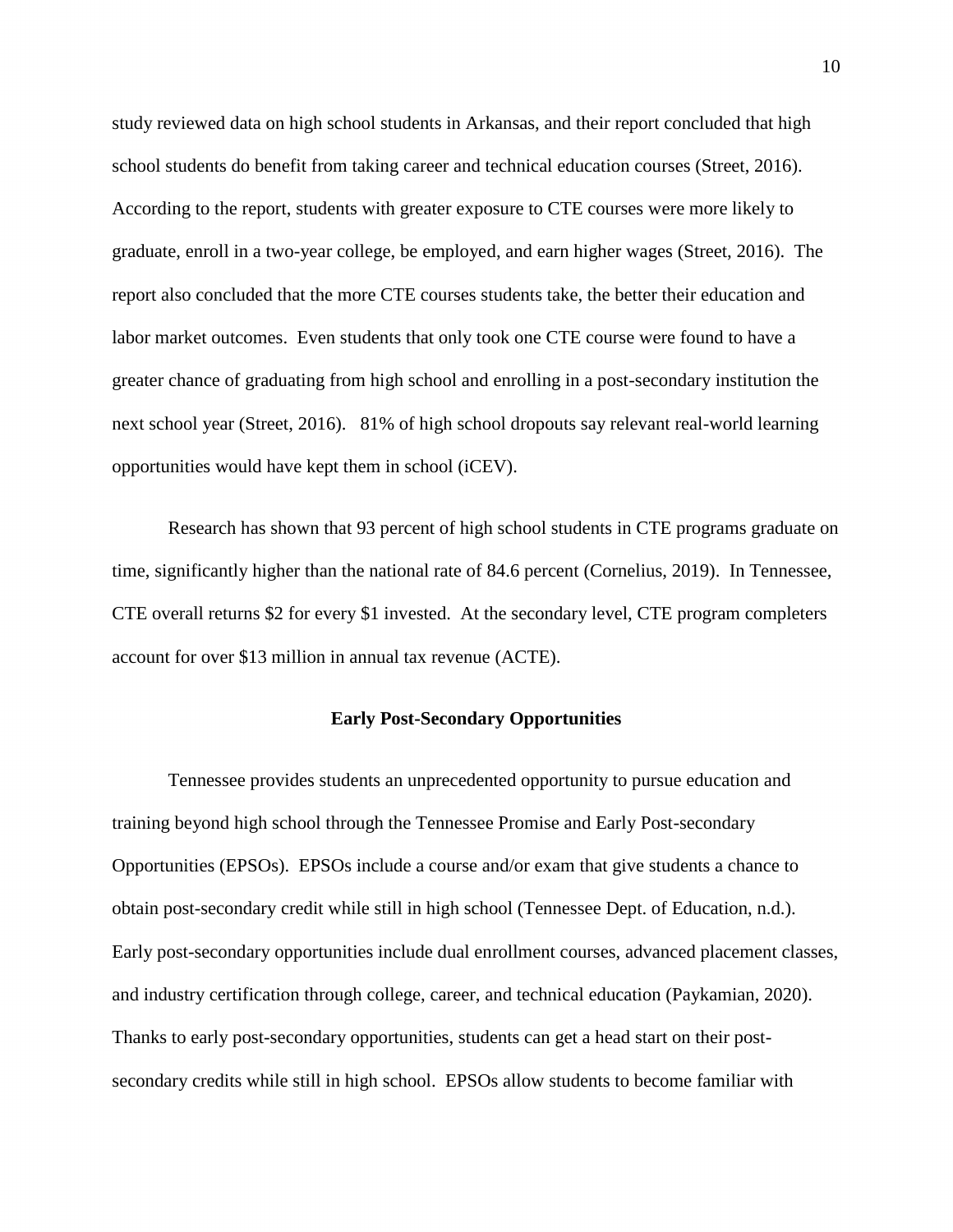postsecondary expectations to develop skills for success in post-secondary learning (Paykamian, 2020). Early post-secondary opportunities ensure that students are ready to take full advantage of the Tennessee Promise and succeed in education and training after high school (Tennessee Dept. of Education, n.d.).

#### **Tennessee Promise**

<span id="page-20-0"></span>In the fall of 2015, the state of Tennessee enrolled its first class of Tennessee Promise Scholarship recipients at 13 community colleges and 27 colleges of applied technology across the state (Milam, 2019). Tennessee Promise was designed to address two problems: Tennessee's low college graduation rates compared to surrounding states, and the lack of a skilled workforce for the changing economic environment (Bekele, 2019). Tennessee Promise was created as part of the Drive to 55 to make higher education accessible to all Tennessee high school seniors (Tennessee Achieves, n.d.). Drive to 55, the goal was to get 55 percent of Tennessee students equipped with a college degree or certificate by 2025. Drive to 55 was created to make college more affordable and accessible to Tennessee's families and enhance graduate earning potential and attract employers who need an educated workforce (Office of Governor Bill Haslam, 2015).

The Tennessee Promise provides students with last dollar funding at any eligible twoyear institution (Bekele, 2019). It provides aid to cover any remaining tuition and fees after applying to all other financial aid sources a student receives (Bekele, 2019). Tennessee Promise requires students to meet with a mentor and complete 8 hours of community service per semester or job shadowing (Meehan, et al., 2019). Tennessee Promise funding is available for five semesters or two and a half years (Hightower, 2019). Over 88,000 students have been enrolled in Tennessee Promise since implementation in 2015. Almost 6,000 Tennessee Promise students have transferred to a Tennessee public university to continue their education. Tennessee Promise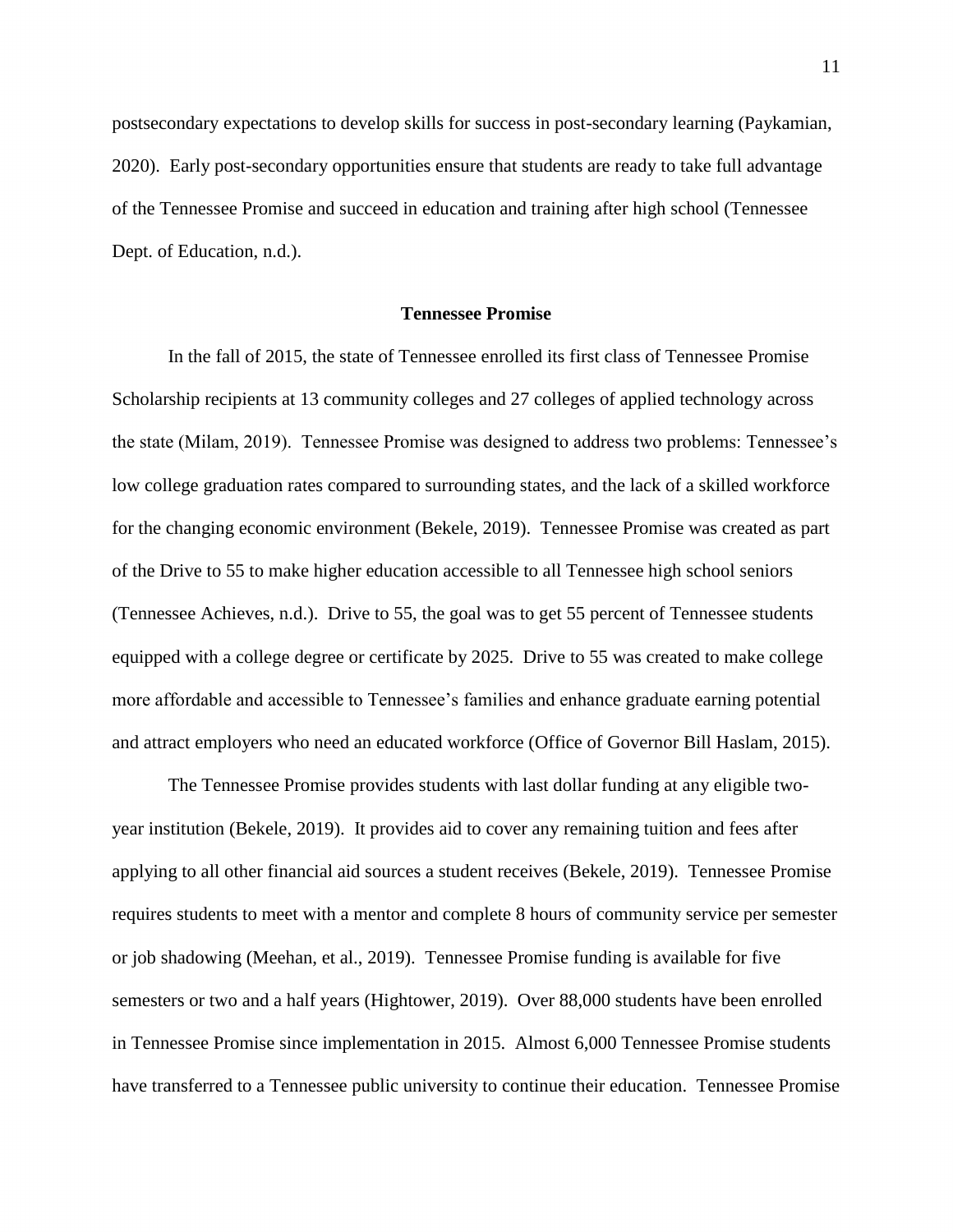2020 annual report data shows 42% of Cohort 1, 35% of Cohort 2, and 22% of Cohort 3 have earned an award as of summer 2019.

#### **Tennessee Promise Funding**

<span id="page-21-0"></span>Tennessee Promise awards are funded by the interest generated from the Tennessee Promise scholarship endowment fund and excess Tennessee Education Lottery funds (Tennessee Higher Education Commission, 2020a). TCA § 4-51-111(b)(3) states that a minimum of \$100 million must remain in a reserve account to fund Tennessee Education Lottery Scholarships (Tennessee Higher Education Commission, 2020a). As of December, 2019, the Tennessee Promise endowment fund was at 361.1 million dollars (Meehan, et al., 2019). Tennessee Promise has enrolled over 88,000 students since its inception in 2015, and helped Tennessee students cover over \$115 million in college costs (Tennessee Higher Education Commission, 2020a).

#### **Student Requirements**

<span id="page-21-1"></span>For students to qualify for the Tennessee Promise, they must meet certain requirements by specific deadlines. The requirements include attending mandatory meetings during the senior year of high school and the first semester of college, meeting filing deadlines for the Free Application for Federal Student Aid (FAFSA), meeting application deadlines to the community college or applied technology college, and complete 8 hours of approved community service (Milam, 2019). Tennessee Promise students are paired with a mentor to guide them through the post-secondary application and enrollment processes (Tennessee Higher Education Commission, 2020a). The mentorship and community service components are coordinated by two privately funded partnering organizations across the state: tnAchieves and the Ayers Foundation (Tennessee Higher Education Commission, 2020a).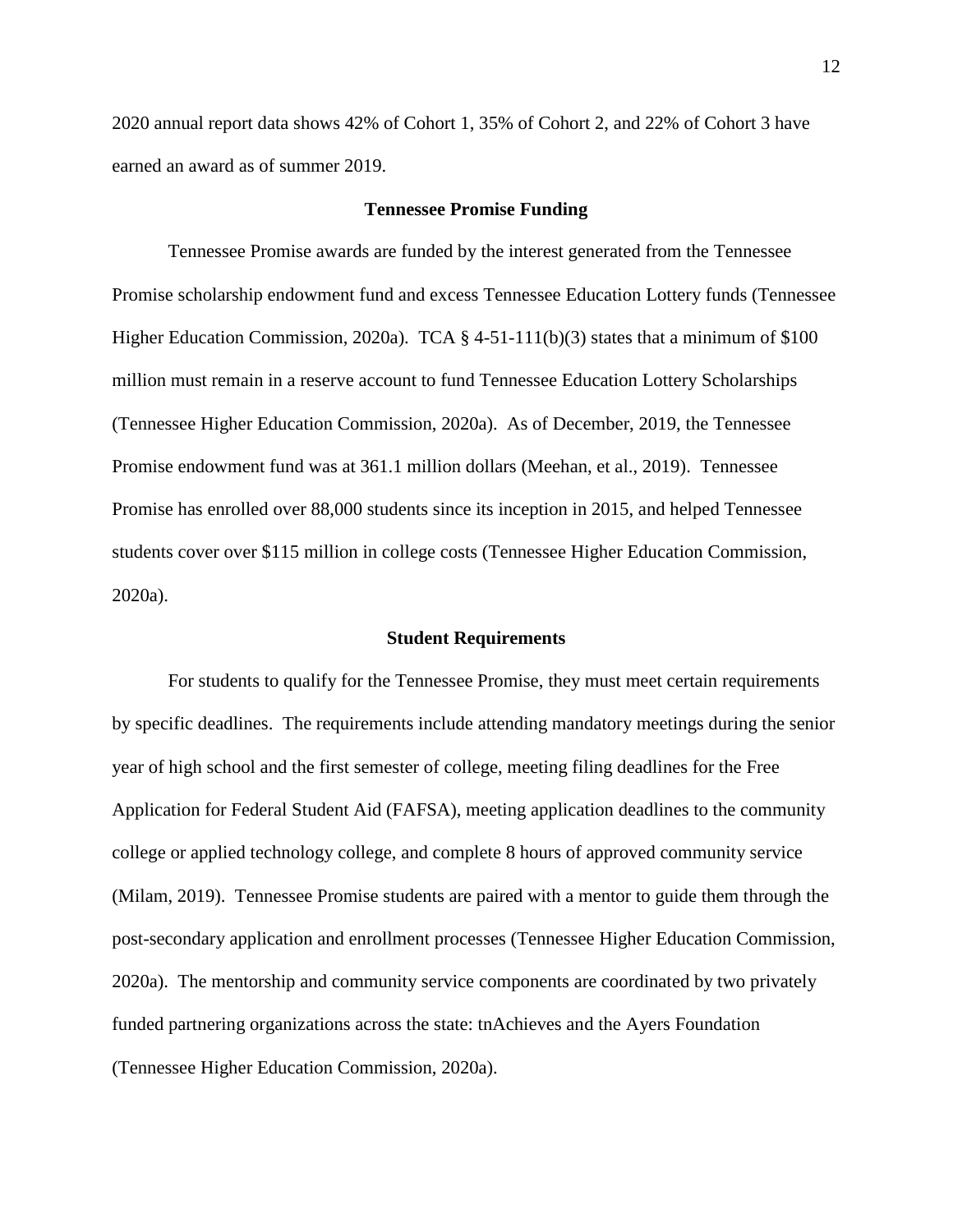Students must begin at a post-secondary institution in the fall directly following high school graduation and remain at an eligible institution for consecutive semesters. Other student requirements include: maintain at least 12 hours each semester, attend a post-secondary institution for consecutive semesters, complete the FAFSA annually, maintain a minimum 2.0 GPA each semester, and complete 8 hours of community service each semester. If a student misses a deadline for the Tennessee Promise, or withdraws from all classes during the semester, they are no longer eligible for the program (Milam, 2019 & Tennessee Promise, n.d.a).

#### **Effects of Tennessee Promise on Affordability and Access**

<span id="page-22-0"></span>Since the inception of the Higher Education Act of 1965, there has been a substantial investment to strengthen educational resources of the colleges and universities by providing access to financial aid, including subsidized grants and student loans to qualified post-secondary students to remove barriers and increase access to a more significant number of institutions (Cabrera et al., 1990). Financial aid and rising tuition cost have been a significant factor in student perception of affordability and student ability to complete college (Astin, 1975).

Research for Action has studied statewide Promise programs since 2017 with in-depth analysis in four states—Delaware, Nevada, Oregon, and Tennessee (Meehan et al., 2019). Tennessee Promise has expanded access to college for students across the entire state. High school and college students have reported that Tennessee Promise encouraged them to attend college and made it more affordable (Meehan et al., 2019). Although Tennessee Promise does not cover college's full cost, it covers enough to put college within reach. Students have also reported that Tennessee Promise provides a more affordable pathway to a four-year degree by attending a community college for two years tuition-free before transferring to a four-year college or university (Meehan et al., 2019).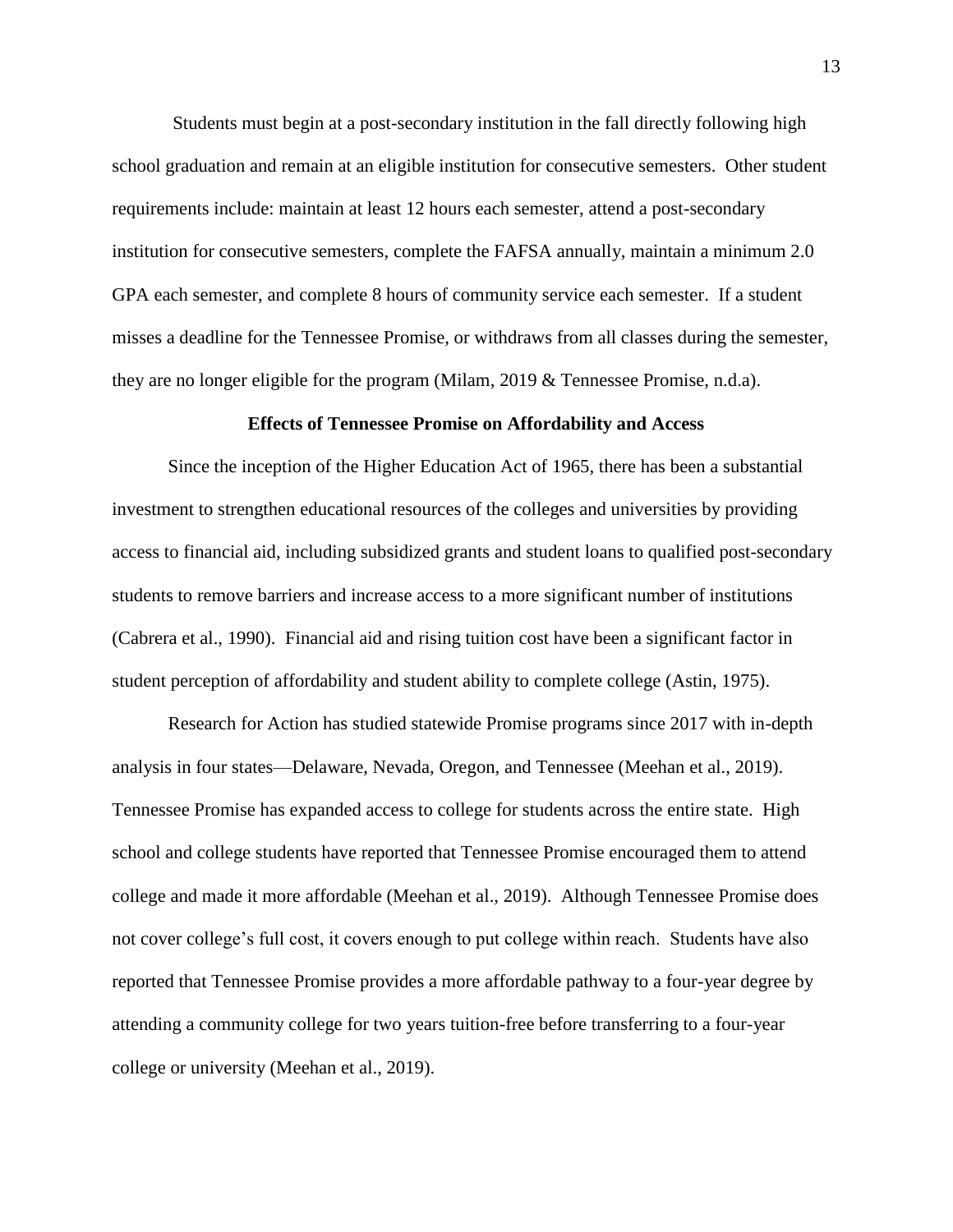Many federal, state, and institutional policy makers tout free-college programs as solutions to addressing college affordability challenges (Poutre & Voight, 2018). However, other studies have found that programs like the Tennessee Promise miss the students most in need. The Institute for Higher Education Policy (IHEP) performed an analysis of two state freecollege programs, Tennessee Promise and New York's Excelsior Scholarship. The results show that to help low-income students afford college, free-college programs must be designed with equity at their core (Poutre & Voight, 2018). The State of Free College: Tennessee Promise and New York's Excelsior Scholarship report found that neither Tennessee Promise nor the Excelsior Scholarship allocate scarce state funding to the students with the greatest need. The research found that both programs do little to remove affordability barriers for low-income students, and instead allocate limited funding to middle- and, in the case of Tennessee, high-income students (Poutre & Voight, 2018).

IHEP identified opportunities to target existing programs better and recommends these programs invest in low-income students first. Next, these programs should fund non-tuition expenses for low-income students, support existing state need-based grant programs, and include four-year colleges and universities in free college programs (Poutre & Voight, 2018).

## **Effects of Tennessee Promise on Success**

<span id="page-23-0"></span>Research suggests that Promise programs increase college enrollment with most of the new enrollment, eligible students concentrated at in-state, four-year institutions. Tennessee Promise provides support to all Tennessee Promise students, including those that do not qualify for Tennessee Promise (Miller-Adams & Smith, 2018). All Tennessee Promise students receive a mentor and have access to support made available within the program so long as program requirements are met.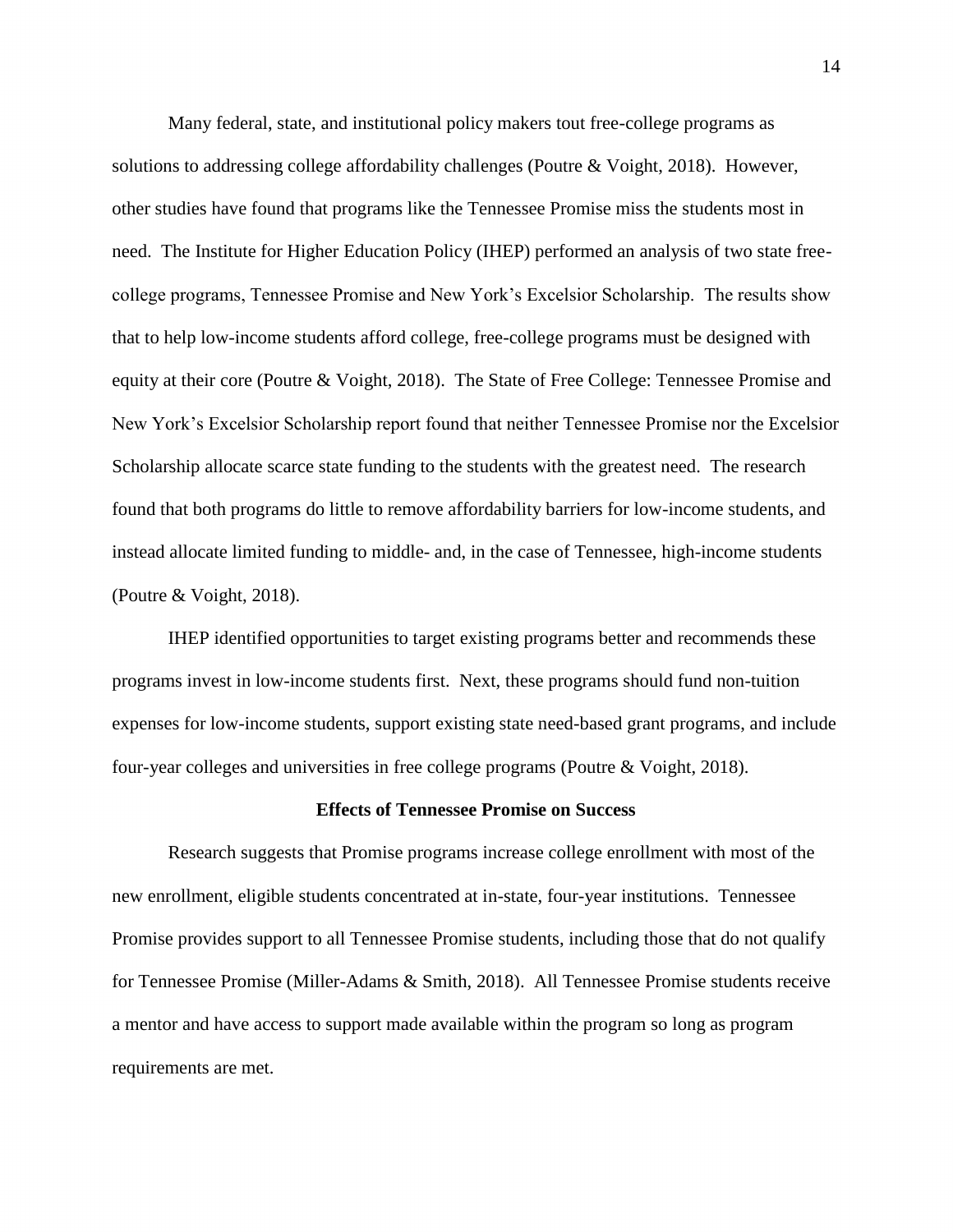Data from the College System of Tennessee reveals that the first Tennessee Promise cohort had a higher number of students earn a community college degree or certificate. The first cohort (fall 2015) had a graduation rate of 21.5% through five semesters compared to 13.8% of the fall of 2014 class (Locker, 2018). The number of students who earned a degree or technical certificate through five semesters increased from 1,790 in the 2014 cohort to 2,857 in the 2015 TN Promise group, a 60 percent increase (Locker, 2018). The first cohort had a 52.2% success rate compared to 49.9% of the 2014 group. The success rate is defined as students who graduated, transferred, or were still enrolled in community college through the five semesters (Locker, 2018).

However, some Promise students find the program requirements too burdensome, and have reported that some supports provided under Tennessee Promise are not worth the effort. The mentoring and 8-hour community service per semester requirement have been cited as not worth the effort to maintain the Tennessee Promise (Meehan et al., 2019). Many students have described the effectiveness and overall contribution of mentoring to be limited. Others have stated that the full-time enrollment requirement is challenging to abide by, and cannot be met in some cases. Urban and rural students have noted that transportation, or a lack of public transportation, has created a significant barrier to staying in college (Meehan et al., 2019). Debbie Cochrane, the research director at The Institute for College Access and Success (TICAS) wrote in an essay that "The other costs of college, including textbooks, transportation, and living expenses, are far more substantial–and far more likely to prove a barrier to student success" (Semuels, 2015).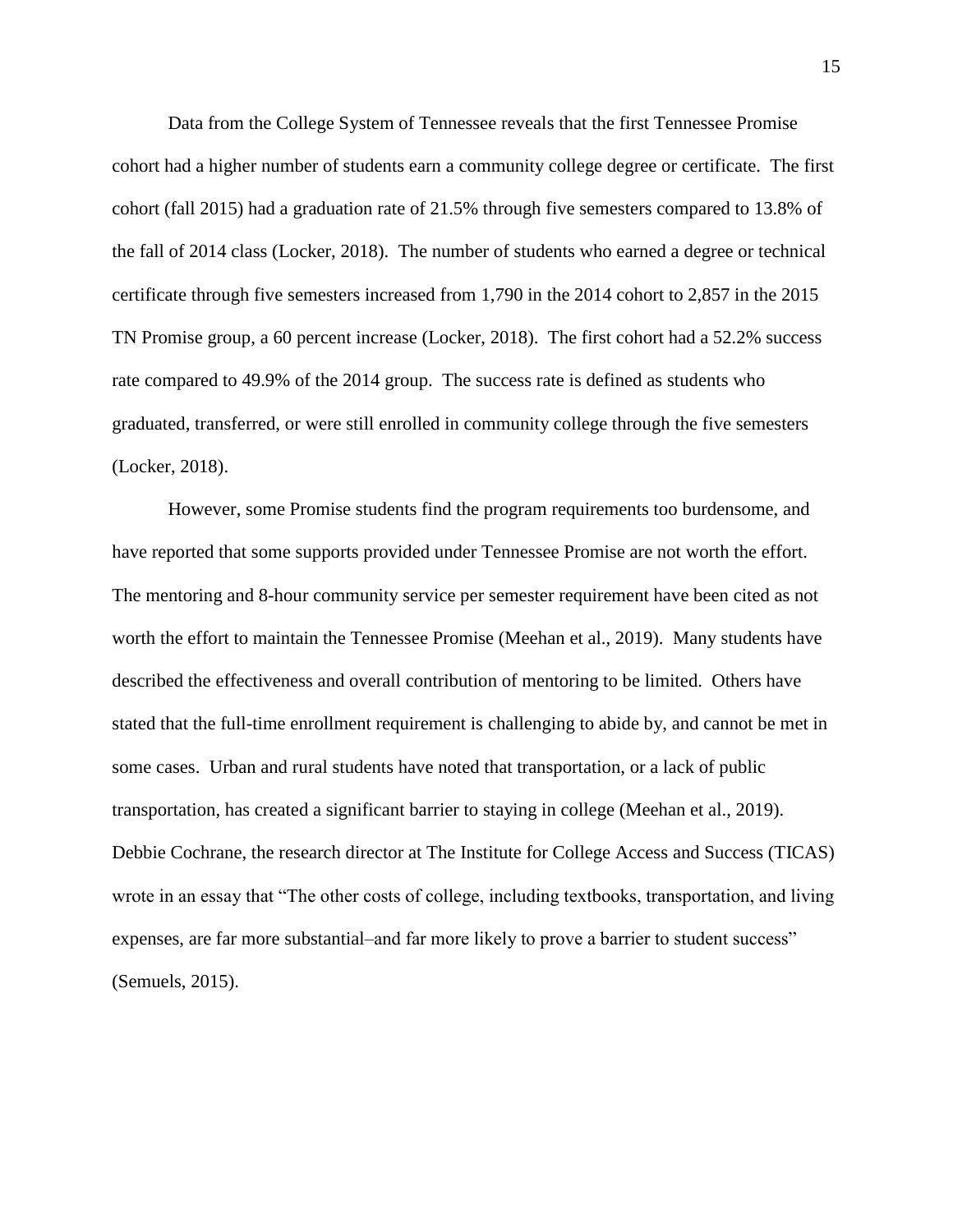## **Predecessors to Tennessee Promise**

## <span id="page-25-1"></span><span id="page-25-0"></span>**Knox Achieves**

The predecessor to the Tennessee Promise was Knox Achieves. Knox Achieves originated in Knox County, Tennessee with the class of 2009 (Carruthers & Fox, 2016). It was a last-dollar, residency-only promise program for students graduating from Knox County high schools to attend a community college or technical schools (Billings, et al., 2018). The program was funded by local businesses, civic leaders, and private donors (Carruthers & Fox, 2016). Eligibility was neither need-based or merit-based. To qualify for the program, students were required to complete a FAFSA, attend meetings, meet with an assigned mentor, and complete community service hours (Barber, 2018). The program's objectives were to enhance the local workforce and to boost interest in finishing high school and attending college. The first Knox Achieves program consisted of 496 applicants. More than 70% of applicants came from families making less than \$50,000 per year, and 58% were first-generation college students (Farley, 2009). Knox Achieves increased its student's overall college enrollment of its students by 3.5-4 percentage points and increased enrollment in community colleges by 3-5 percentage points (Billings, 2018).

## <span id="page-25-2"></span>**TnAchieves**

The Knox Achieves program was expanded to TnAchieves (Barber, 2018). TnAchieves was privately funded, included 20 counties, and maintained the same Knox Achieves requirements (DeAlejandro, 2016). TnAchieves is a partner organization to Governor Haslam's TN Promise program (Miklaszewski, 2017). TnAchieves operates the promise program in 84 of Tennessee's 95 counties. TnAchieves focuses on all the non-financial components of the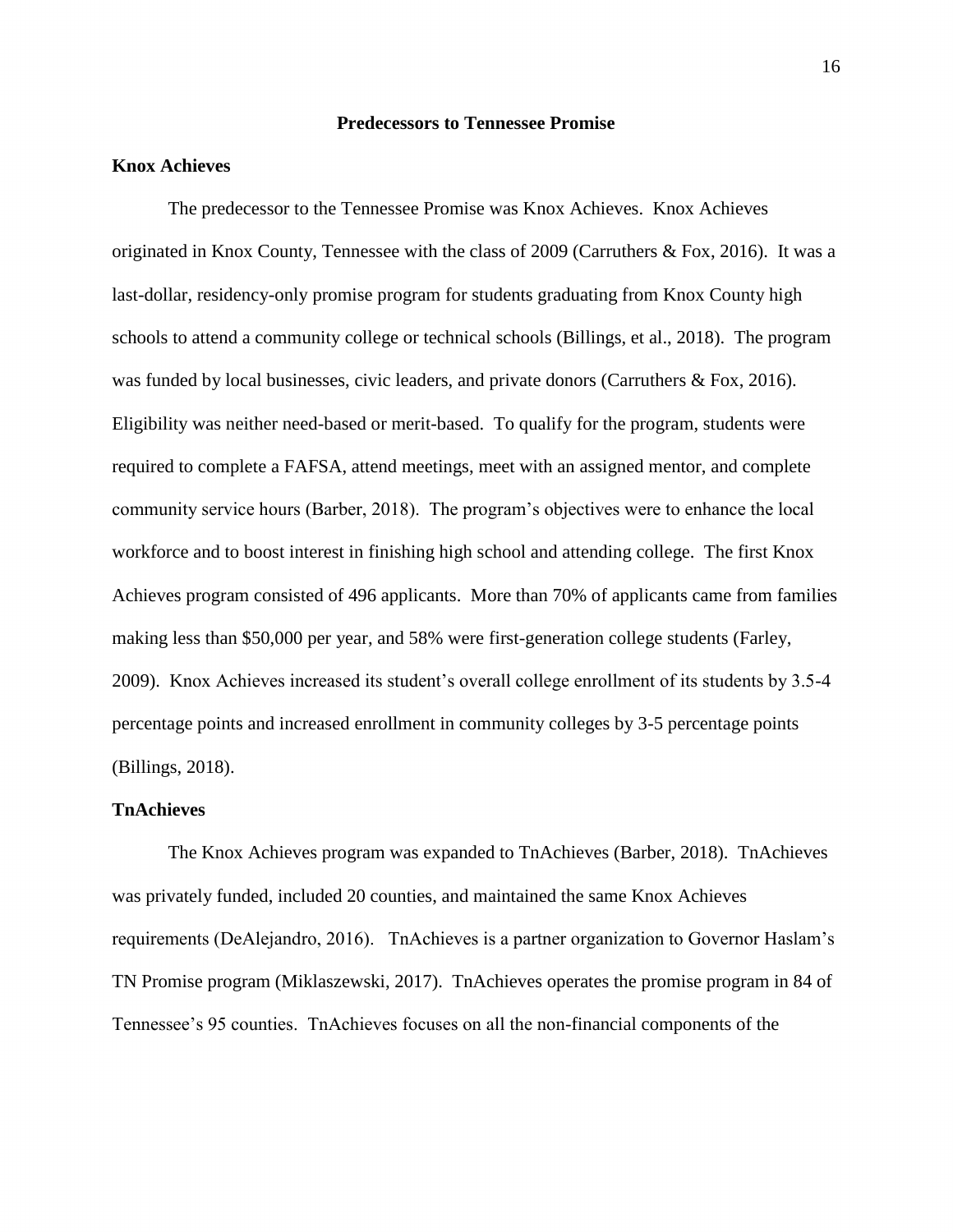promise program. It monitors progress, keeps up with meetings, runs the mentoring program, and tracks community service (Miklaszewski, 2017).

The TnAchieves program saw great results and helped increase enrollment for firstgeneration and low-income students (Pichler, 2016). Sixty-five percent of students who received the scholarship were first-generation college students, while 70 percent were low-income (Pichler, 2016). Although first-generation and low-income students often face the highest risk of dropping out, program participants were 40% more likely to succeed than the state average (Pichler, 2016). The success of TnAchieves helped pave the way for the Tennessee Promise program.

## <span id="page-26-0"></span>**Educate and Grow**

In 2001, Northeast State Community College established a partnership with the City of Kingsport and Sullivan County to create the Educate and Grow Scholarship program. This program provided two years of tuition to graduating high school students from both Kingsport City Schools and Sullivan County Schools (Northeast State Community College, n.d.). The program expanded to include Carter County, Carter County, Johnson County, Unicoi County, and Washington County Schools, and provided more than \$2 million in scholarships to over 1,400 students. Educate and Grow was suspended in 2015 because Tennessee Promise's implementation resulted in a duplication of program services (Barber, 2018).

## **Other State Promise Programs**

<span id="page-26-1"></span>A Promise Program is a place-based scholarship with three broad goals: increase student access to post-secondary institutions, build a college-going culture, and spur community and economic development (Miller-Adams, & Smith, 2018). Promise programs remove financial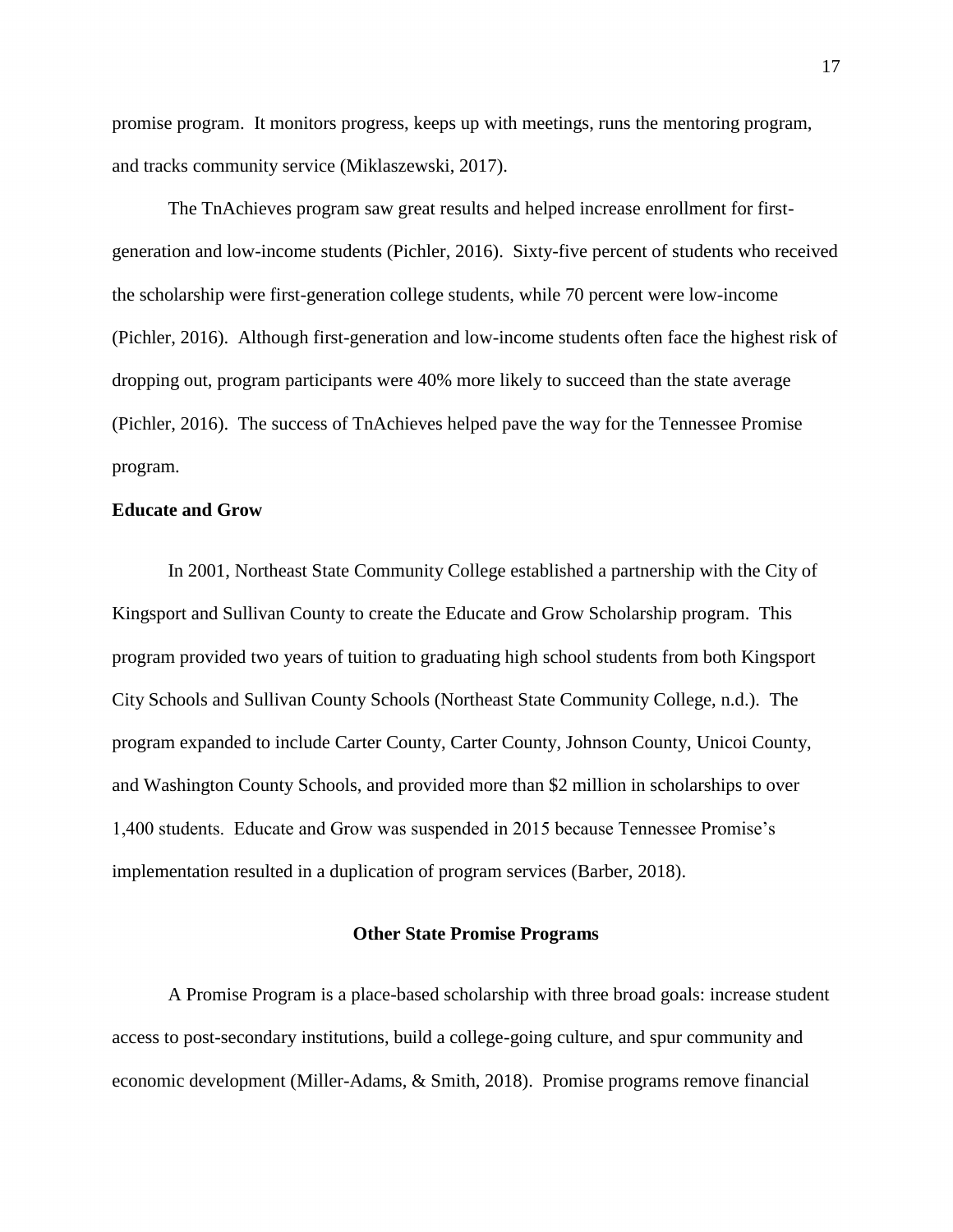barriers and promote both college enrollment and degree completion. Promise Programs can also be categorized as a first-dollar or last-dollar scholarship (Miller-Adams, & Smith, 2018). First-dollar programs provide scholarship money to all students, regardless of any other funding they may qualify. A last-dollar scholarship program covers the cost of any tuition and fees not covered by all other sources of financial aid.

#### <span id="page-27-0"></span>**Kalamazoo Promise**

The first of its kind, The Kalamazoo Promise began in Kalamazoo, Michigan in 2005 among a group of anonymous donors who recognized the hurdle that college tuition poses in determining young people's futures (The Kalamazoo Promise, n.d.a). It is a scholarship for all Kalamazoo Public School graduates that provides up to 100% tuition for post-secondary education (The Kalamazoo Promise, n.d.b.). This scholarship program provides up to 130 credits of in-state tuition and mandatory fees for post-secondary education (The Kalamazoo Promise, n.d.b.). Students must maintain full-time status, taking a minimum of 12 credit hours, and have access to the scholarship for up to ten years after graduation, unless a Bachelor degree has been completed or 130 credits have been earned. The Kalamazoo Promise is different from the Tennessee Promise because private donors fund it.

## <span id="page-27-1"></span>**Oregon Promise**

Like the Tennessee Promise, the Oregon Promise is a last-dollar scholarship created in 2015 that provides funds for tuition (except a \$50 fee paid by the student per semester) for up to two years of community college (Barber, 2018). Student requirements include a high school GPA of 2.5, be an Oregon resident for 12 months, and complete a FAFSA. Students must enroll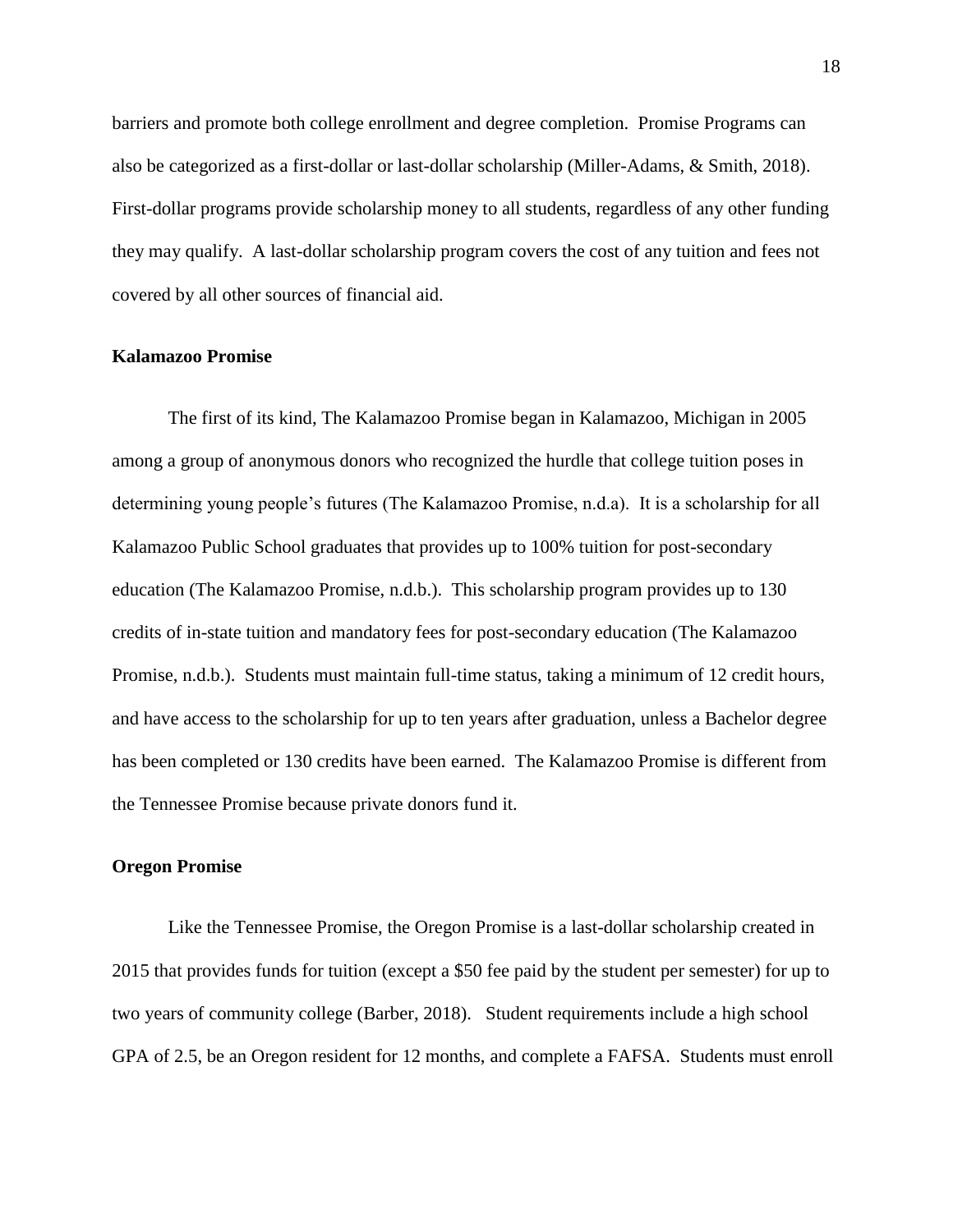in a community college within six months of graduation, maintain minimum enrollment requirements, and maintain satisfactory grades (Barber, 2018).

## <span id="page-28-0"></span>**Delaware SEED (Student Excellence Equals Degree) Scholarship Program**

The Delaware SEED scholarship program provides tuition for eligible students enrolling full-time in an associate degree program at Delaware Technical Community College or the University of Delaware's Associate in Arts program (Delaware Scholarship Compendium, n.d.). The SEED Scholarship covers the cost of any tuition not covered by all other sources of financial aid. Fees and books are not covered as part of the SEED scholarship program. Eligible students must be enrolled in the fall semester immediately following high school graduation, and have access to the scholarship for up to three years. Students must be enrolled full-time and maintain a cumulative 2.5 GPA to remain eligible for the scholarship.

## <span id="page-28-1"></span>**The Pittsburgh Promise**

The Pittsburgh Promise began in 2007, and is a last-dollar scholarship created to spur economic growth in an area that had experienced deindustrialization since the 1980s (Bozick et al., 2015). The Pittsburgh Promise scholarship is a "last dollar" scholarship, meaning The Promise pays for eligible expenses after all other grants and scholarships (Pittsburgh Promise, n.d.). For the Classes of 2018 and beyond: Every student who starts on day one of 9th grade and meets eligibility criteria will be eligible for up to \$5,000 per year (\$20,000 maximum) to be used within five years of post-secondary education (Pittsburgh Promise, n.d.). Students that enroll in Pittsburgh Public Schools after ninth grade are not eligible for the Pittsburgh Promise.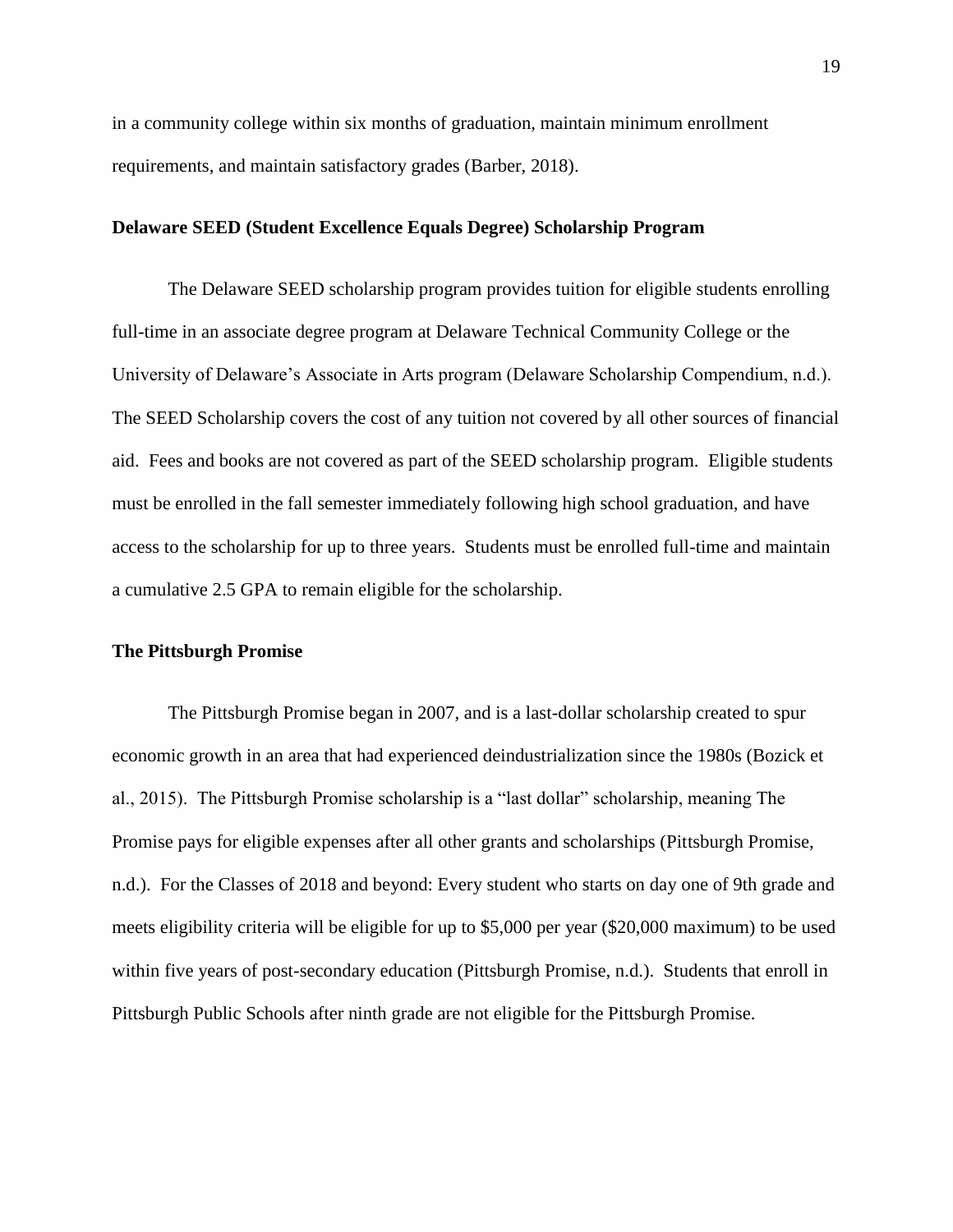#### **Roles High School Counselors Play**

<span id="page-29-0"></span>For many students, school counselors may be an essential social capital source in the college application process (Bryan et al., 2011). School counselors play an integral role in preparing high school students to pursue their post-secondary goals (Paolini, (n.d.). They are responsible for the educational journey of all students. School counselors work to help students engage in college and career exploration, enroll in rigorous honors and advanced placement courses and participate in extracurricular activities so that all students are seen as competitive candidates when graduating from high school (Paolini, n.d.).

Research has shown that school counselors play an instrumental role in college exploration, college choice, and all students' career readiness, predominantly minority and lowincome students (Bryan et al., 2011). School counselors can provide classroom workshops that address college exploration, the college admissions process, and career exploration to help students determine the college majors and qualifications that will enable them to pursue their future careers (Paolini, n.d.). School counselors can increase college readiness opportunities, and help develop a school-wide culture that promotes college readiness (Bryan et al., 2009). Parent involvement is crucial for student success. School counselors are encouraged to facilitate parent workshops addressing parental involvement, college and career readiness, FAFSA, helping their children prepare for the transition after high school graduation, and college planning (Paolini, n.d.). Additionally, school counselors can hold college & career fairs, invite college representatives from various schools talk with students about admissions requirements and qualifications necessary for acceptance, and put together college field trips for high school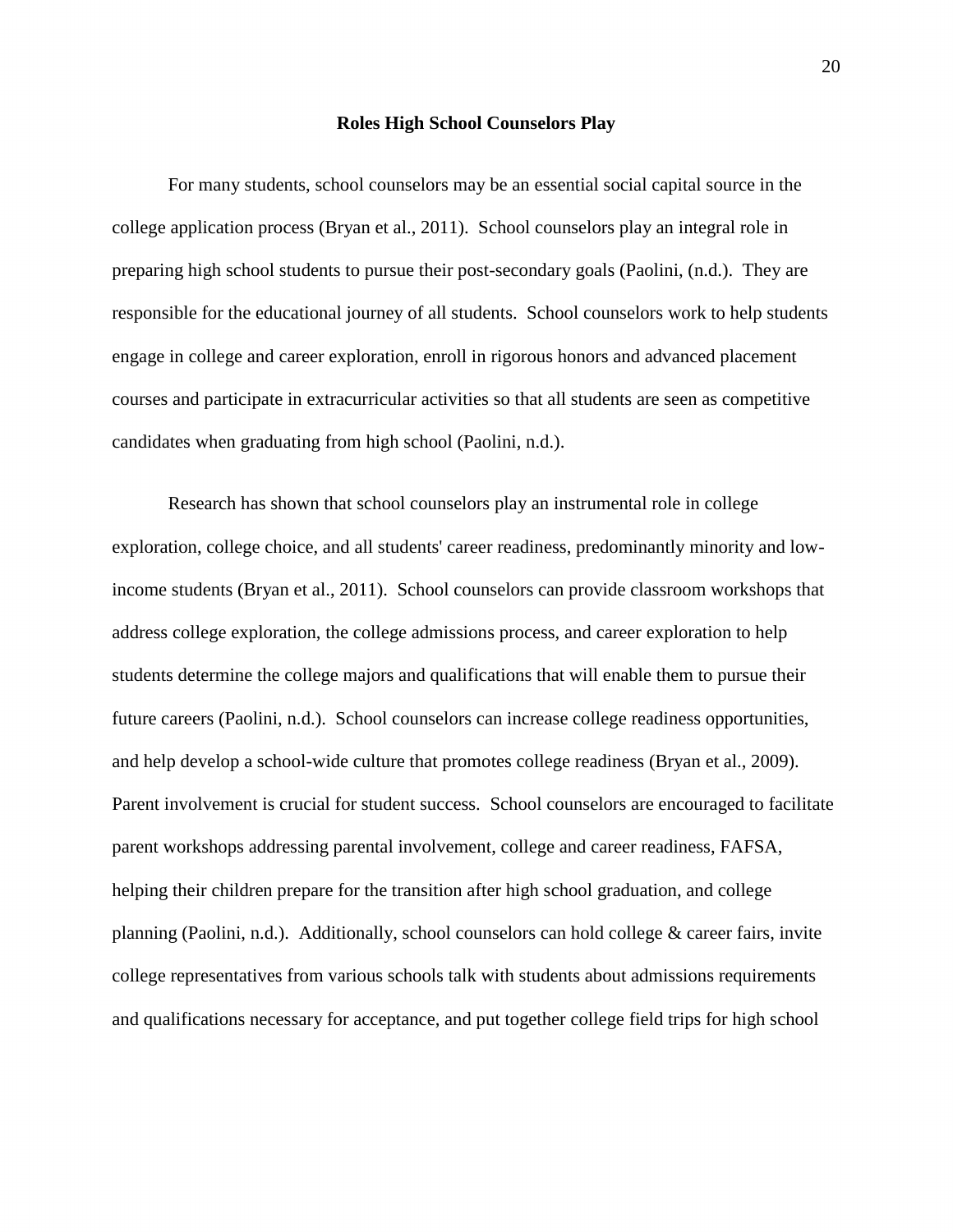students to take campus tours and learn more about them as prospective post-secondary institutions.

#### **New Initiatives**

<span id="page-30-0"></span>The popularity of the Tennessee Promise and its message of college for all has led to the creation of additional Promise programs: Knox Promise, ETSU Promise Plus, The University of Tennessee Promise, and Tennessee Reconnect. Some of these programs rival the Tennessee Promise, whereas the Tennessee Reconnect is an expansion of the Tennessee Promise to adults that have never attended a postsecondary institution.

## <span id="page-30-1"></span>**Knox Promise**

Knox Promise is a community-based, comprehensive approach to help Tennessee Promise Knox County students persist and succeed in obtaining college degrees and credentials. Thanks to a partnership between the Haslam Family Foundation, tnAchieves, the State Collaborative on Reforming Education (SCORE), and several area institutions, including Pellissippi State Community College, Knox Promise launched as a pilot program for Tennessee Promise-eligible students from the 2019 and 2020 Knox County high school graduating classes (Freeland, n.d.).

Knox Promise helps students successfully navigate college by addressing additional needs, closing lingering economic and equity gaps, and expanding the tnAchieves coaching model (TnAchieves, n.d.c.). Students who meet the eligibility criteria are eligible to receive Completion Grants to offset unexpected or emergency expenses, a textbook support stipend, a dedicated tnAchieves Completion Coach, and a unique Summer Support Program in 2020-2021 for those students who need it (Freeland, n.d.). The Knox Promise program will be evaluated by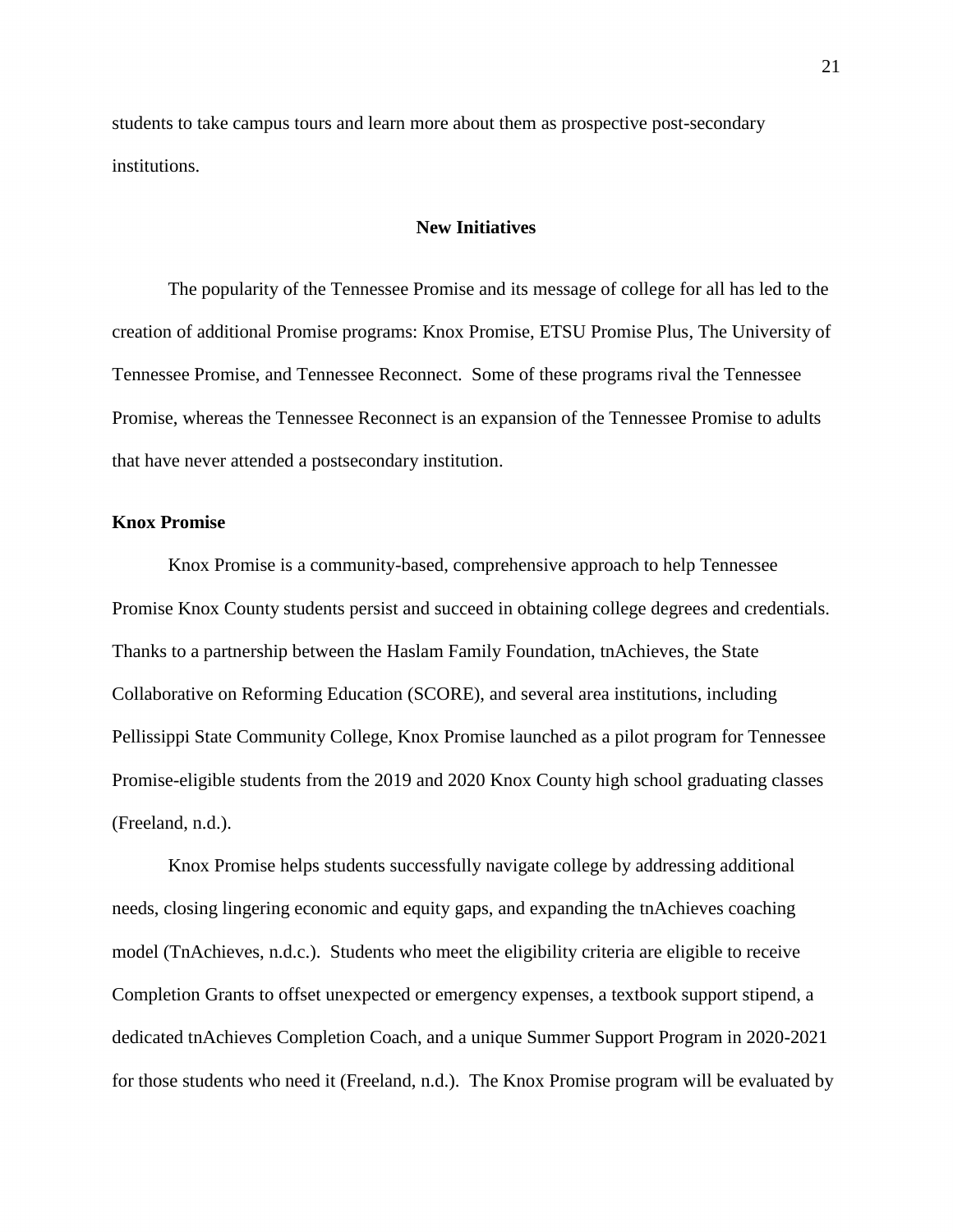the University of Tennessee Boyd Center for Business and Economic Research to verify results and establish its impact (TnAchieves, n.d.c).

## <span id="page-31-0"></span>**ETSU Promise Plus**

East Tennessee State University launched the ETSU Promise Plus Program in the fall of 2020. This program is available to first-time, full-time in-state freshmen who receive the Tennessee Education Lottery (HOPE) Scholarship and the maximum Pell Grant. The ETSU Promise Plus Program does not require a separate application; instead, all in-state applicants to ETSU are automatically considered.

This program offers qualifying first-time freshmen a last-dollar tuition scholarship and a range of pre-college, first year, and four-year benefits designed to support student success (Office of Financial Aid & Scholarships, n.d.). This comprehensive program can be used for up to four years and provides pre-college transition support, mentoring career development, and a variety of other opportunities (Office of Financial Aid & Scholarships, n.d.). It does not pay for books or other post-secondary expenses, including, but not limited to, course fees, housing, meal plan costs, late registration fees, etc.

## <span id="page-31-1"></span>**University of Tennessee Promise**

The University of Tennessee (UT) Promise is an undergraduate scholarship program guaranteeing free tuition and mandatory fees for qualifying Tennessee residents attending UT's campuses in Knoxville, Chattanooga, Martin, and Memphis (Tennessee Achieves, n.d.b.). The UT Promise program provides tuition and fees to students (including HOPE scholarship recipients) from households earning less than \$50,000 attending any institution in the UT system (Meehan, et al., 2019). UT Promise is a student success-oriented scholarship program that requires students to complete volunteer service hours and meet with a volunteer mentor each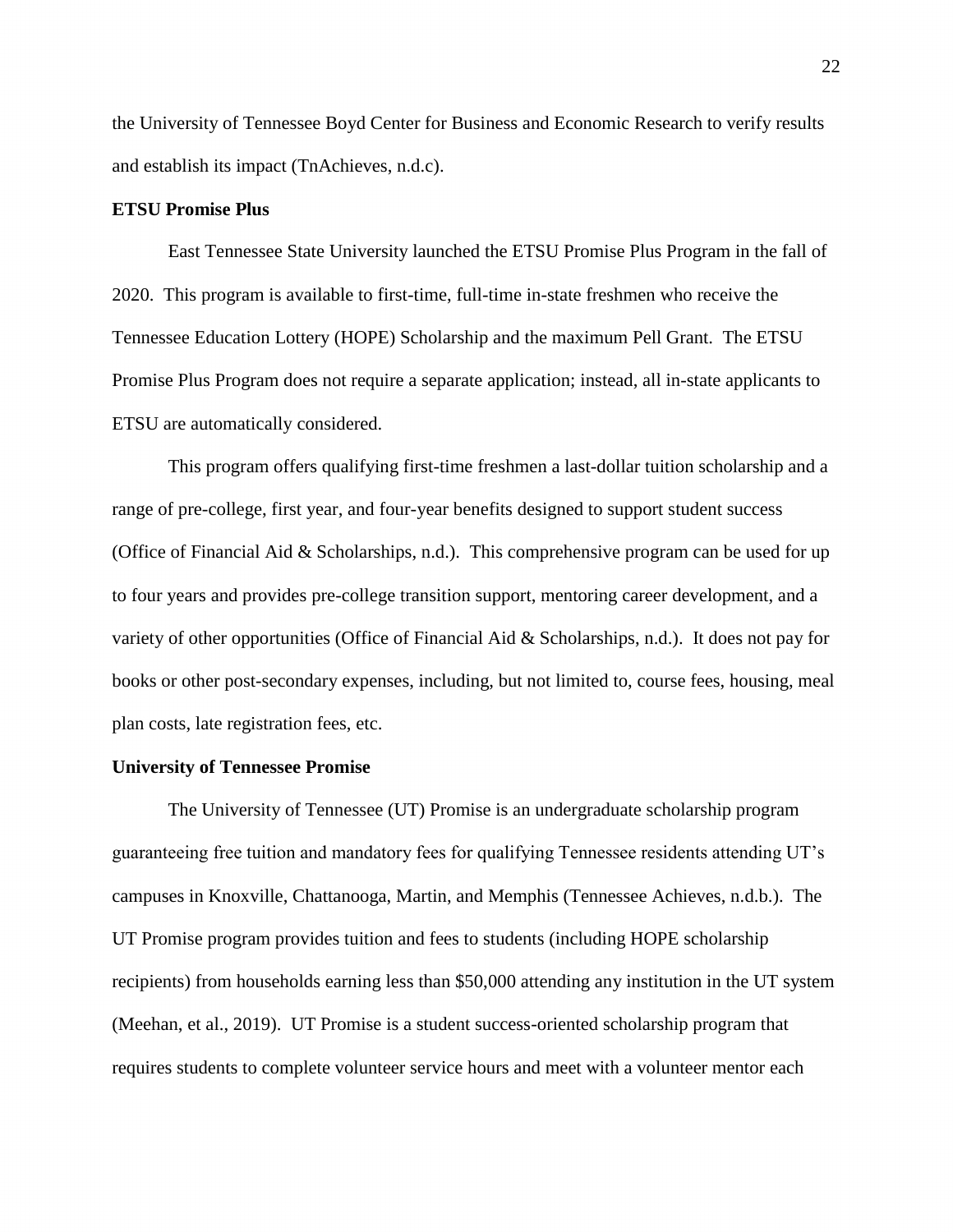semester to ensure a successful student experience (Tennessee Achieves, n.d.b.). The application process and requirements for the UT Promise mirror those of the Tennessee Promise.

## <span id="page-32-0"></span>**Tennessee Reconnect Grant**

Three years after the launch of Tennessee Promise in fall 2018, the state launched Tennessee Reconnect, which provides last-dollar scholarships for tuition and mandatory fees for adults returning to or entering college either full- or part-time (Meehan, et al., 2019). The Tennessee Reconnect is also part of Drive to 55, the state's initiative to increase the number of Tennesseans with a credential by 2025.

Tennessee needs 871,000 degrees to reach the Drive to 55 goal, but only 645,000 high school students are expected to graduate between 2014 and 2022 (Tennessee Reconnect, n.d.d.). Tennessee Reconnect Grant is an initiative to help more adults return to higher education to gain new skills, advance in the workplace, and fulfill lifelong dreams of completing a degree or credential (Tennessee Reconnect, n.d.a.). For the county used in this study, recent data shows that only 27.3 percent of high school graduates have obtained a bachelor's degree or higher, and that 28 percent have either an associate's degree or some college (Tennessee Education Data, n.d.). The Tennessee Reconnect Grant is a last-dollar grant that pays the remaining balance of tuition and mandatory fees after other state and federal financial aid have been applied (Tennessee Reconnect, n.d.c.). The Tennessee Reconnect Grant is available for eligible adults who want to pursue an associate degree, technical degree, or technical diploma at any state's 13 community colleges or 27 Tennessee Colleges of Applied Technologies (TCATs). Eligible students can also use the Tennessee Reconnect Grant towards an associate degree at Tennessee's nine public four-year universities, or 17 of Tennessee's independent, private, non-profit colleges and universities (Tennessee Reconnect, n.d.b.).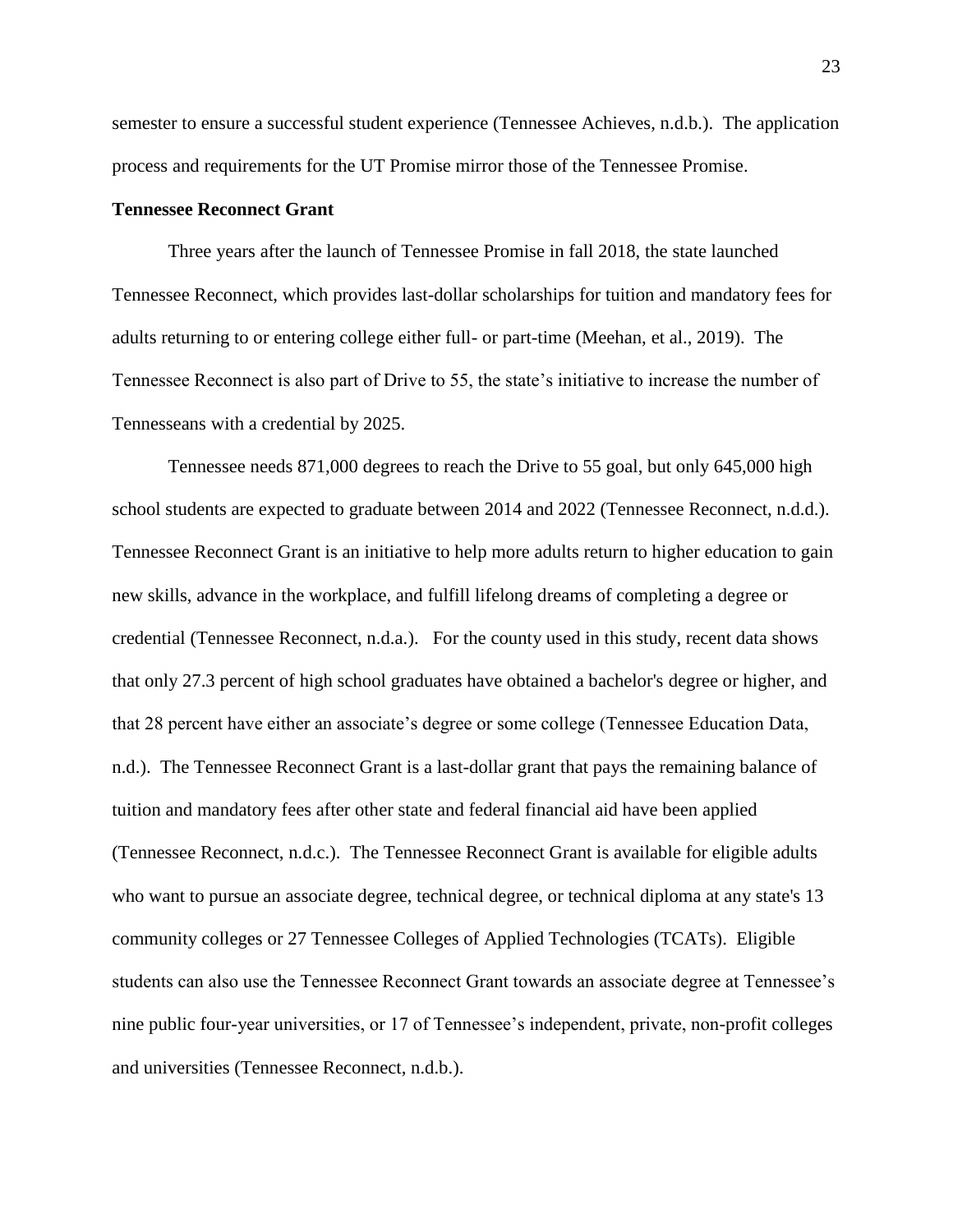To be eligible for Tennessee Reconnect, the applicant must: not already have an associate or bachelor degree, be a Tennessee resident for at least one year preceding the date of application, complete the FAFSA, and participate in an advising program approved by the Tennessee Higher Education Commission (Tennessee Reconnect, n.d.d.).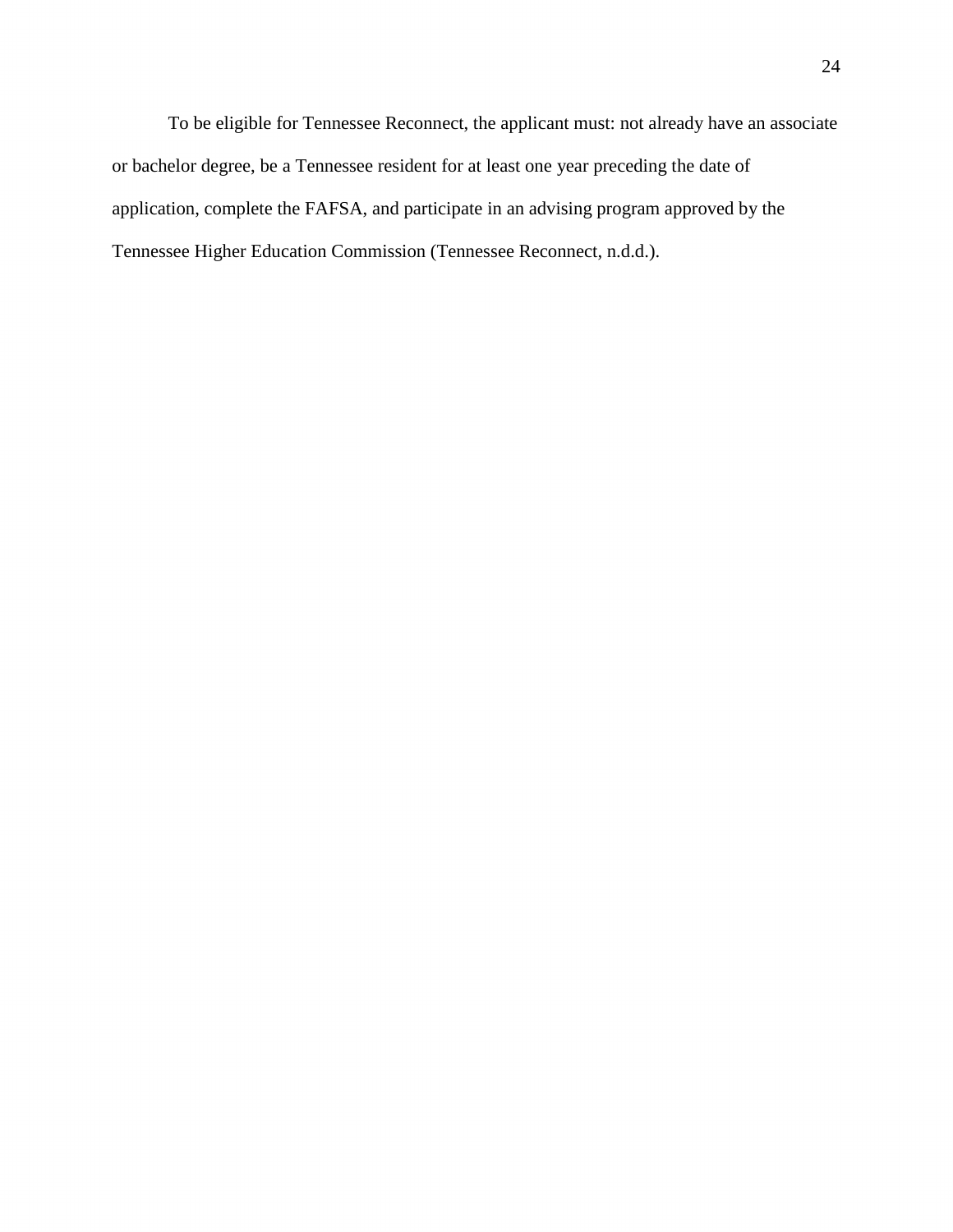#### **Chapter 3**

## **Introduction**

<span id="page-34-1"></span><span id="page-34-0"></span>The Tennessee Promise scholarship is a scholarship program designed to help more Tennessee high school graduates attend college. The purpose of this study was to explore the factors contributing to Tennessee Promise use and college choice among high school seniors at a Rural High School in Northeast Tennessee. This study's findings will contribute to the scholarly research related to college choice and factors that influence the college choice decision, such as knowledge of the Tennessee Promise program, parental influence, and other available scholarships.

This section is organized into the following categories: research questions, research design, site selection, school demographics, participants in the study, participant demographics, roles of the researcher, data collection methods and procedures, data management and analysis, trustworthiness, ethical considerations, and transferability.

#### **Research Questions**

- <span id="page-34-2"></span>1. How was the Tennessee Promise Scholarship utilized, and what factors contributed to student usage?
- 2. What barriers (if any) played a role in students choosing not to use the Tennessee Promise scholarship?
- 3. What similarities and differences were seen between students who chose to use or chose not to use the Tennessee Promise scholarship?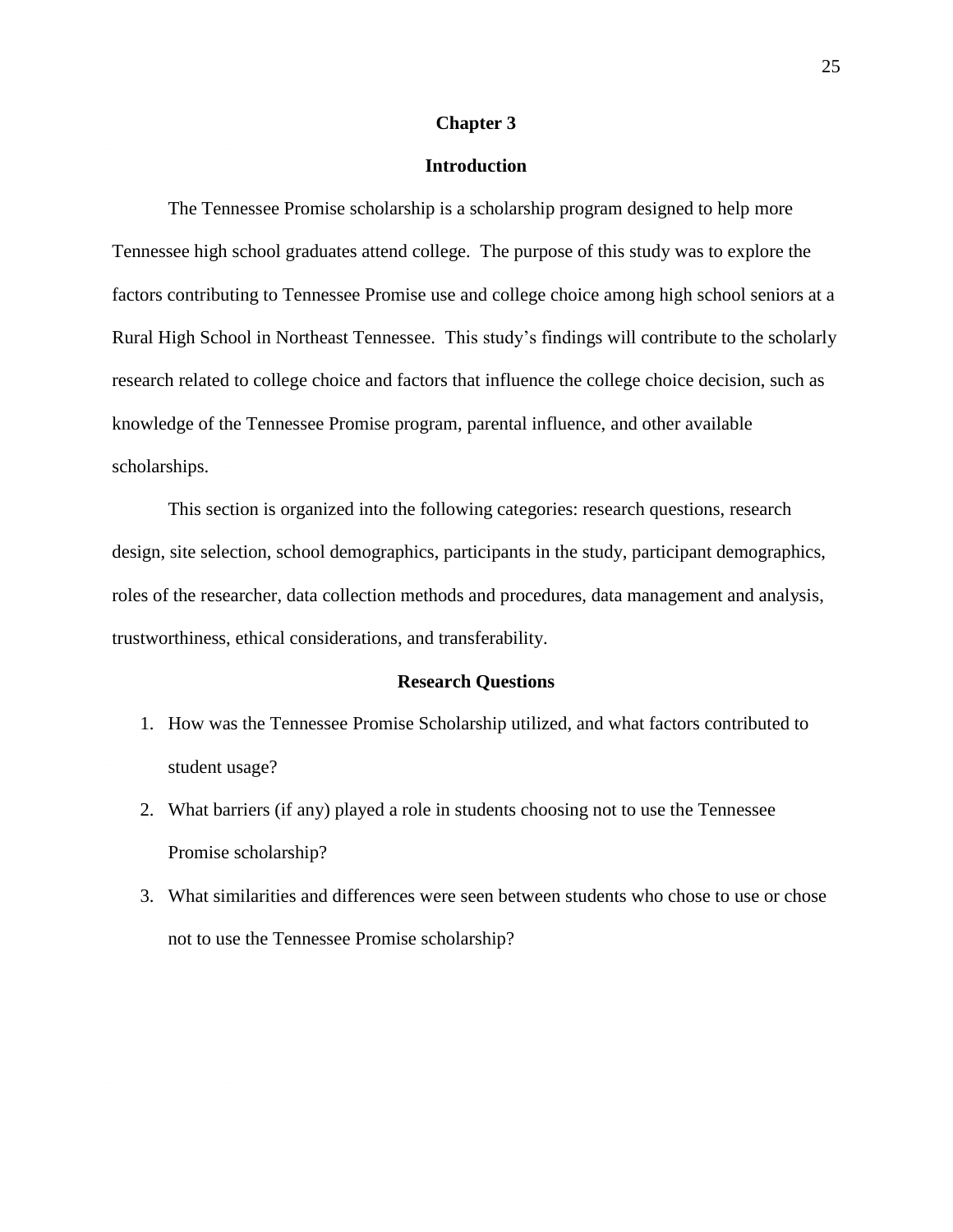#### **Research Design**

<span id="page-35-0"></span>This study is a qualitative research design. Qualitative studies are personal and are not centered on variables or measures (Creswell, 2008). This study sought to identify whether or not the Tennessee Promise is being utilized by graduates of a rural high school in Northeast Tennessee and what factors (if any) play a role in students choosing to use the TN Promise scholarship. This study is a general qualitative study in design, where the researcher is the primary instrument of data collection and analysis, and semi-structured interviews were conducted (Merriam & Tisdell, 2016).

In most forms of qualitative research, interviews are conducted to collect information. Interviews can be divided into three categories: highly structured, semi-structured, and unstructured. For this study, individual semi-structured interviews were conducted to collect data, and the data were used to identify categories and themes.

#### **Site Selection**

<span id="page-35-1"></span>The primary site for this study was a rural high school in Northeast Tennessee. Interviews were primarily conducted in person. The school is one of four high schools located in the county school district.

#### **School Demographics**

<span id="page-35-2"></span>According to Public Review (2021), the rural county school selected for this study has 533 students. Of this population, 96% are white, 2% are Hispanic, and 1% are African American. The gender make-up of the school is 49% male and 51% female. The school has a 75% free-and-reduced lunch rate. The 2020 senior class had 130 students, a 97% graduation rate, and a teacher-student ratio of 15:1, with a total of 35 teachers on staff. According to Data USA, the county where the high school is located has a population of 56,391 with median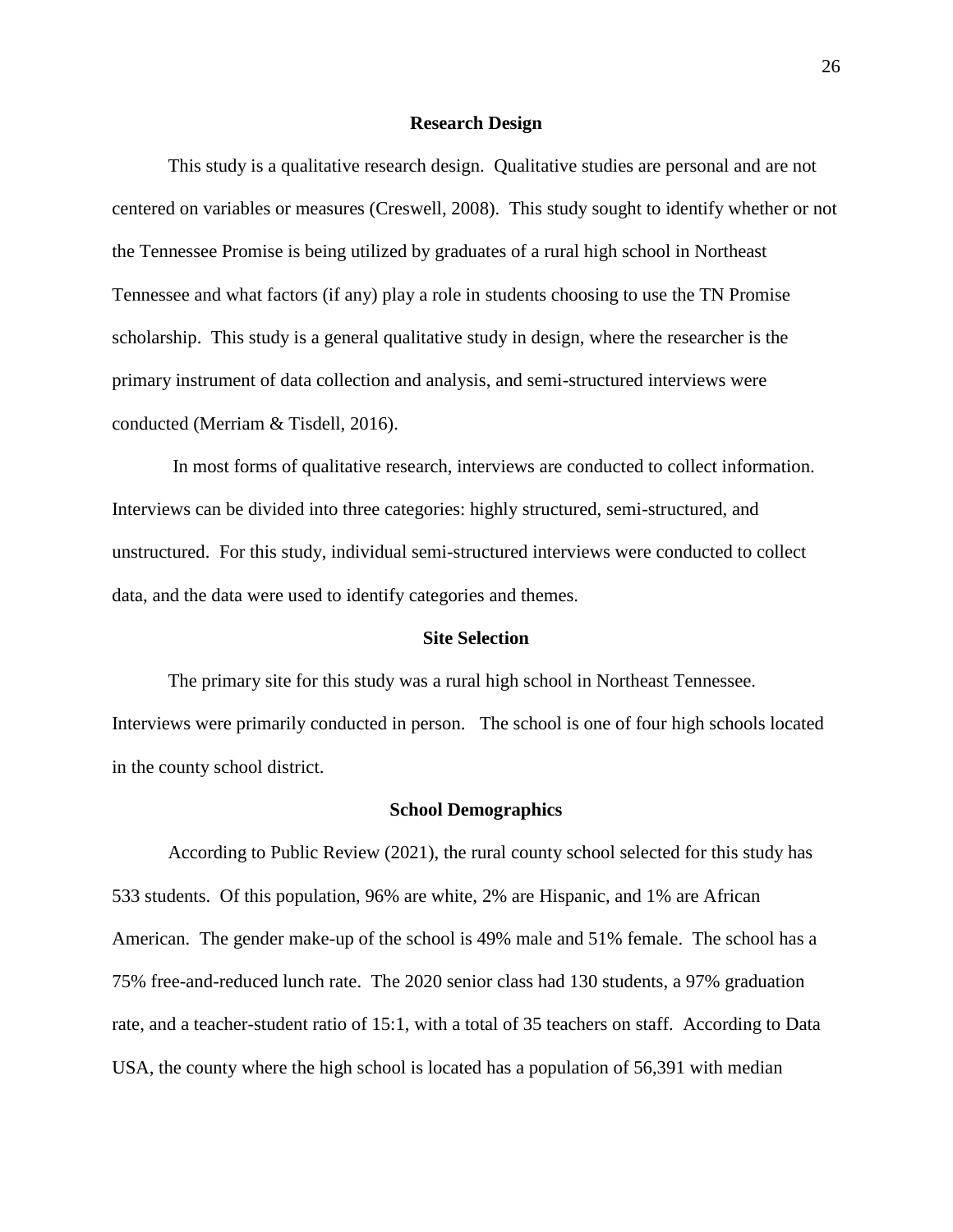household income of \$36,589. 23.5% of the county residents live below the poverty line (Data USA, 2021).

## **Participants in the Study**

Before this study began, permission was requested and granted by Milligan University's Institutional Review Board (IRB). Permission was also requested and granted by the IRB of the county school system and the school administration of the county high school used in this study.

All participants were recent graduates from the school used in this study. Twenty recent graduates were targeted and contacted to gauge interest in participating in this study, with a goal of fifteen agreeing to participate. The participants of the study were identified using the information provided by the school counselor. Twelve agreed to participate and were interviewed for this study. Participants in this study consisted of students who attend four-year universities, 2-year community colleges, career and technical schools, and one currently military.

For participants under 18: participants were contacted by email (with parents cc'd) for consent. Once consent was given (by parents), participants were contacted by email to set up interviews. For students 18 or older: participants were contacted by email and social media for consent, and interviews were scheduled.

### **Participants Demographics**

Multiple recent graduates of a rural high school were used in this study. A sample of the student consent form is available in Appendix C. Interview guides are available in Appendices D & E. There were 15 recent graduates invited to interview for this study. Twelve were accepted and interviewed for this study.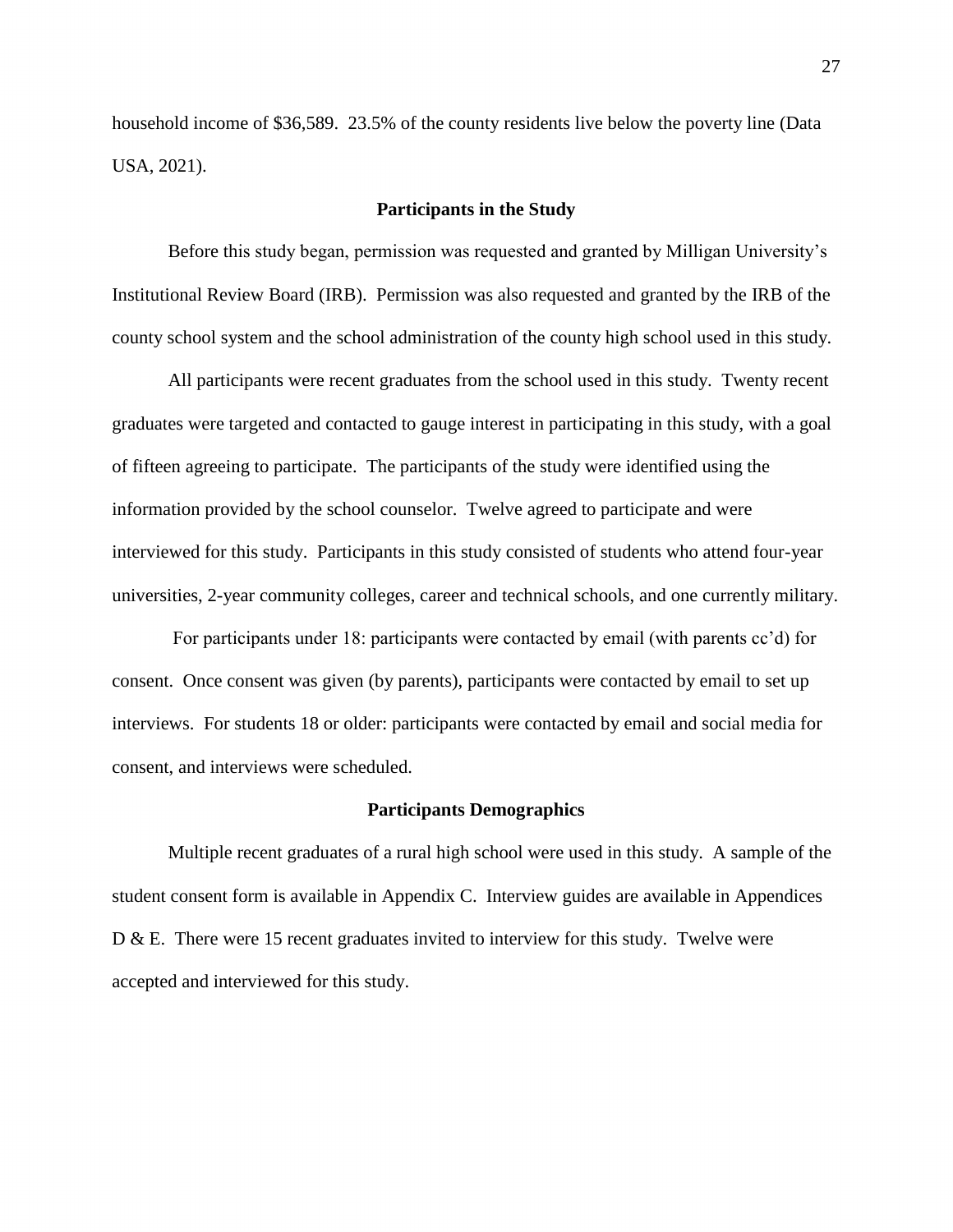### **Roles of the Researcher**

This study's primary researcher was an educator at the rural school used in this study and conducted all participant interviews. One-on-one interviews were conducted by the primary researcher, questioning of participants was open-ended in nature. The interview questions were designed to allow participants the opportunity to share their own experiences.

## **Data Collection Methods and Procedures**

In qualitative research, interviews are among the primary sources of qualitative data needed to understand the study (Merriam  $\&$  Tisdell, 2016). Recent graduate interviews were conducted to collect data for this study. Each participant was interviewed using two separate interview guides.

#### **Prior to the study**

Before the study, the primary researcher created a research proposal and presented it to the Milligan University IRB, county school IRB, and county high school administration. Approval was obtained, and the study was able to begin.

## **Target School**

The county school selected for this study was in a rural community. The researcher focused on getting a representative sample of recent graduates who make up the community's population where the school is located.

#### **Selection of Participants**

The participants of the study were identified using the information provided by the school counselor. The primary researcher of this study reached out to twenty recent graduates to gauge interest in participating in this study, with a goal of fifteen agreeing to participate. Twelve agreed to participate and were interviewed for this study. Once verbal consent was given,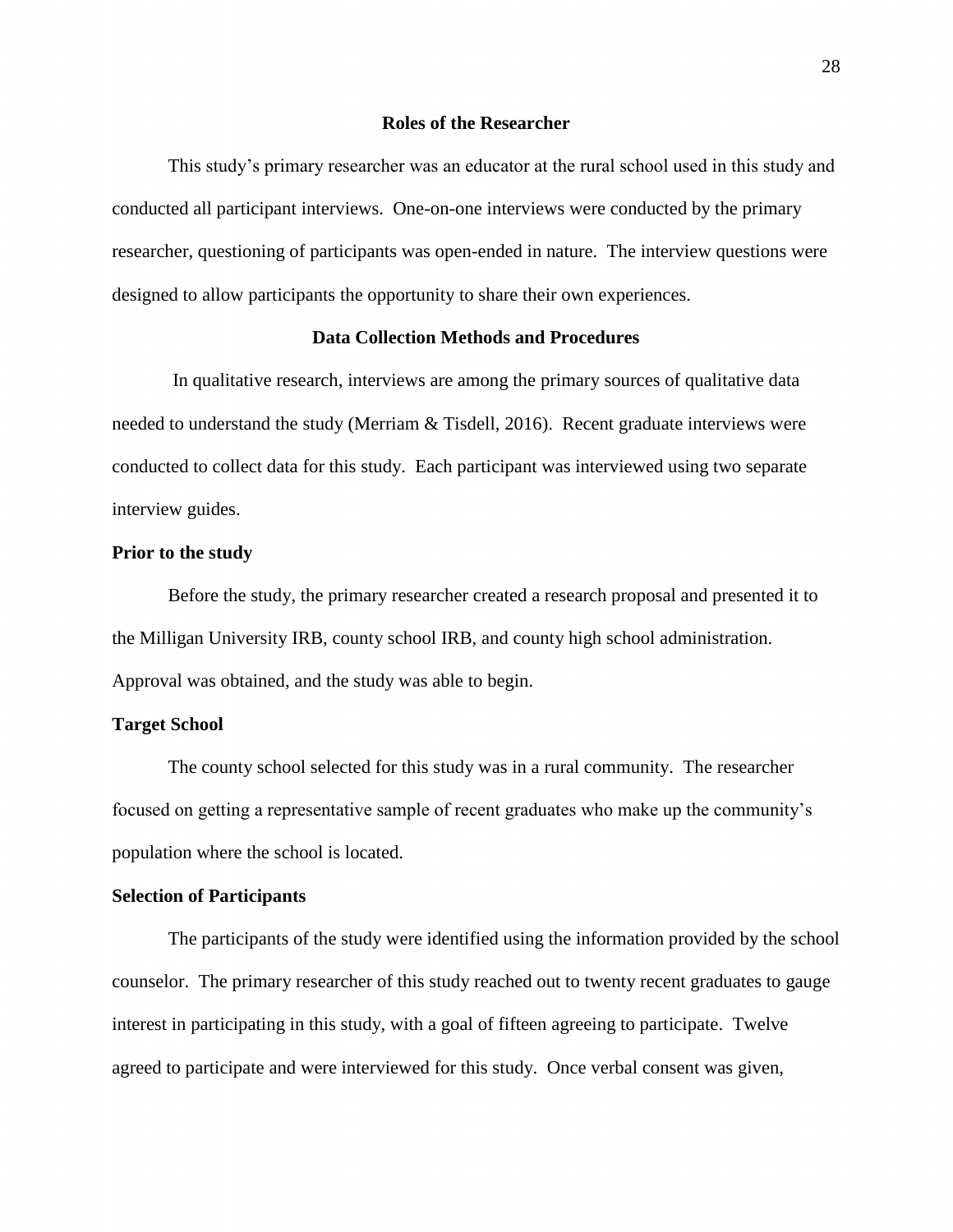consent forms were delivered and signed by all participants. The criteria for selecting participants were explained, and any questions they had were answered.

## **Implementation of the study**

The interviews were conducted with participants once consent forms were submitted. All interviews were coded and entered into Google docs. All participants were informed that none of their personal information would be used for this study, and all participant information and characteristics would remain confidential. All participants in the study were known to the primary researcher, many of whom were former students. All participant interviews were conducted using two separate interview guides (See Appendix  $D \& E$ ). Interviews were semistructured with open-ended questions to allow participants to share their personal experiences.

### **Data Management**

The data collected from the interviews were collected using google forms. The primary researcher printed out hard copies of the Google forms, and hand wrote all participant responses. All interview responses were kept locked in the primary researcher's personal filing cabinet at home, and uploaded to a secure password-protected computer file. The interviews were conducted privately on the school grounds or through online video conferencing (Zoom, Google Meet). Interview forms, notes, and digital files will be securely kept for five (5) years from the date of successful completion and defense of the research to make sure there is no need for an addendum. Only the primary researcher has access to transcriptions, notes, and questionnaires. All associated materials of the research will be shredded and disposed of securely and properly by the primary researcher five (5) years from the date of the research's successful defense.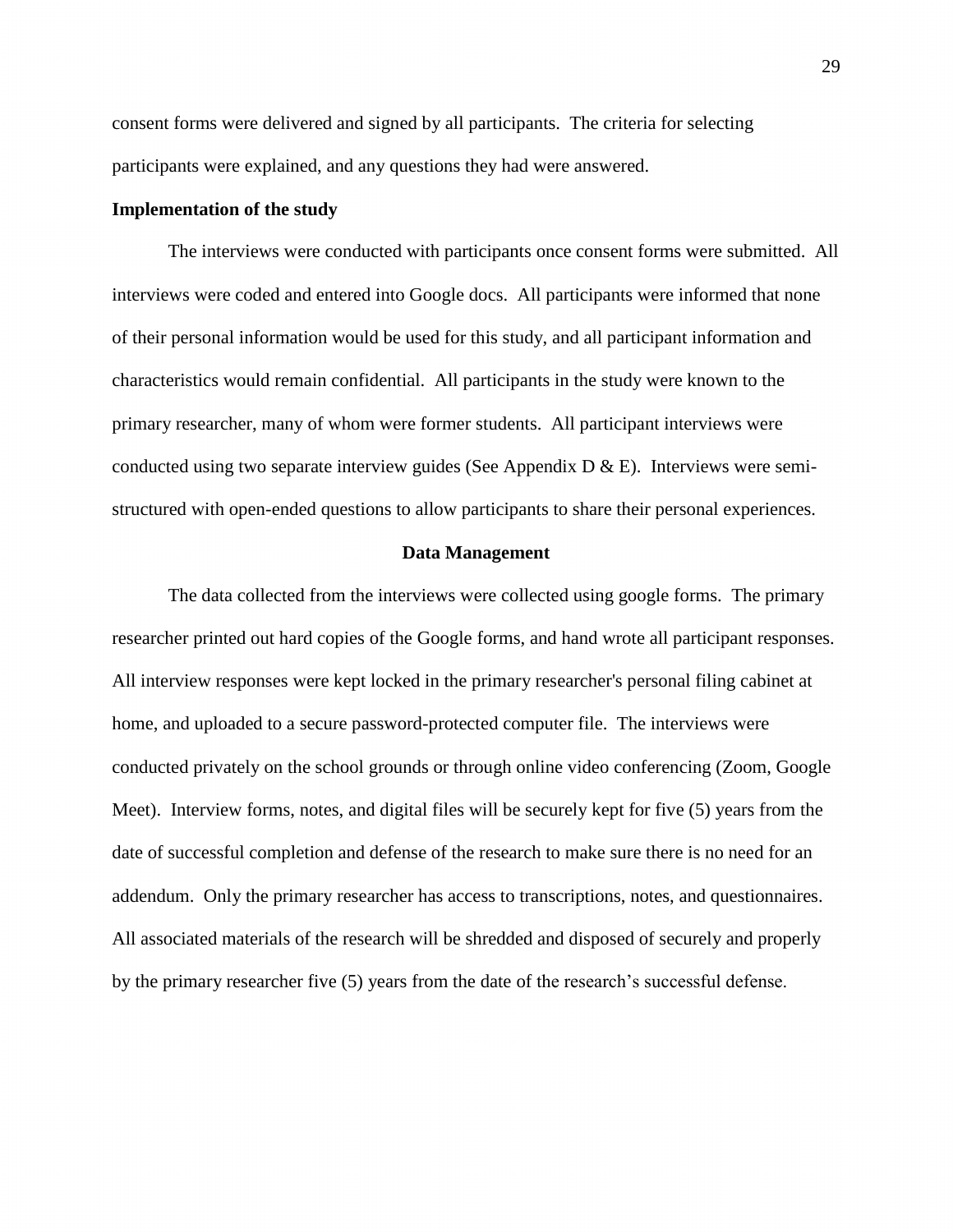#### **Data Analysis**

Data analysis consists of making sense out of collected data, to find answers to research questions (Merriam & Tisdell, 2016). The answers are categorized into codes, themes, or findings. There are two main approaches to qualitative analysis: inductive and deductive. For this study, data were collected and analyzed inductively. There are two types of inductive qualitative analysis: thematic content analysis and narrative analysis. Both methods were used in this study.

Creswell views data collection, recording, and analysis as interrelated, simultaneous procedures that are ongoing. The primary researcher conducted semi-structured interviews with twelve participants. During each interview, field notes were taken on interview guides and later categorized into themes. The construction of categories and themes is highly inductive (Merriam & Tisdell, 2016). The findings are discussed in detail in chapter 4.

#### **Ethical Considerations**

To ensure validity and reliability, the primary researcher ethically conducted this study. Interview questions were piloted and approved by the primary researcher's dissertation chair. Also, member checks were conducted with study participants to rule out the possibility of misinterpreting their responses and ensure validity. To perform an ethical qualitative research study, all potential ethical issues that could have arisen were addressed. In order to protect the rights of the participants, the following steps were taken by the researcher.

- (1) Each participant was invited to participate by the primary researcher.
- (2) Each participant was provided a written consent agreement, with the objectives of the research clearly stated, and had the understanding that they were entering into this process voluntarily, and could have withdrawn from participation at any time.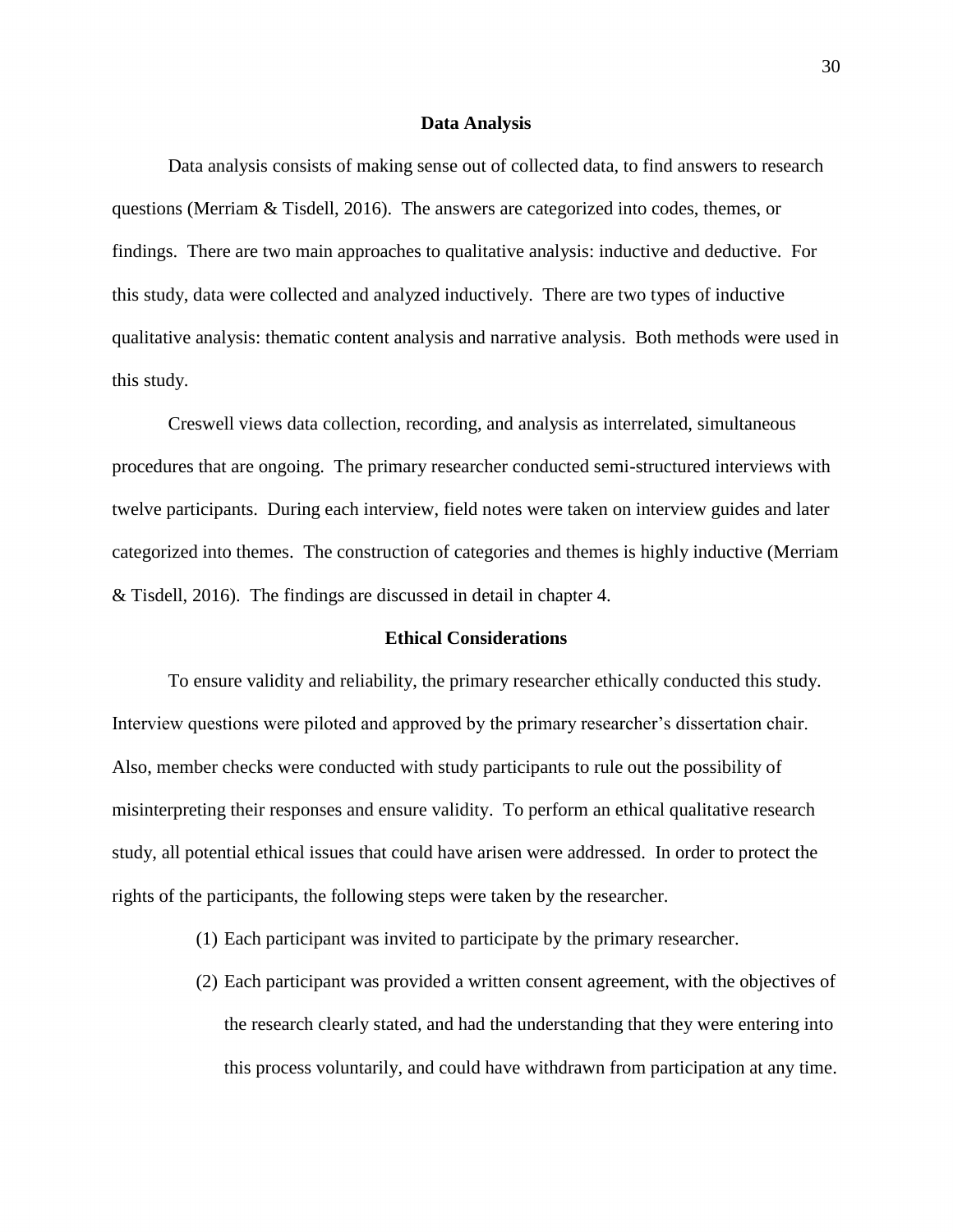- (3) A consent form was signed by every participant. This form can be viewed in Appendix C of this study.
- (4) Each participant of this study over the age of 18, did not require parental consent.
- (5) Each participant of this study under the age of 18 had a consent form signed by a legal parent or guardian (see Appendix C), and also could have withdrawn from the study at any time.
- (6) The security of the data collected will be of the utmost importance. It will be safeguarded by using password-protected software and retaining the interview responses for five years from the dissertation defense. Written data will be kept in a filing cabinet to which the researcher only has access. Digital data will be kept on the primary researcher's laptop or flash drive and will be password protected.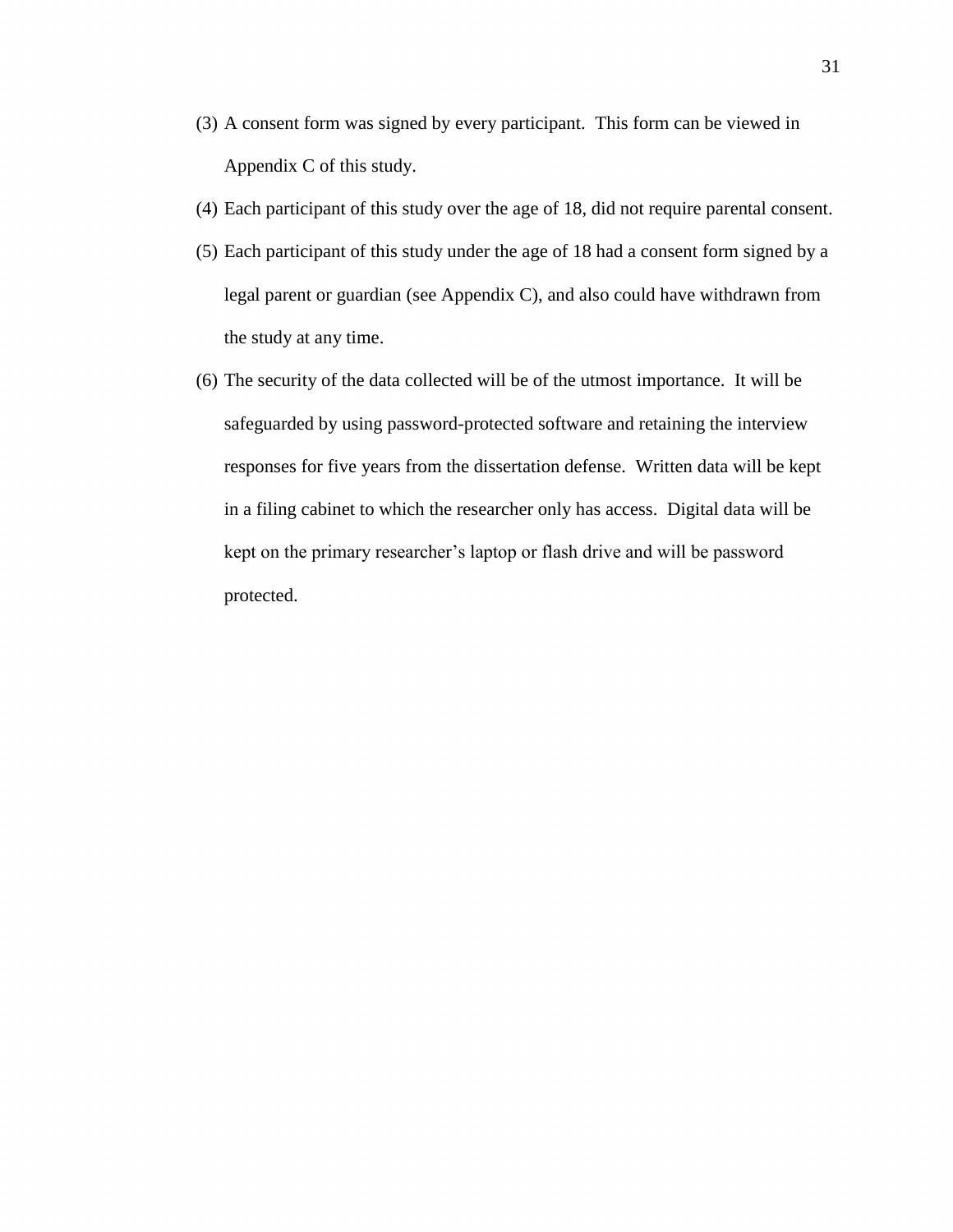### **Chapter 4**

## **Data Analysis and Findings**

The purpose of this study was to explore the factors contributing to Tennessee Promise use and college choice among high school seniors at a Rural High School in Northeast Tennessee. Twelve recent high school graduates were interviewed for this study to understand; (a) perceptions of the Tennessee Promise scholarship; (b) determine if the Tennessee Promise scholarship was being utilized upon graduation; (c) determine any barriers preventing participants from accessing the scholarship; (d) determine what factors played a role in the decision-making process of the study participants.

As stated in Chapter 3, this study is a general qualitative study in design, where the researcher is the primary instrument of data collection and analysis. Participants of the study participated in semi-structured interviews conducted by the primary researcher. Table 1 identifies the demographics of the rural school used in this study.

### Table 1

## *Target School Demographic Information*

| <b>Target School</b> | <b>School Setting</b> | Total Enrollment Total Teachers | 2020 Graduates |
|----------------------|-----------------------|---------------------------------|----------------|
|                      | Rural                 | 533                             | 130            |

Twenty recent graduates were targeted and contacted to gauge interest in participating in this study, with a goal of fifteen agreeing to participate. Twelve agreed to participate and were interviewed for this study. The COVID-19 pandemic played a role in participant recruitment, and the process in which interviews were conducted. Interviews were primarily conducted in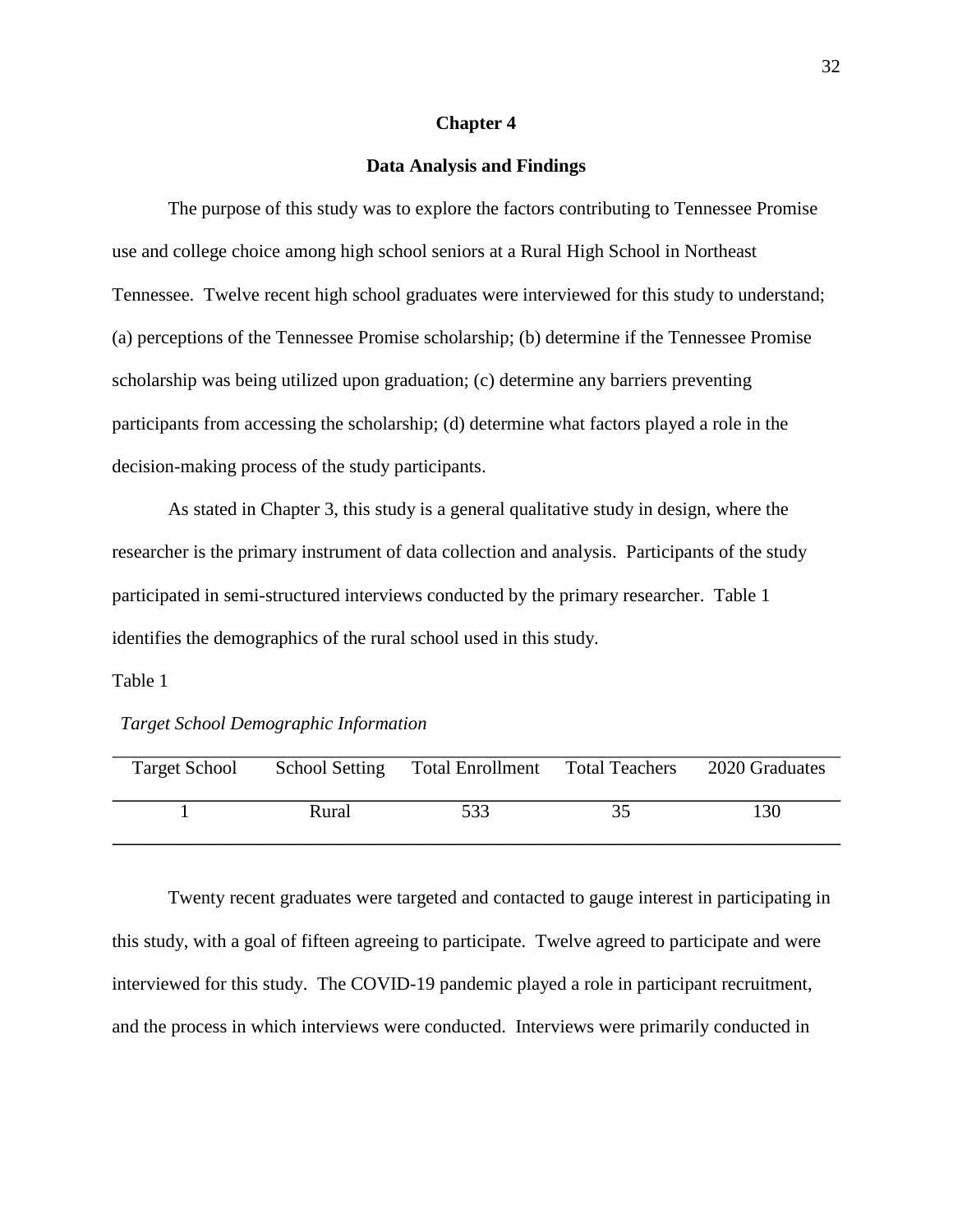person, while others were conducted via Zoom or Google Meet. All participants interviewed were instructed that no personal information would be used for this study.

## **Analysis of Data**

Creswell (2013) identifies six steps followed in the process of qualitative data analysis. The first step is to organize and prepare the data for analysis through transcribing interviews. The second step according to Creswell (2013) is reading or looking at all the data. The third step involves coding the data, while the fourth step uses the coding process to develop categories and themes. The fifth and sixth steps involve determining how themes will be represented, and interpreting the findings of results.

Themes were generated by reviewing all participant interview responses. The primary researcher identified patterns relating to the research questions.

## Table 2

*Participant College/ Career Institution*

| College/ Career   | 4-year     | 2-year Community | Career $&$              | Military |
|-------------------|------------|------------------|-------------------------|----------|
| Choice            | University | College          | <b>Technical School</b> |          |
| # of Participants |            |                  |                         |          |

Of the twelve participants interviewed for this study, 67% were utilizing the TN Promise scholarship at either a two-year community college or a career and technical school. Of the eight utilizing the TN Promise, five were attending 2-year community colleges, the other three were attending career and technical schools. Four participants of the study chose not to utilize the TN Promise scholarship. Three were attending four-year universities, and the other joined the United States Army.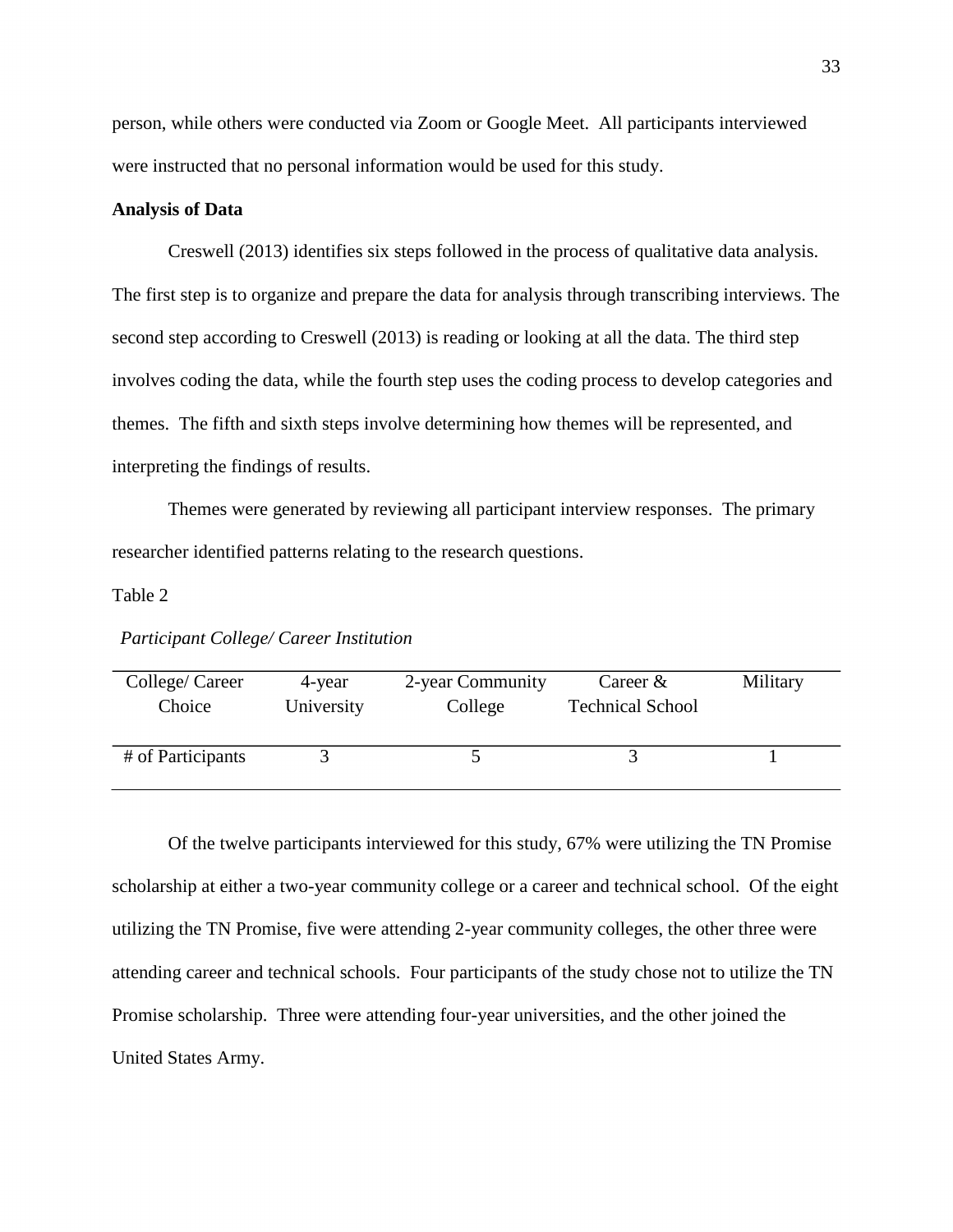# **Research Questions**

- 1. How was the Tennessee Promise Scholarship utilized, and what factors contributed to student usage?
- 2. What barriers (if any) played a role in students choosing not to use the Tennessee Promise scholarship?
- 3. What similarities and differences were seen between students who chose to use or chose not to use the Tennessee Promise scholarship?

There are two main approaches to qualitative analysis: inductive and deductive. For this study, data were collected and analyzed inductively. There are two types of inductive qualitative analysis: thematic content analysis and narrative analysis. Both methods were used in this study.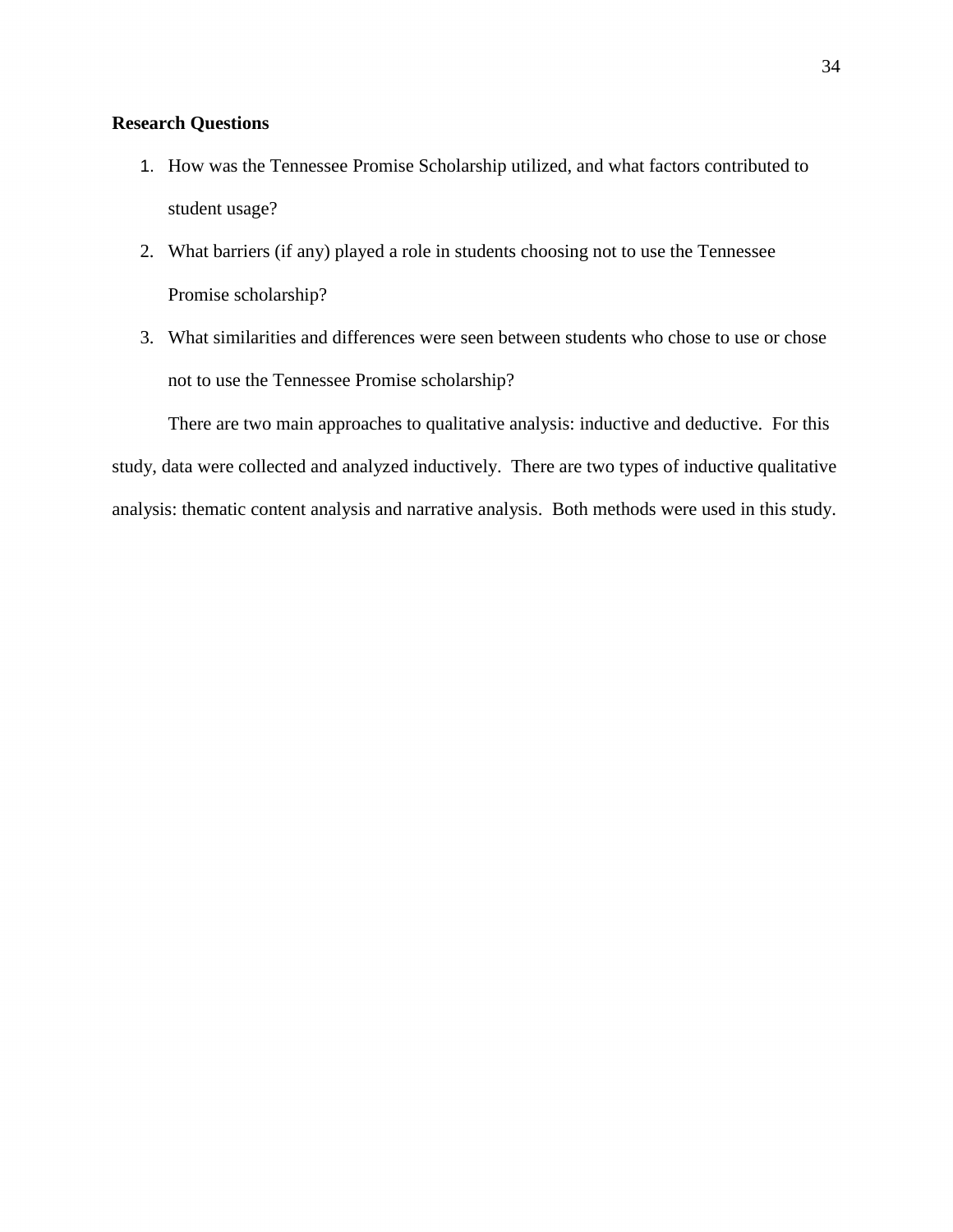## **Research Question 1 - Figure 1 - Themes and Supporting Statements**



# **Research Question 1 Findings**

Several themes emerged throughout the analysis of Question 1. Research Question 1 asked: How was the Tennessee Promise Scholarship utilized, and what factors contributed to student usage?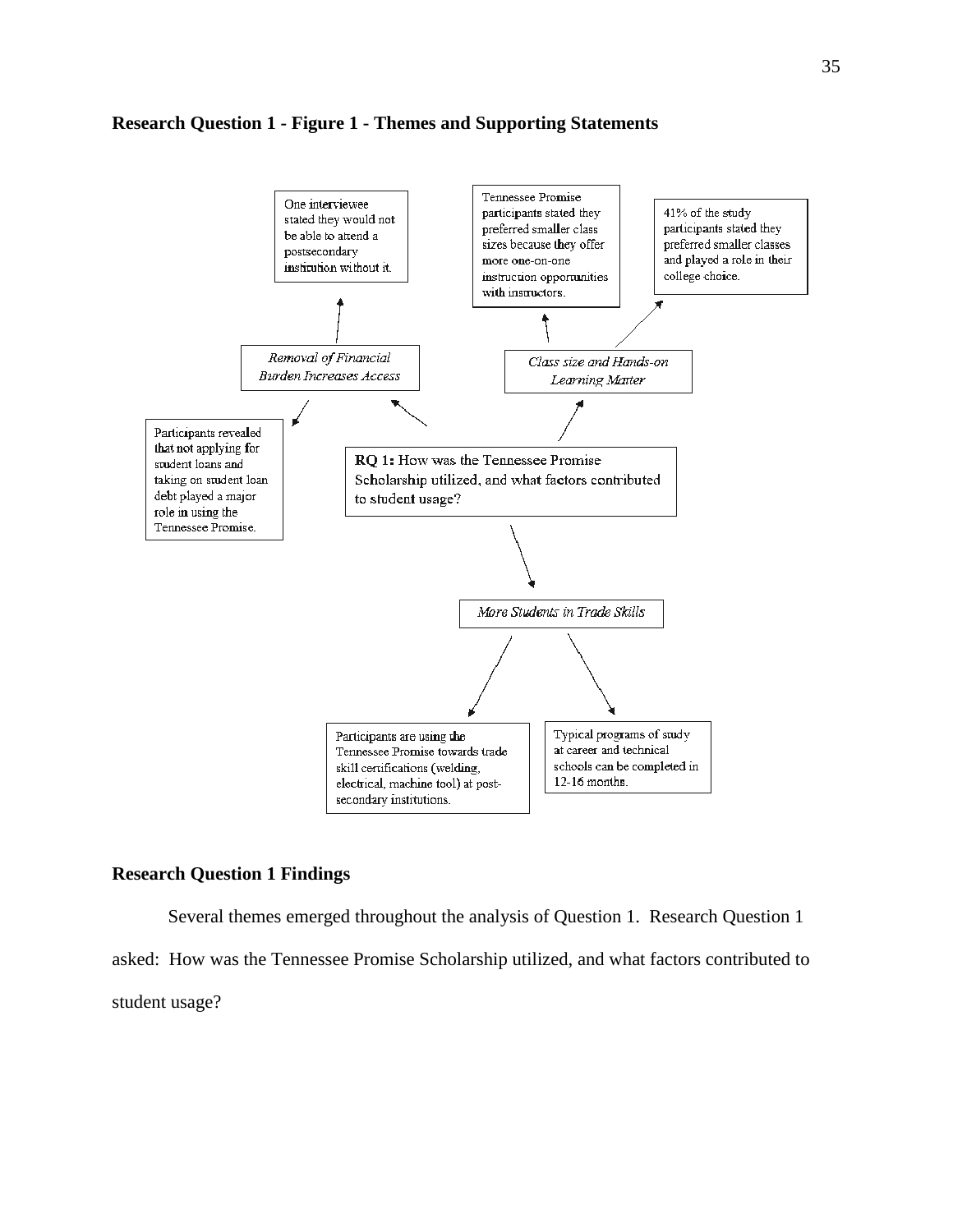## Removal of Financial Burden Increases Access

Data collected revealed that eight of the twelve participants in this study chose to utilize the Tennessee Promise. All eight stated that the Tennessee Promise helped fill a financial need that otherwise would not have been available to them. One interviewee stated they would not be able to attend a postsecondary institution without it. Another stated it influenced them to continue to college and pushed them to focus more on their education than worrying about money all the time. Other participants revealed that not applying for student loans and taking on student loan debt played a major role in using the Tennessee Promise. One stated they were studying to be an electrician (a program that can be completed in sixteen months), and not having any debt allows them to go directly to work with zero debt. The idea of having minimal to no financial debt upon completion of an Associate's degree or certification was a consistent theme throughout several interviews.

#### More Students in Trade Skills

Another theme for research question 1 revealed that 75% of the participants are using the Tennessee Promise towards trade skill certifications (welding, electrical, machine tool) at postsecondary institutions. Students concentrating on trade skills compiled 75% of the participants. Twenty-five percent attend career and technical schools, while the others attend a 2-year community college. Typical programs of study at career and technical schools can be completed in 12-16 months. The other 25% that were utilizing the Tennessee Promise plan on attending a four-year university after obtaining an Associate's degree in sports management, marketing, nursing, and business.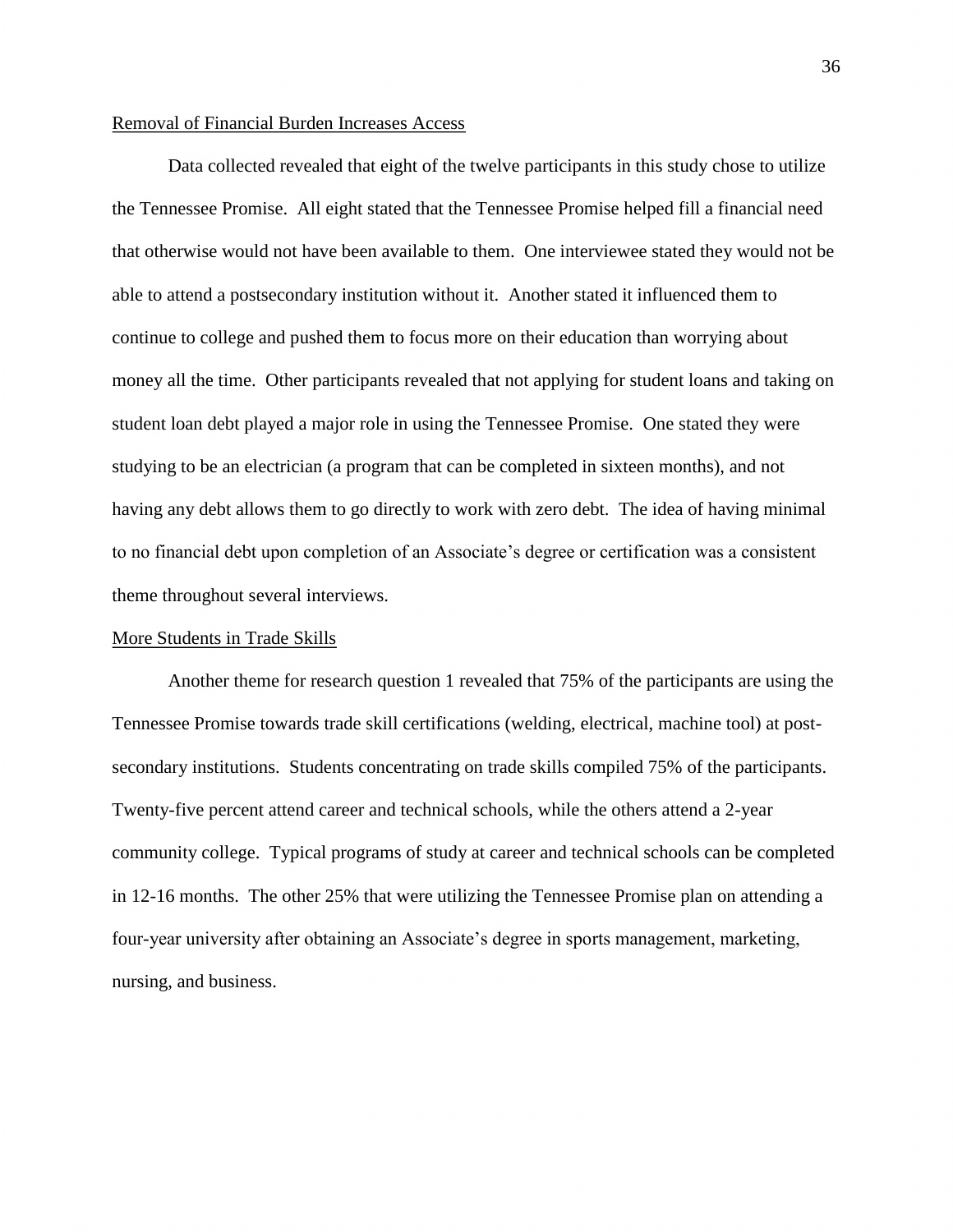# Class size and Hands-on Learning Matter

Class size was another theme present for Research Question 1. Around 41% of the study participants stated they preferred smaller classes and played a role in their college choice. 62% of Tennessee Promise participants stated they preferred smaller class sizes because they offer more one-on-one instruction opportunities with instructors. One interviewee stated that smaller classes allow them to connect with the teacher more and learn a lot faster. Another stated that being in smaller classes provided them with more training opportunities during their welding classes. They stated that welding is all about repetition; the more you practice, the better you get.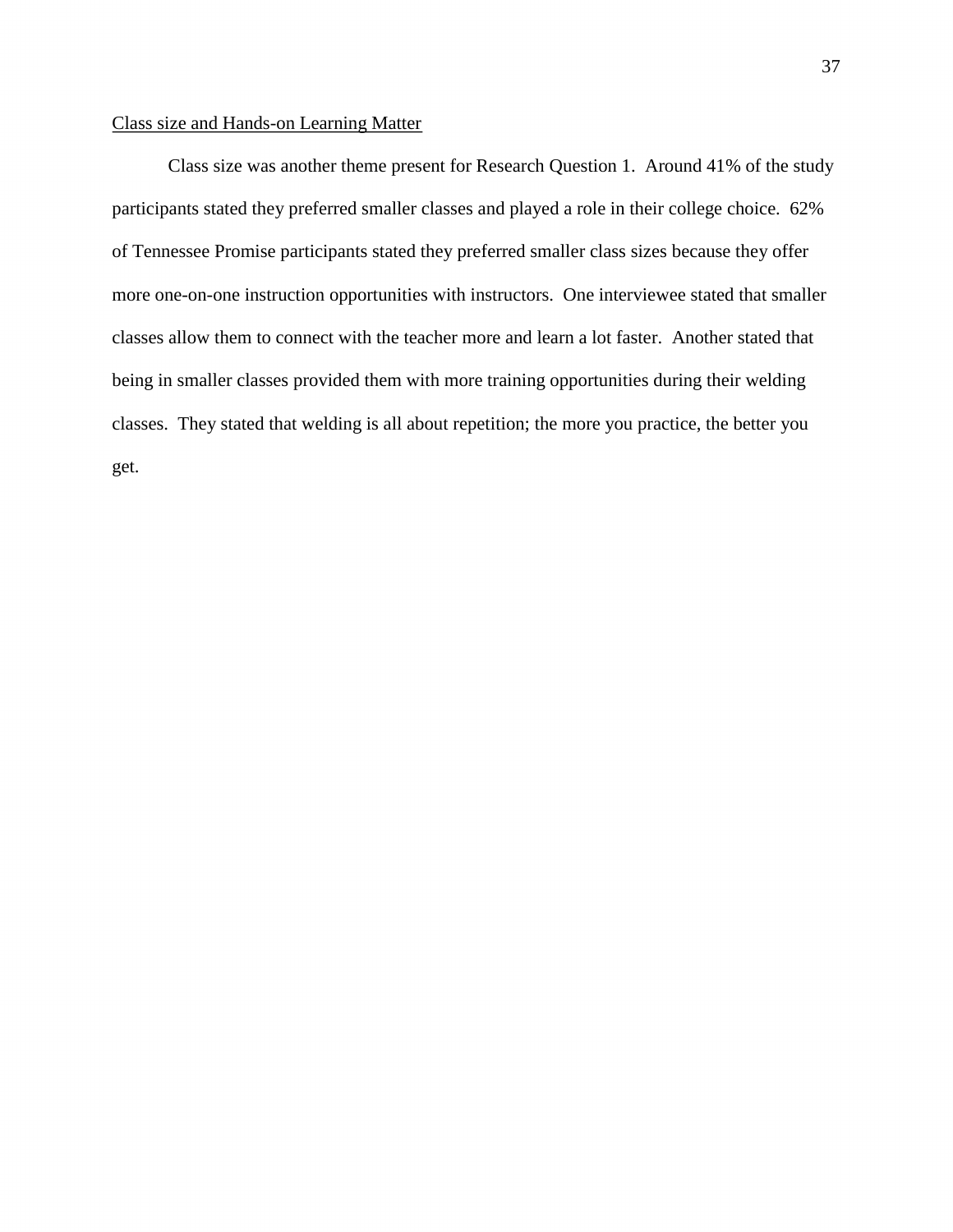# **Research Question 2 - Figure 2 - Themes and Supporting Statements**



## **Research Question 2 Findings**

Several common themes emerged throughout the analysis of Question 2. Research Question 2 asked: What barriers (if any) played a role in students choosing not to use the Tennessee Promise scholarship?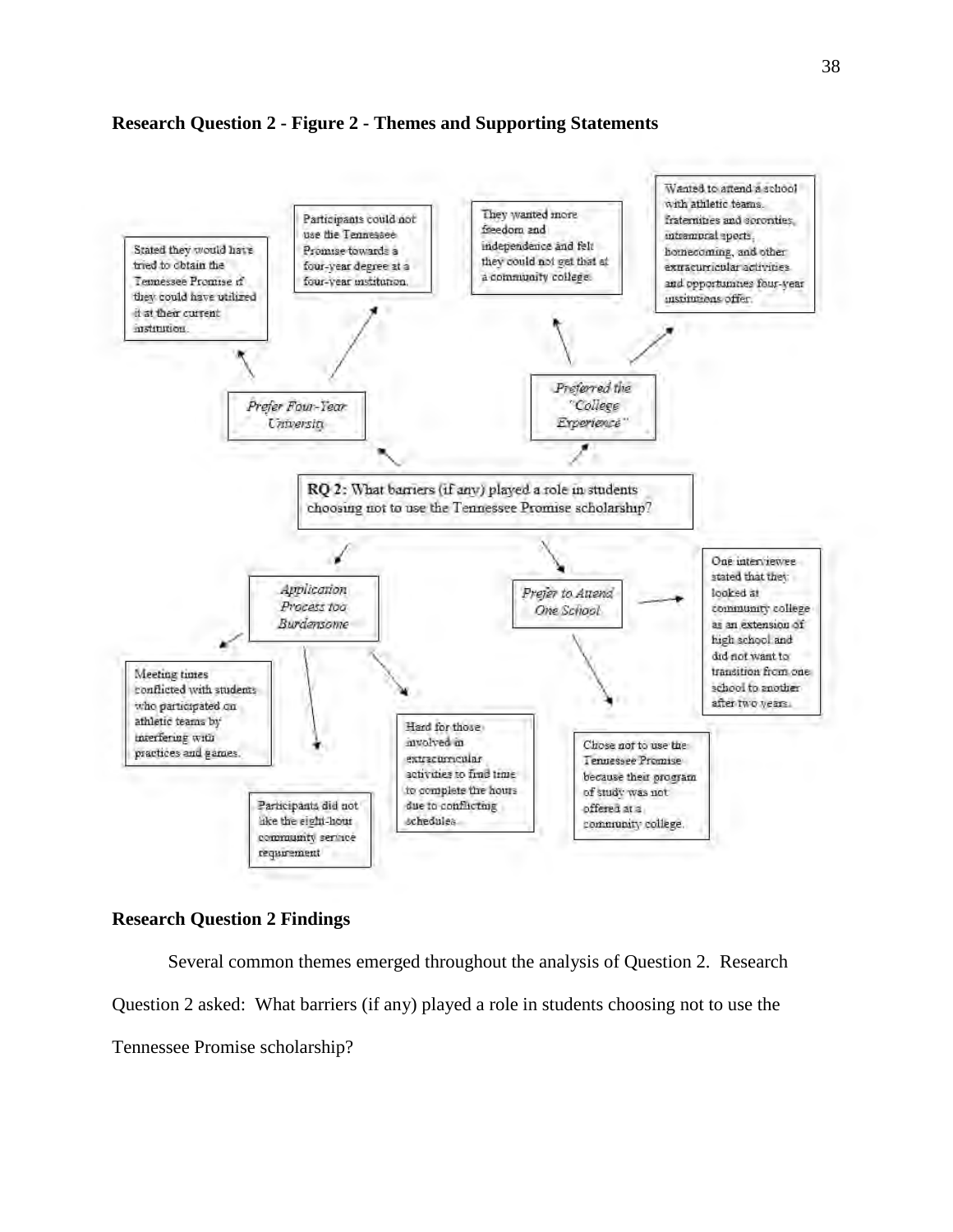## Preferred Four-Year University

Twenty-five percent of study participants chose to attend a four-year university instead of utilizing the Tennessee Promise. Data collected revealed several themes among the participants who chose not to use the Tennessee Promise Scholarship. The first theme was that participants could not use the Tennessee Promise towards a four-year degree at a four-year institution. The Tennessee Promise can be used at a four-year institution, but only towards the completion of an Associate's degree. All three study participants at four-year universities stated they would have tried to obtain the Tennessee Promise if they could have utilized it at their current institution. Application Process too Burdensome

Another theme was that the application process and requirements for the Tennessee Promise were too burdensome. Four study participants (three that did not use TN Promise, one that did use the TN Promise) stated they did not like the application process, that meeting times conflicted with students who participated on athletic teams by interfering with practices and games. Two participants stated they played multiple sports in high school, and that the meeting times always seemed to interfere with practices and games. Also, participants did not like the eight-hour community service requirement. One stated they played multiple games throughout the week during the basketball season and practiced every weekend during the season, so they had no free time to complete any community service hours. Another stated they barely had time to complete their school work during football and baseball season, so attending meetings and completing community service hours seemed unrealistic. It was hard for those involved in extracurricular activities to find time to complete the hours due to conflicting schedules.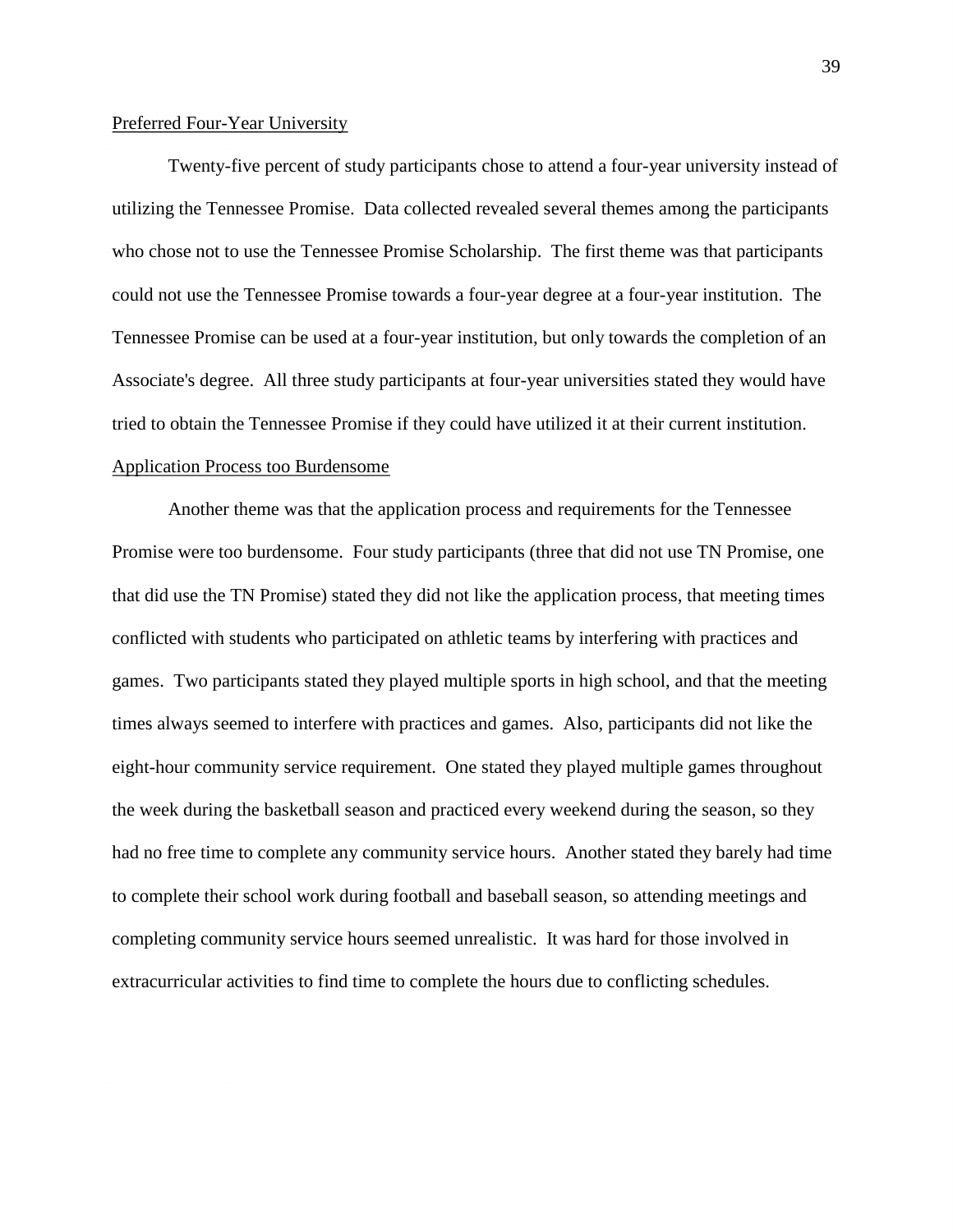## Preferred the "College Experience"

The third theme was that participants wanted the "college experience" and all it has to offer. They stated they wanted to attend a school with athletic teams, fraternities and sororities, intramural sports, homecoming, and other extracurricular activities and opportunities four-year institutions offer. One interviewee stated they wanted to be involved in Greek life and other school organizations that four-year institutions offer. Another stated that college was their next step, a new stage in their life. They wanted more freedom and independence and felt they could not get that at a community college.

## Prefer to Attend One School

The final theme for the participants that chose not to utilize the Tennessee Promise was that they only wanted to attend one school. One interviewee stated that they looked at community college as an extension of high school and did not want to transition from one school to another after two years. Another interviewee stated they chose not to use the Tennessee Promise because their program of study was not offered at a community college.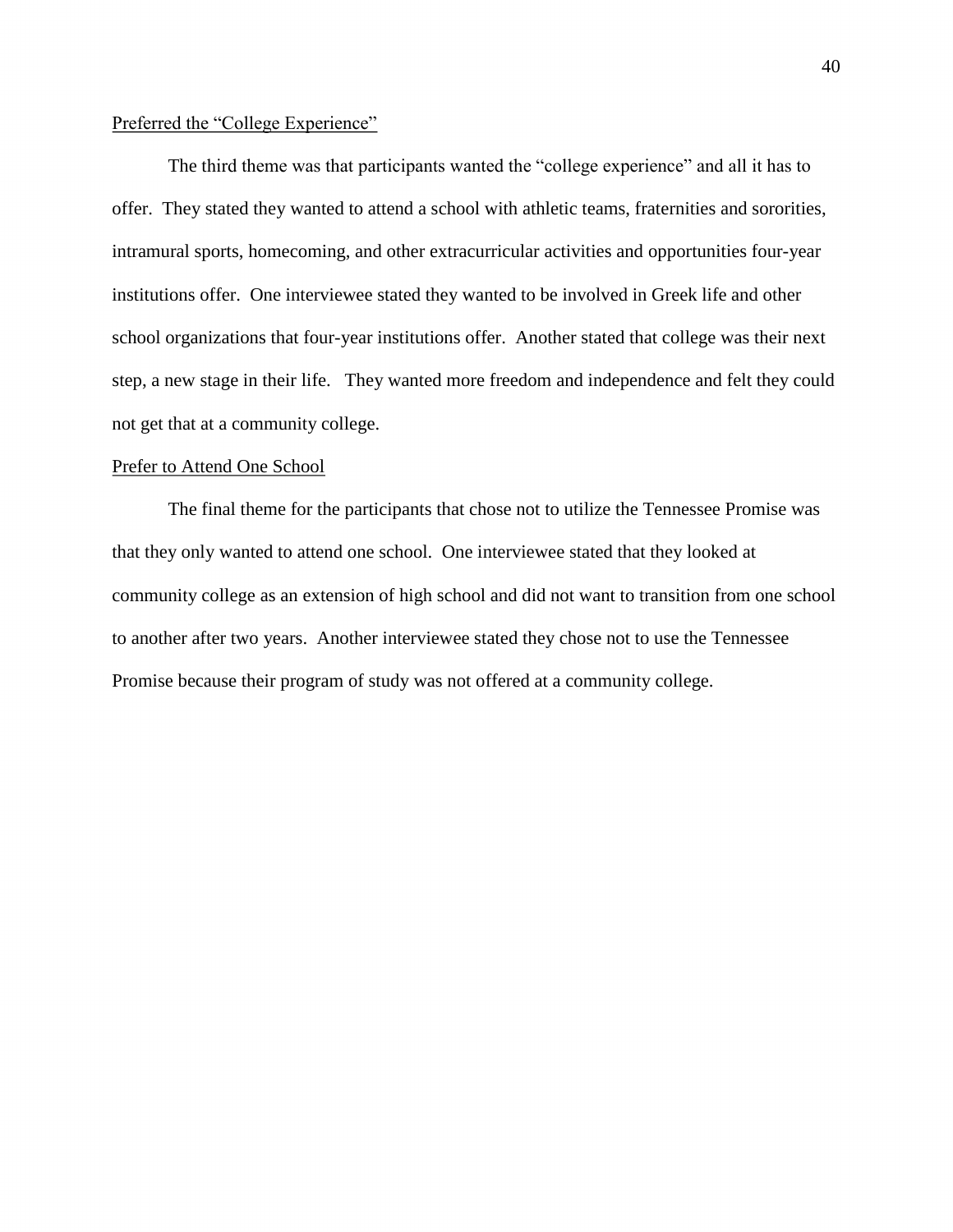

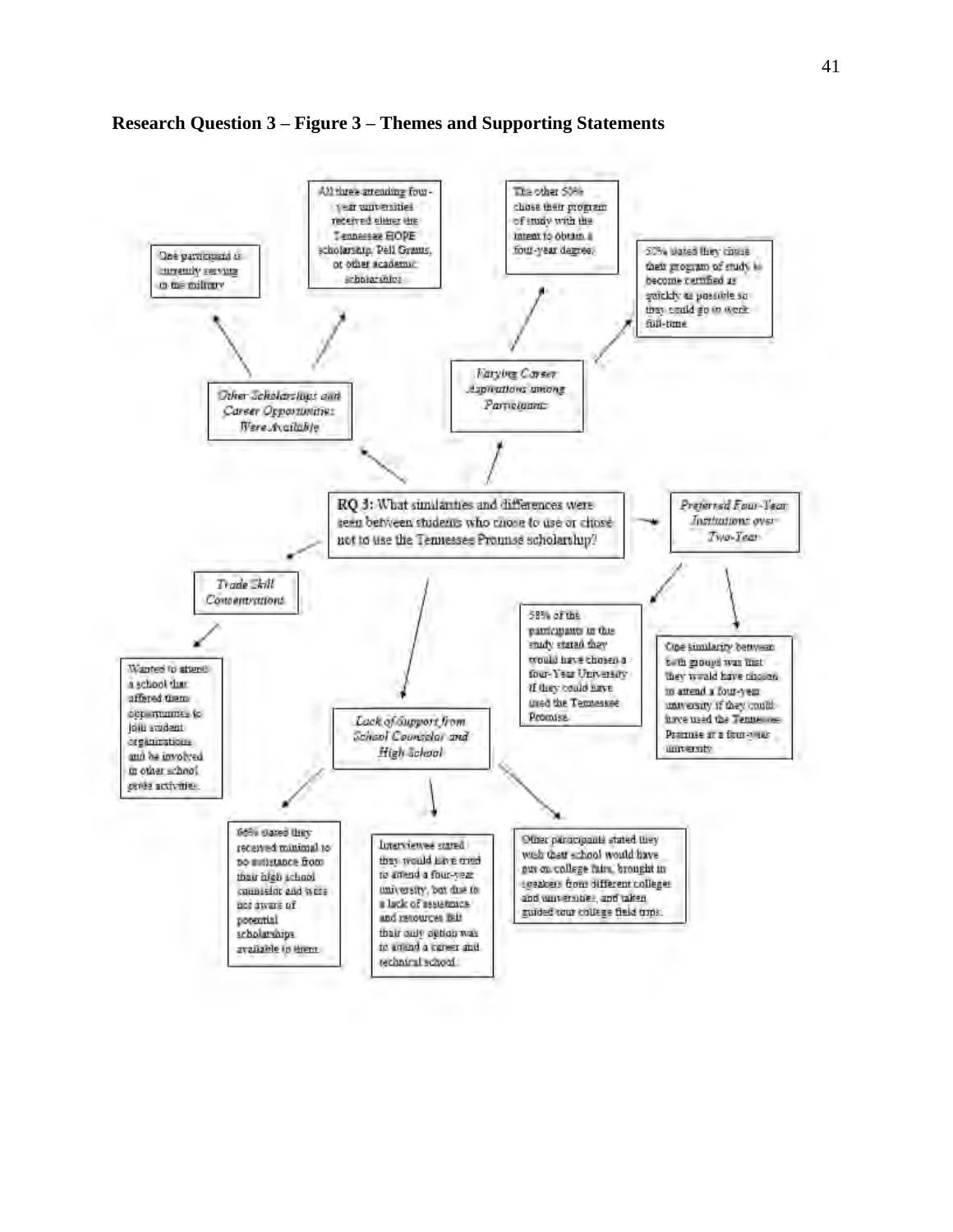## **Research Question 3 Findings**

Several themes related to Question 3 emerged throughout the analysis. Research Question 3 asked: What similarities and differences were seen between students who chose to use or chose not to use the Tennessee Promise scholarship?

### Other Scholarships and Career Opportunities Were Available

Four participants chose not to utilize the Tennessee Promise. One participant is currently serving in the military, while the other three are attending four-year universities. All three attending four-year universities received either the Tennessee HOPE scholarship, Pell Grants, or other academic scholarships. The fourth participant originally planned on utilizing the Tennessee Promise but instead joined the United States Army. They stated the military would be paying for their college education courtesy of the G.I. Bill to any state college or university of their choice. They stated they felt they would have better opportunities long-term by serving in the military, rather than going to a community college or technical school.

#### Varying Career Aspirations among Participants

One interesting theme was a 50-50 split between the study participants and their career aspirations. 50% stated they chose their program of study to become certified as quickly as possible so they could go to work full-time. The career and technical programs can be completed in a twelve-to-sixteen-month period. The other 50% chose their program of study with the intent to obtain a four-year degree. One interviewee said they felt a four-year degree would provide them with more professional opportunities in their future.

#### Trade Skill Concentrations

A theme that came from the eight students in this study that chose to utilize the Tennessee Promise emphasized trade skill programs of study. 62.5% of those attending a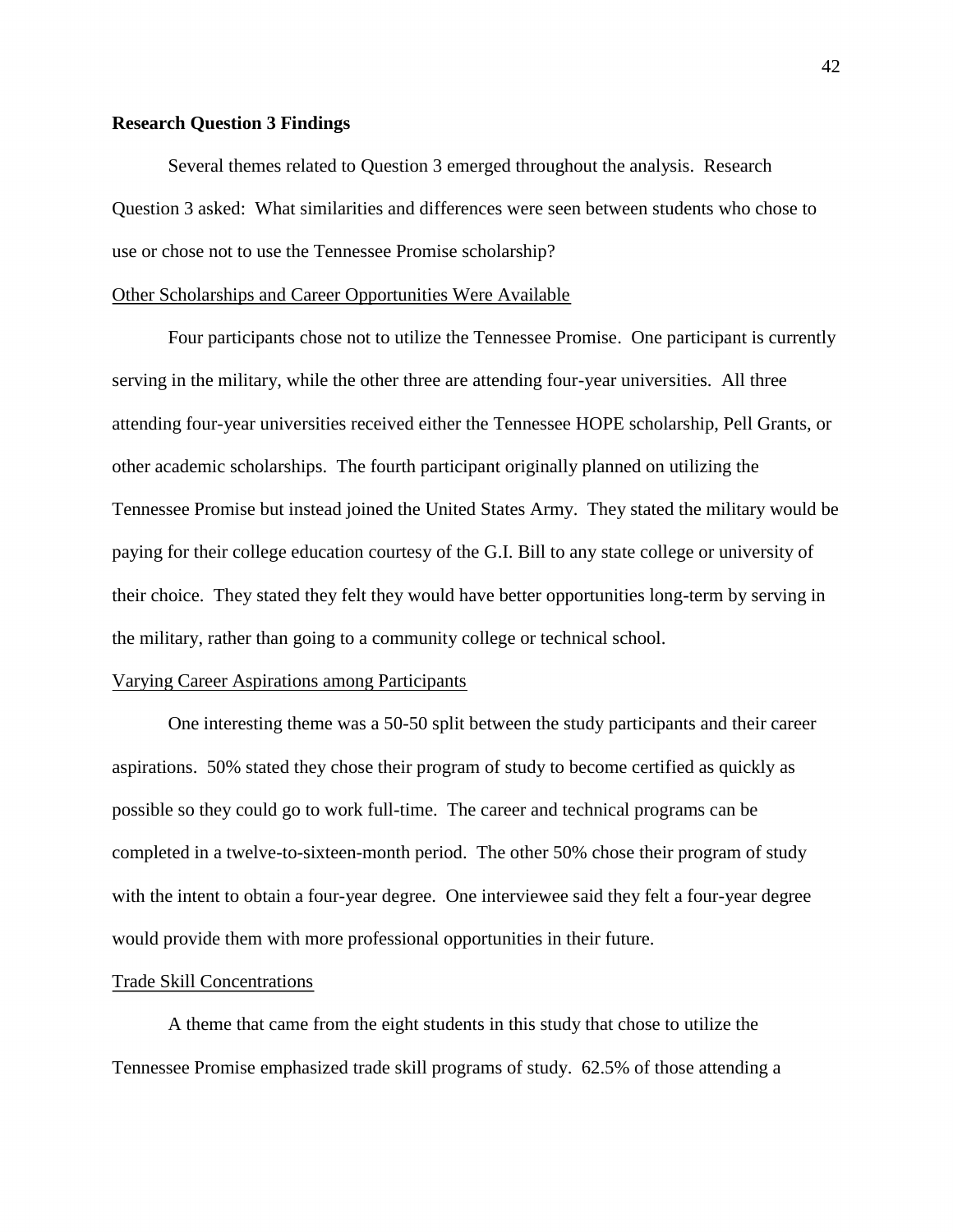community college or career and technical school were involved in the following programs of study: welding, electrical, or machine tool technology. These programs can be completed in twelve to sixteen months, have high placement rates upon completion, and allow students to obtain specific certifications to go directly into the workforce. All of the participants in these programs of the study stated they preferred smaller class sizes and more hands-on learning opportunities. Another similarity between these participants were they all studied similar content areas in Career and Technical Education classes while in high school.

#### Preferred Four-Year Institutions Over Two-Year

One similarity between both groups was that they would have chosen to attend a fouryear university if they could have used the Tennessee Promise at a four-year university. 58% of the participants in this study stated they would have chosen a four-year university if they could have used the Tennessee Promise. Several participants stated they would prefer to attend a school that had athletic teams. Others stated they wanted to attend a school that offered them opportunities to join student organizations, and be involved in other school pride activities. Two participants stated they wanted to be members of a fraternity or sorority, and a community college does not offer those opportunities. However, the 33% of these participants that decided to utilize the Tennessee Promise stated the financial savings were too good to pass up, so they chose to attend a community college. One interviewee stated they would have preferred going straight to a four-year university, but taking on two years' worth of student debt was more beneficial to them long-term than taking on the burden of four years' worth of student debt. Lack of Support from School Counselor and High School

Another similarity between participants was they did not receive enough advice or assistance from their high school counseling department or their school as a whole. 66% stated

43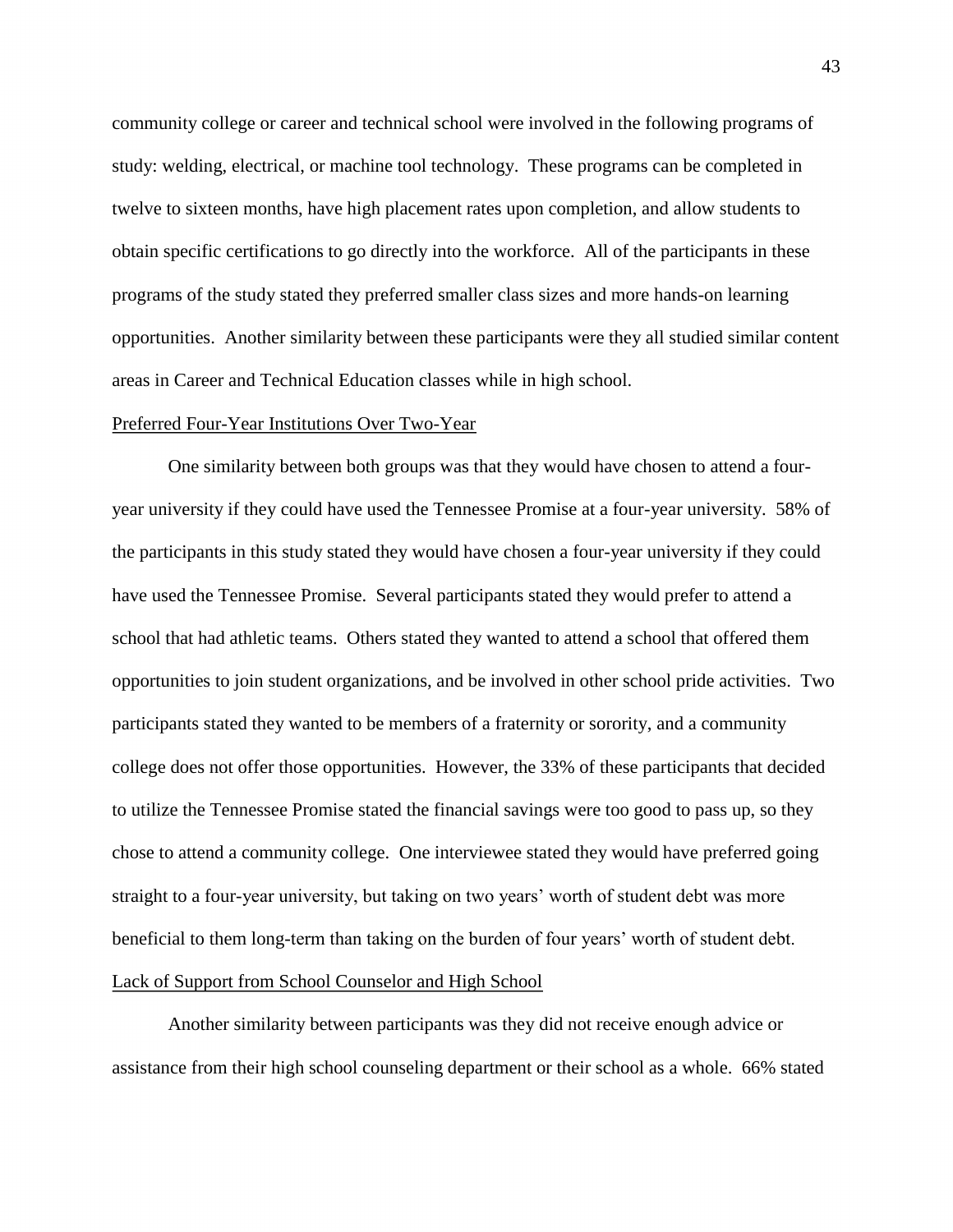they received minimal to no assistance from their high school counselor and were not aware of potential scholarships available to them. One interviewee stated they entered their senior year in high school blind in regards to post-secondary education opportunities. Another interviewee stated they would have tried to attend a four-year university, but due to a lack of assistance and resources felt their only option was to attend a career and technical school. They stated they had very little knowledge about what type of options were available to them. Another interviewee stated had they known about the ETSU Promise Plus program, they would have applied there, rather than using the Tennessee Promise. They stated the ETSU program could be used for four years but were never provided information about the program or others throughout the state by their high school counselor. Other participants stated they wish their school would have put on college fairs, brought in speakers from different colleges and universities, and taken guided tour college field trips. Several participants stated they would have applied to other places had they known about their program of study options and various scholarship opportunities.

### **Summary**

This chapter described results from participant interviews about the study's research questions. Interviews showed that the top reasons for utilizing the Tennessee Promise were: the removal of financial burden increases access, more students in trade skills, class size, and handson learning opportunities. Barriers that played a role in students not pursuing the Tennessee Promise include: preference to attend a four-year university, the application process is too burdensome, were seeking the college experience, and only wanted to attend one school. Chapter 5 will present the findings from the researcher's lens and discuss implications of findings, research limitations, and future directions for research.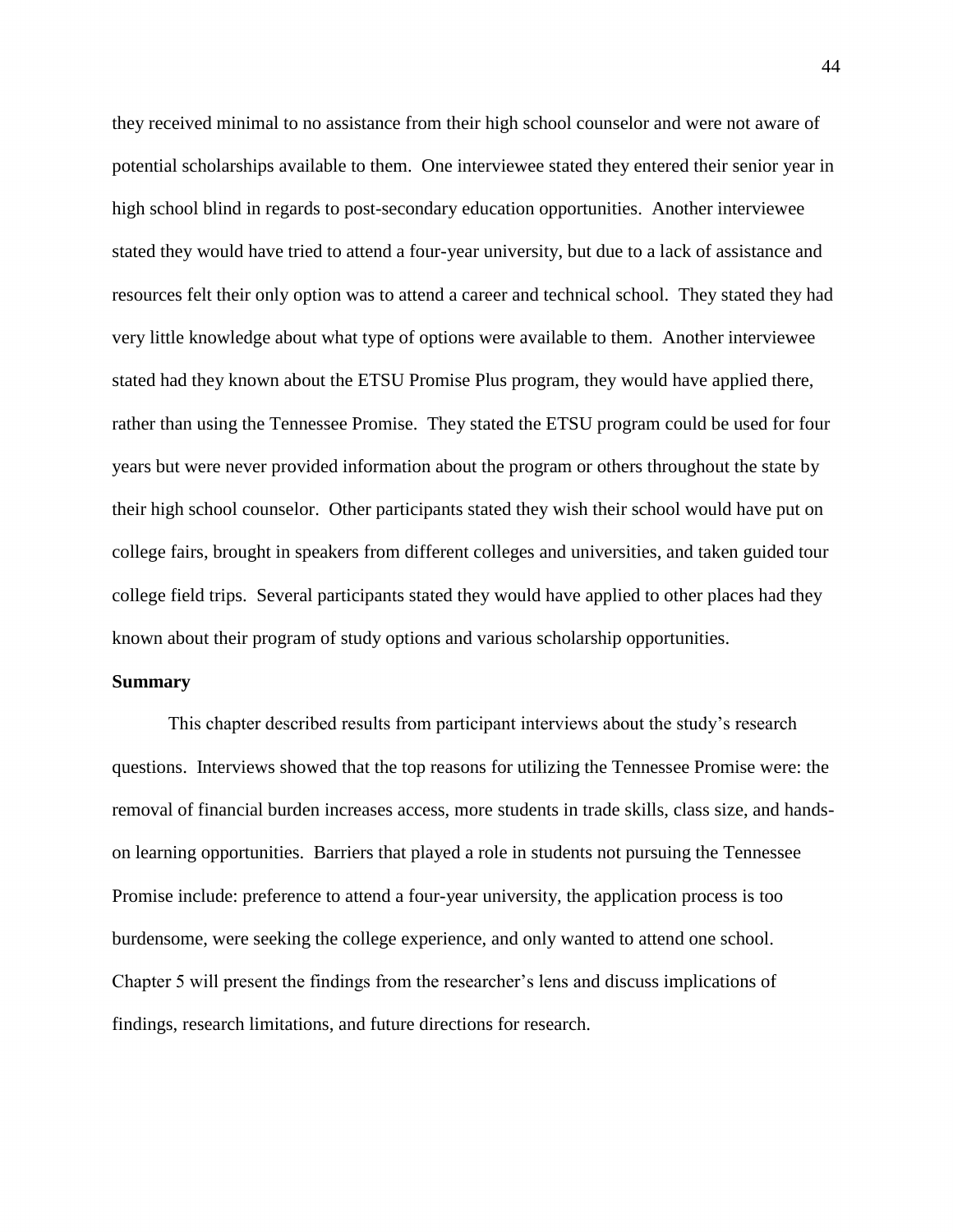#### **Chapter 5**

#### **Summary, Discussion, Conclusions, and Recommendations**

The purpose of this study was to explore the factors contributing to Tennessee Promise use and college choice among high school seniors at a Rural High School in Northeast Tennessee. Interviews of recent high school graduates were conducted for this study to understand; (a) perceptions of the Tennessee Promise scholarship; (b) determine if the Tennessee Promise scholarship was being u**sed** upon graduation; (c) determine any barriers preventing participants from accessing the scholarship; (d) determine what factors played a role in the **decision-making** process of the study participants. The following research questions guided the study:

- 1. How was the Tennessee Promise Scholarship utilized, and what factors contributed to student usage?
- 2. What barriers (if any) played a role in students choosing not to use the Tennessee Promise scholarship?
- 3. What similarities and differences were seen between students who chose to use or chose not to use the Tennessee Promise scholarship?

This study was a general qualitative study in design, where the researcher was the primary instrument of data collection and analysis. Individual semi-structured interviews were conducted to collect data, and the data were used to identify categories and themes. Participants in this study were selected from information provided to the primary researcher from the school counselor. This study has implications for researchers, school district leadership, school administrators, and educators.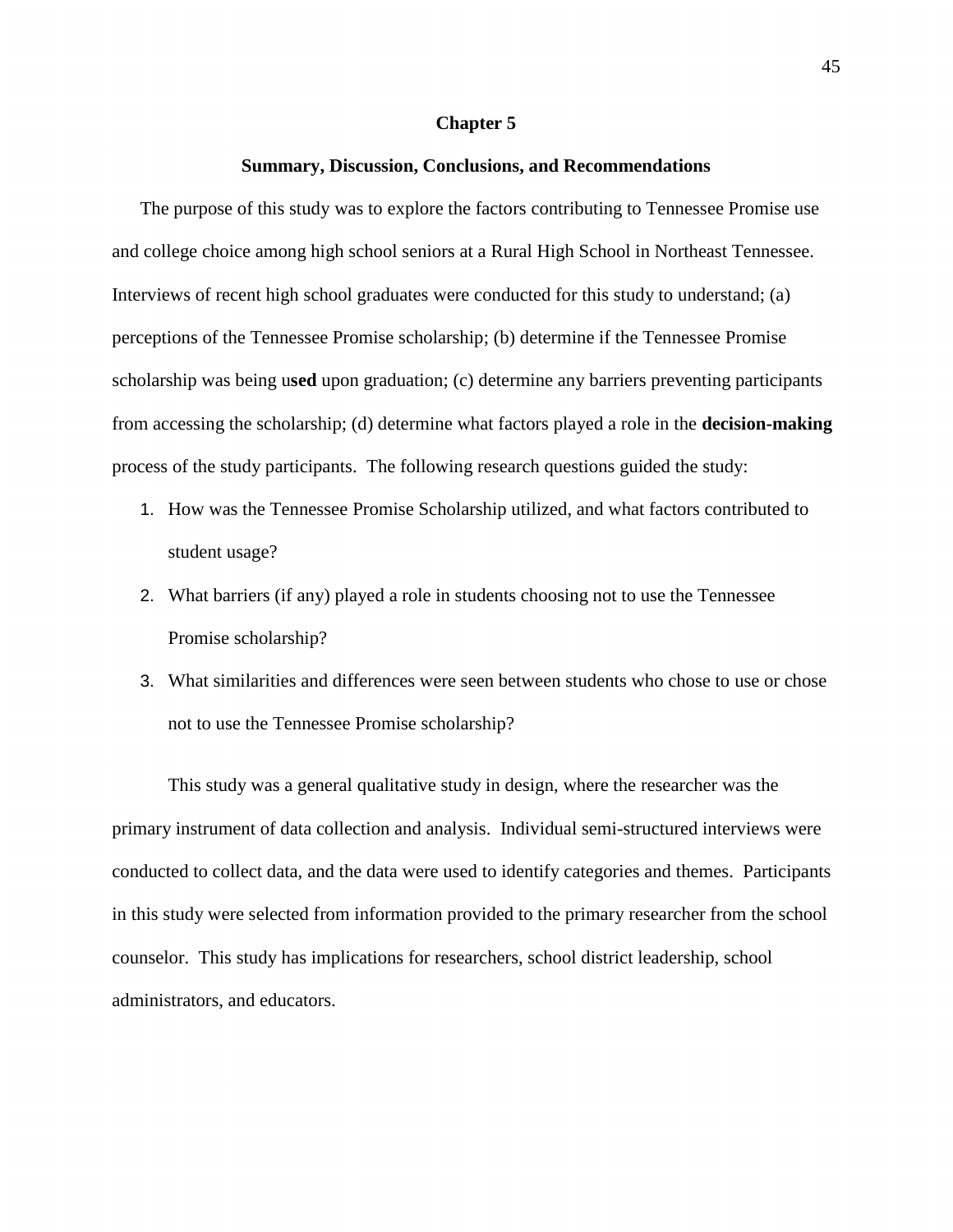#### **Summary of the Findings**

Several themes emerged concerning factors that contribute to Tennessee Promise usage. Removal of financial burden, students in trade skills, class size, and hands-on learning opportunities were the most common. Several common themes emerged about barriers that played a role in students choosing not to use the Tennessee Promise. The most commonly identified barriers were the application process was too burdensome, preference to only attend one school, preference to attend a four-year university, and a desire to have the "college experience." Lastly, several similarities and differences were seen among the study's participants. Similarities included a preference of four-year institutions over two-year, several participants involved in trade skills, and a lack of support from high school counselors while in high school. Differences included varying career aspirations among participants, and availability other scholarships, and other career opportunities.

#### **Discussion of Findings**

### **Themes regarding factors that contribute to Tennessee Promise usage**

Research question 1 examined how the Tennessee Promise Scholarship was used and factors that contribute to student usage. This study indicates that the Tennessee Promise Scholarship is being utilized by several recent graduates from the school used in this study. For many of the recent graduates that participated in this study, the Tennessee Promise provides needed financial assistance, that otherwise would not have been available. Financial aid and rising tuition cost have been a primary factor in student perception of affordability and student ability to complete college (Astin, 1975). Since its inception in 2015, over 88,000 students have enrolled in the Tennessee Promise, and it has helped cover over \$115 million in college costs for Tennessee students (Tennessee Higher Education Commission, 2020a). Although it does not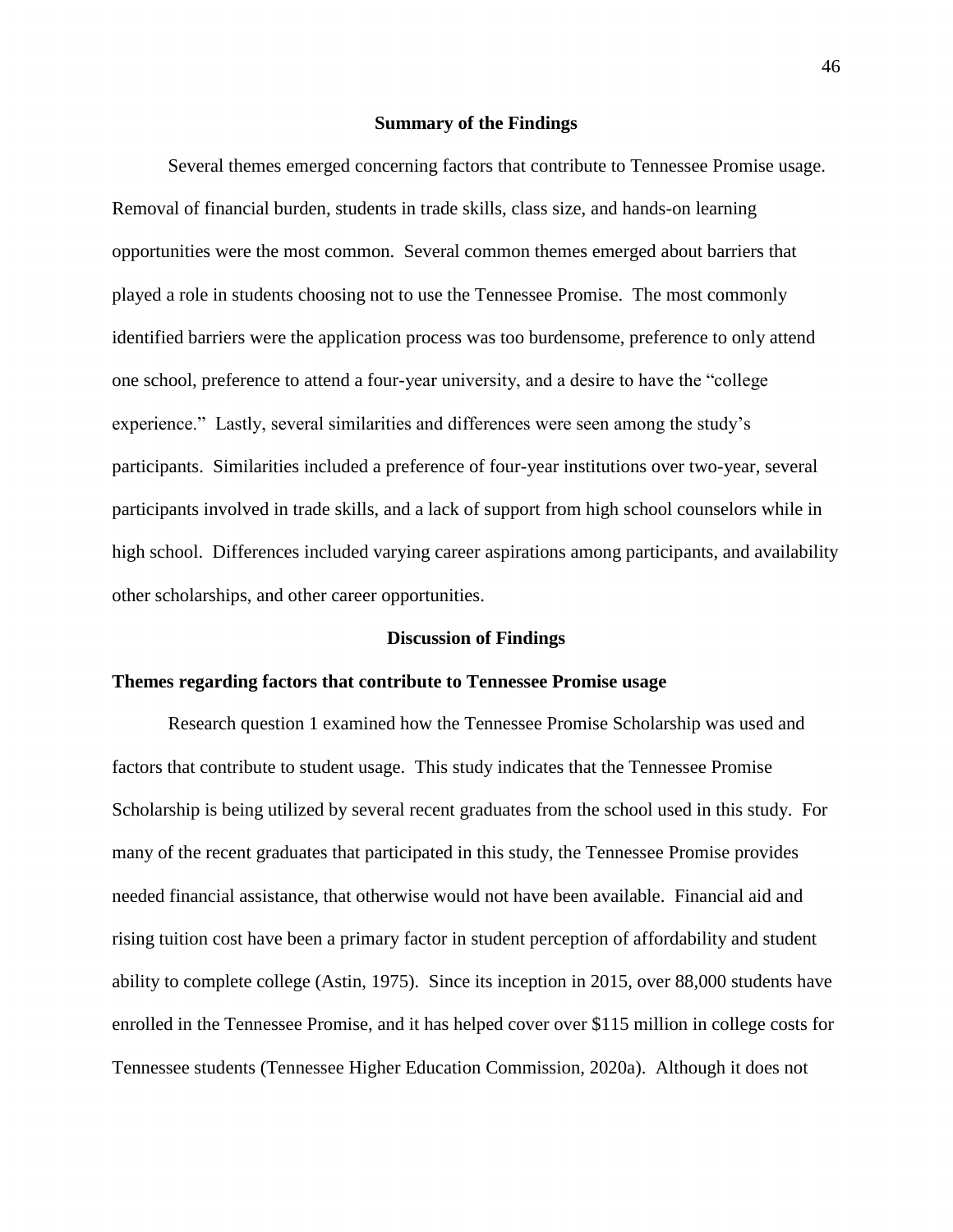cover college's full cost, it covers enough to put college within reach. By covering the tuition cost for two years at a community college, the Tennessee Promise provides students a more affordable pathway to a four-year degree, or training certificate.

Another factor revealed that several participants utilizing the Tennessee Promise in this study were seeking trade skill certifications. All of the participants studied similar content areas (welding and electrical) in high school Career and Technical Education classes. CTE classes help high school students explore career options, remain engaged in school, gain quality skills, and prepare for further study in postsecondary education (Hudson & Laird, 2009). The mission of the Tennessee Department of Education (TDOE) is to "set all students on a path to success," and for many Tennessee students, career and technical education serves as that pathway (Tennessee Dept. of Education, 2020). Career and Technical Education programs are engaging and provide hands-on training and learning.

Other factors that contributed to the Tennessee Promise usage were a smaller class size and more hands-on learning opportunities. Several participants stated they preferred smaller class sizes because they provide more hands-on learning opportunities. Other participants preferred smaller classes because they allow more one-on-one instruction opportunities with instructors.

#### **Themes regarding barriers for not utilizing the Tennessee Promise**

Research question 2 examined barriers that played a role in whether or not the Tennessee Promise Scholarship was utilized. Several common themes emerged from the data.

Several study participants stated that they felt the application process for the Tennessee Promise was too burdensome. Tennessee Promise requirements include attending mandatory meetings during the senior year of high school and the first semester of college, meeting filing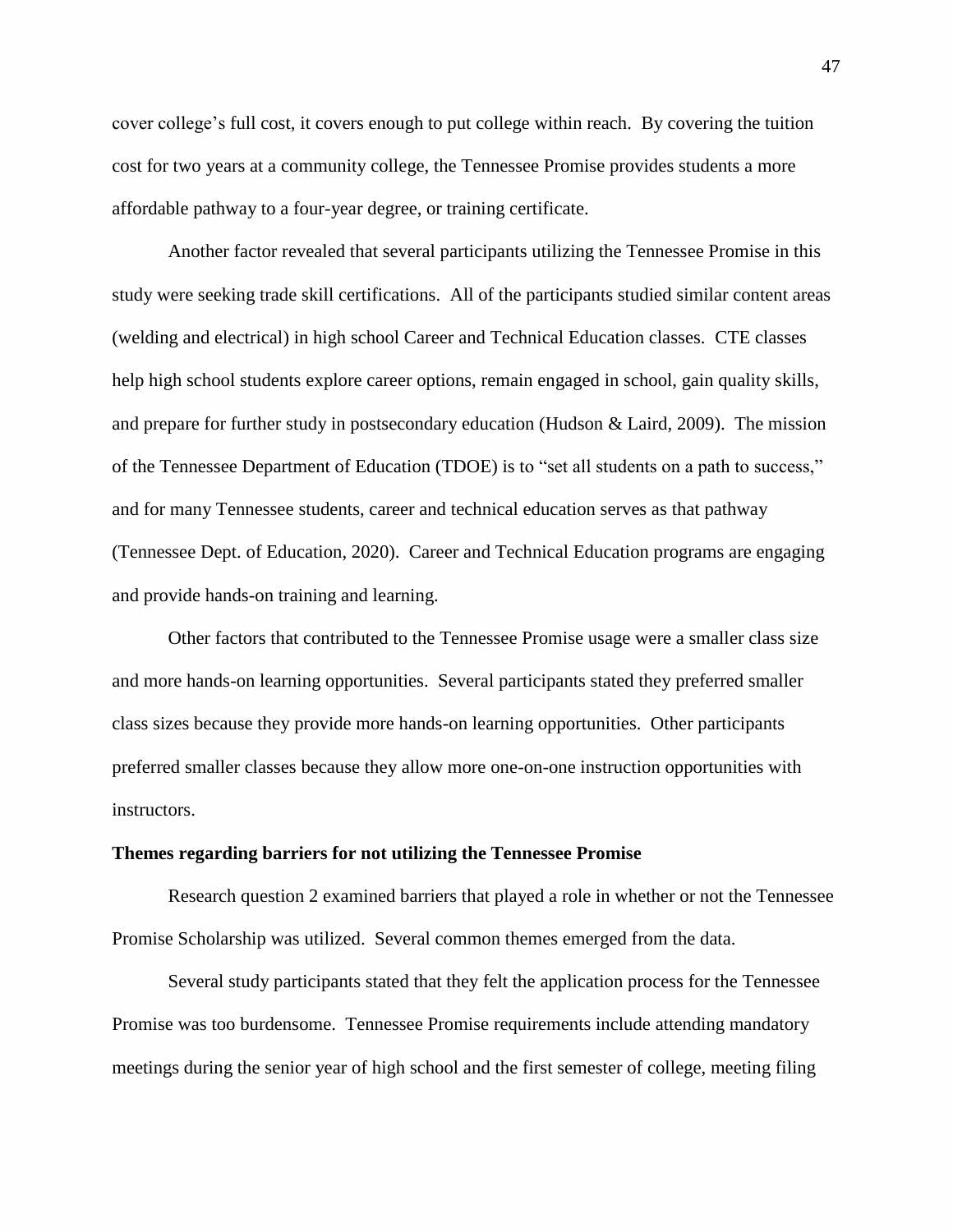deadlines for the Free Application for Federal Student Aid (FAFSA), meeting application deadlines to the community college or applied technology college, and complete 8 hours of approved community service (Milam, 2019). Study participants that participated on athletic teams agreed that meeting times conflicted with practices and games. They also acknowledged the difficulty of trying to complete the eight-hour community service requirement.

Other barriers to the Tennessee Promise were that it could not be used at a four-year university towards a four-year degree. Students prefer only to attend one school, and want the "college experience." Several study participants (both that used the Tennessee Promise and those that did not) mentioned they would have preferred the option to use the Tennessee Promise Scholarship at a four-year university towards a four-year degree. Many participants in this study acknowledged had they had the option; they would prefer only to attend one post-secondary institution. As one interviewee stated, they look at community college as an extension of high school, and they preferred to go through the college admissions process one time. Several study participants acknowledged they simply wanted the "college experience" and felt they could not get that at a community college. Participants that did not utilize the Tennessee Promise wanted to attend a school with athletic teams, fraternities and sororities, intramural sports, homecoming and related events, and other extracurricular activities offered at four-year universities.

#### **Similarities and differences among study participants**

This study provided several similarities and differences among study participants. The first similarity from participants that did not take advantage of the Tennessee Promise, was the availability of other scholarship and career opportunities. One of the participants is currently serving in the United States Army. This participant chose to take advantage of the training and skills the military offers, as well as the availability of the G.I. Bill afforded to them for their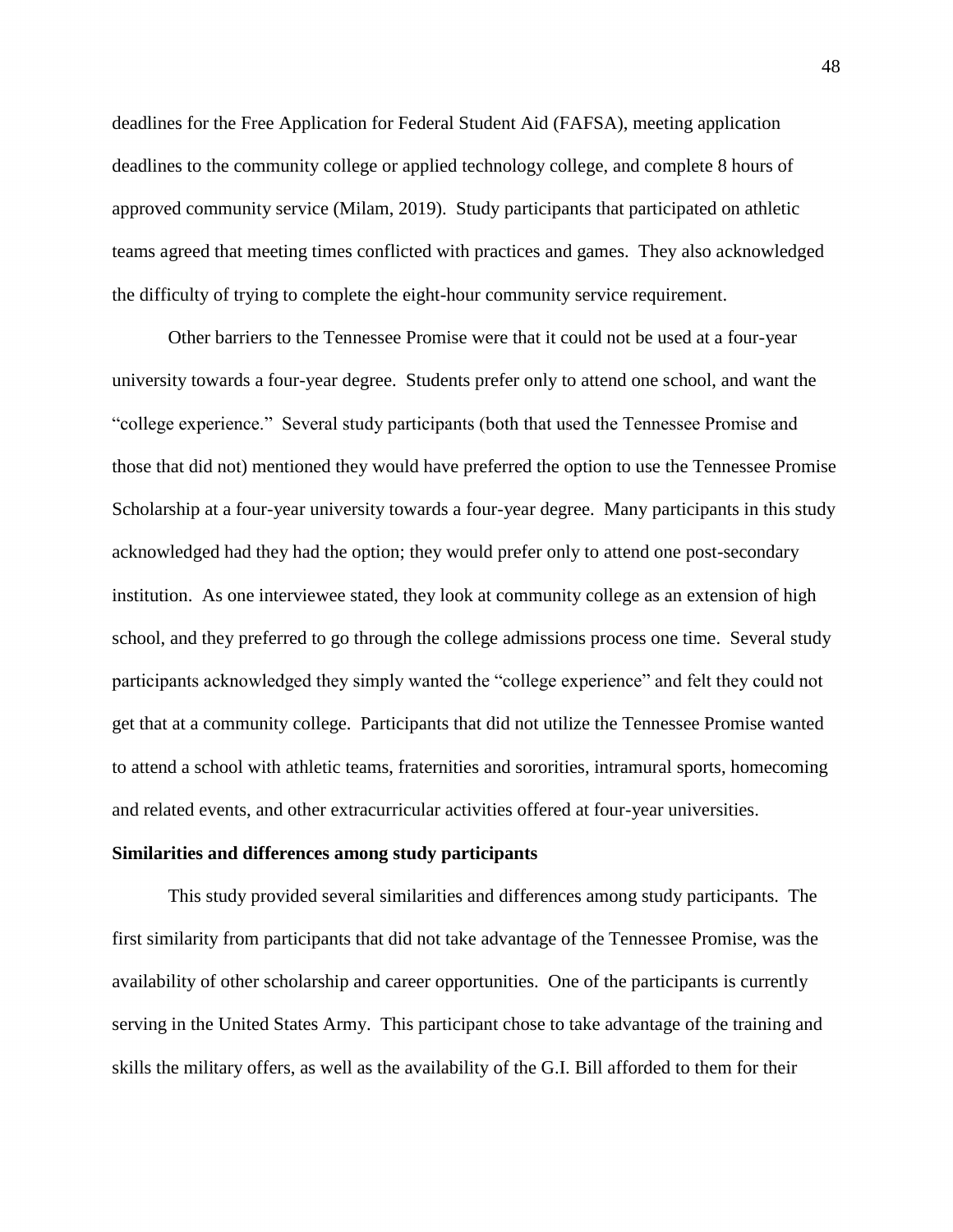years of service to our country. All of the other participants that chose to go straight to a fouryear university received either the Tennessee HOPE scholarship, Pell Grants, or other academic scholarships.

One of the most significant themes from this study was a 50-50 split between study participants and their career aspirations. Half of the participants are seeking trade skill certifications in welding, electrical, and machine tool technology, intending to go to work fulltime as quickly as possible. Certification programs in these fields can be completed in twelve to sixteen months at a community college or career and technical school. All of these students were concentrators in Career and Technical Education classes while in high school. High school CTE programs are engaging, provide hands-on training and learning, and allow students to learn jobspecific skills that offer direct pathways to future careers or training programs.

The other half of the study participants in the study chose the path towards a four-year degree. Some decided to utilize the Tennessee Promise, while others chose to enroll directly into a four-year university. The consensus among these students was that a four-year degree would provide them with more professional opportunities in their futures. Four-year institutions offer students more opportunities to connect through student organizations, fraternities and sororities, athletic teams, intramural sports, and other school pride activities.

Probably the most intriguing aspect of this study was to learn that the majority of the study participants stated they did not receive enough advice or assistance from their high school counseling department, and no other programs were provided to help. School counselors play an integral role in preparing high school students to pursue their post-secondary goals (Paolini, (n.d.). One participant mentioned they felt "blind" going into their senior year of high school in regards to post-secondary education opportunities. That same student ended up at a career and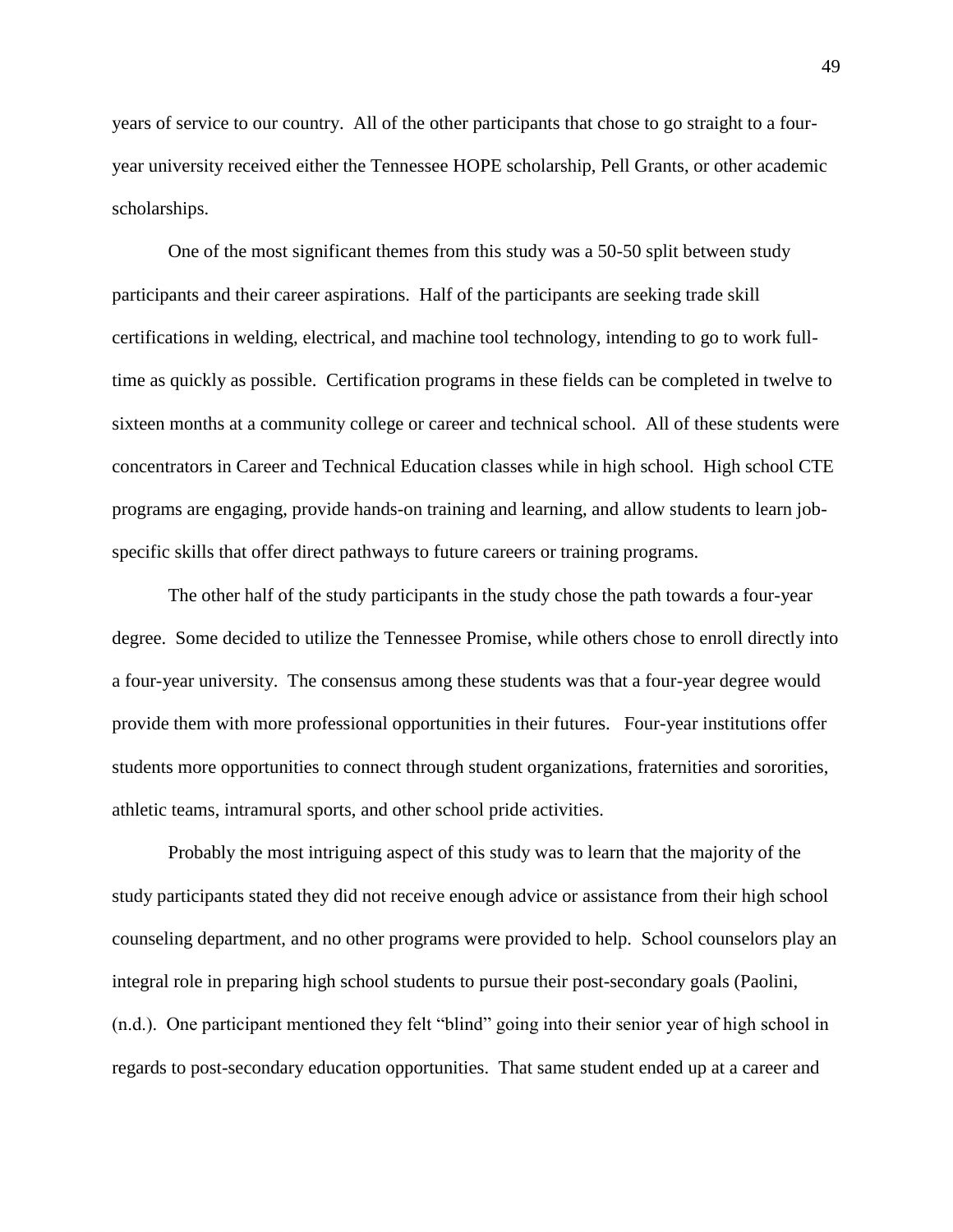technical school because they felt that was the only option available to them. They stated they would have tried to attend a four-year university had they received more assistance while in high school. Other participants felt they were unaware of scholarship opportunities, and provided minimal help from their school counselors and staff about available options.

School counselors can hold college & career fairs, invite college representatives from various schools to talk with students about admissions requirements and qualifications necessary for acceptance. They can also put together college field trips for high school students to take campus tours and learn more about them as prospective post-secondary institutions. Unfortunately, the participants in this study were seniors in high school when the COVID-19 pandemic hit. They missed out on the last two months of their senior year of high school, and were unable to attend any college and career fairs, take college field trips, or meet with college representatives.

#### **Limitations of the Study**

The following limitations unfolded as the study progressed. Covid-19 affected the interview pool for this project. Twenty recent graduates were targeted and contacted to gauge interest in participating in this study, with a goal of fifteen agreeing to participate. Twelve agreed to participate and were interviewed for this study. Access to some students was not possible in some cases due to inability to contact them, scheduling issues, or safety concerns.

The study was conducted via semi-structured interviews with open-ended questions to allow participants to share their personal experiences; therefore, the data collected were solely representative of the participants statements. The county school selected for this study was in a rural community, limiting the range of the conclusions. Socioeconomic status was not a criteria used in the selection process of study participants.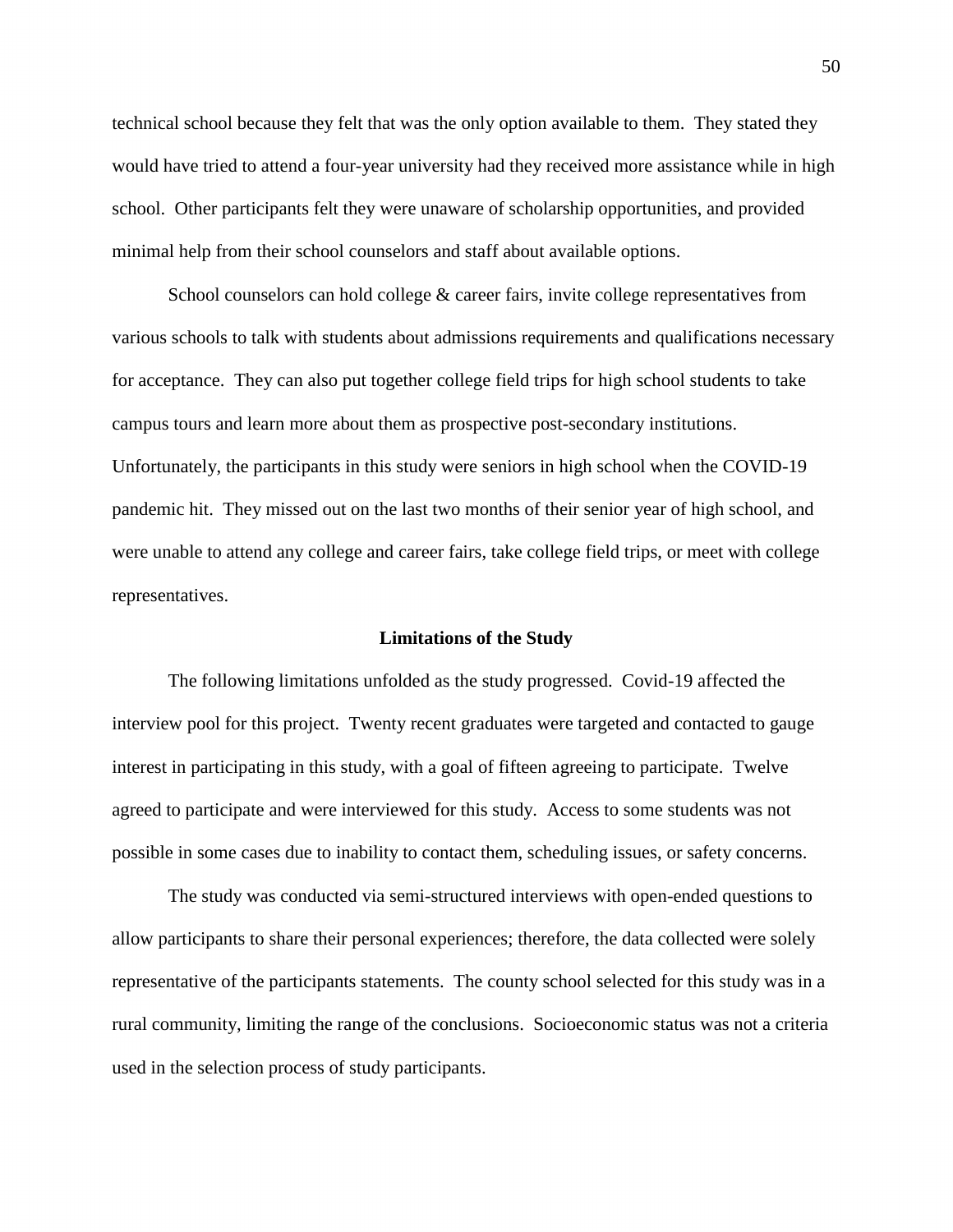#### **Conclusions**

There were five general conclusions drawn from this study. The first conclusion is that the Tennessee Promise Scholarship is being used by recent graduates from the county school used for this study and fills a financial need amongst participants. Eight of this study's twelve participants chose to utilize the Tennessee Promise. All eight stated that the Tennessee Promise helped fill a financial need that otherwise would not have been available to them. They expressed that not applying for student loans and taking on student loan debt played a major role in using the Tennessee Promise.

The second conclusion is that the application process and program requirements can be too burdensome for some students. Several participants highlighted the application process was hard to complete. Students that played sports in high school expressed that meeting times conflicted with practices and games. Also, the eight-hour community service requirement was challenging to complete due to conflicting schedules.

The third conclusion drawn from this study is a connection between Career and Technical Education Programs and the Tennessee Promise. Roughly, 50% of this study's participants were concentrators in similar programs of study while in high school. All students seeking trade skill certifications in this study expressed how their CTE classes in high school provided them with job-specific skills, and laid the foundation for their post-secondary program of study.

The fourth conclusion drawn from this study was a preference of four-year institutions over two-year institutions. Several study participants (including some attending trade schools) expressed a intention to attend a four-year institution. If the Tennessee Promise was allowed to be used towards a four-year degree at a four-year university, more participants would have chosen that pathway. Participants highlighted that four-year universities offer more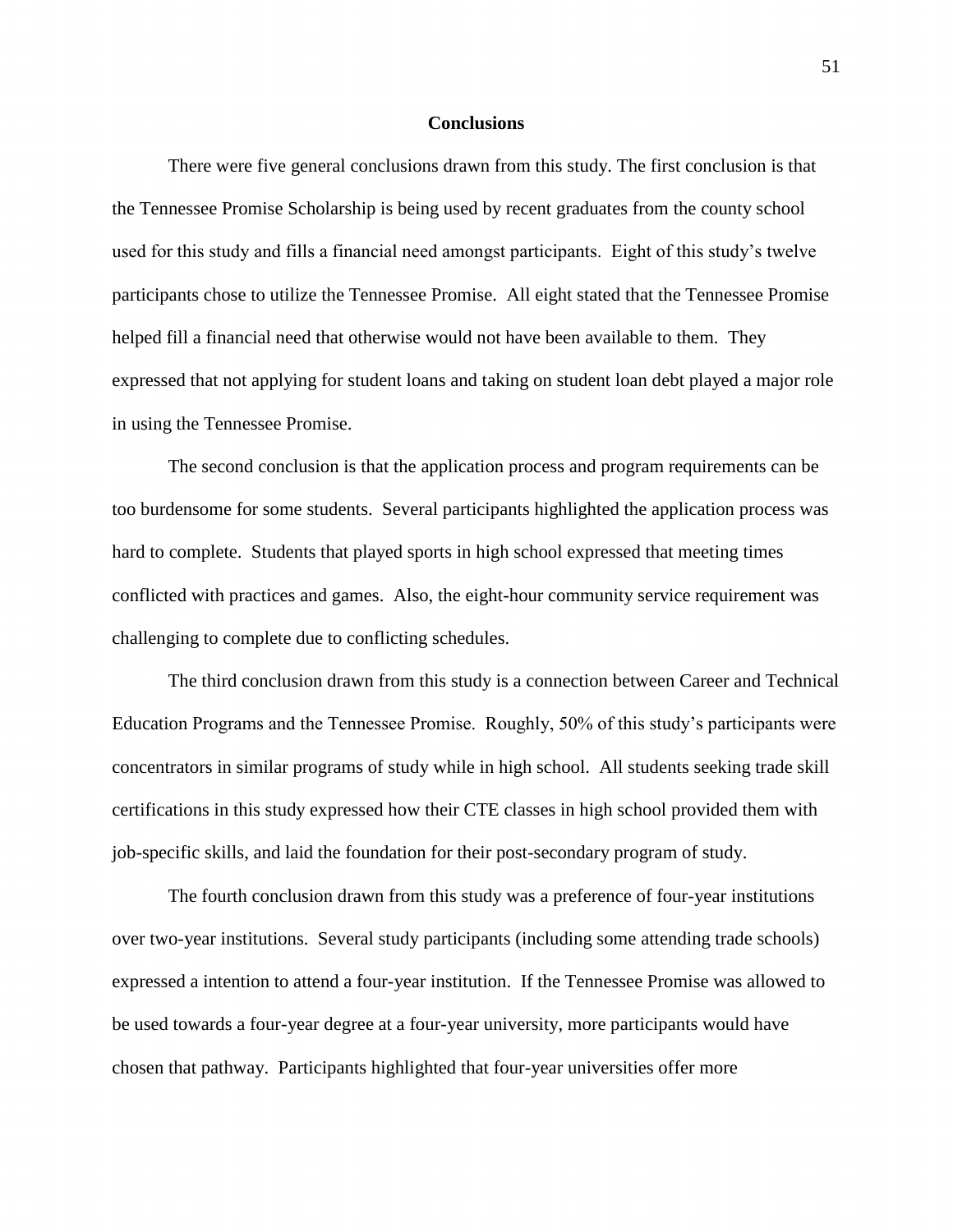opportunities for students to participate in the areas of athletic team sporting events, fraternities and sororities, intramural sports, homecoming, student organizations, and other extracurricular activities not available at a community college.

The final conclusion drawn from this study is the vital role school counselor's play in preparing high school students to pursue their post-secondary goals. Students expressed a frustration from a lack of support and resources made available to them while in high school from their school counselor. They expressed that they were never provided opportunities to attend college and career fairs, take college field trips, or hear from college recruiters while in high school. Several participants stated had they known about the ETSU Promise Plus program, they would have sought to attend ETSU over community college from the onset. The ETSU Promise Plus offers qualifying first-time freshmen a last-dollar tuition scholarship and a range of pre-college, first year, and four-year benefits designed to support student success (Office of Financial Aid & Scholarships, n.d.). This program is also available to students for four years, so several participants were frustrated they were never made aware of the program by their school counselor.

## **Recommendations for Practice**

The following are practice recommendations. First, school leaders and counselors should target students no later than the beginning of their junior year in high school regarding available post-secondary opportunities. Research has shown that school counselors play an instrumental role in college exploration, college choice, and all students' career readiness (Bryan et al., 2011). School counselors can provide classroom workshops that address college exploration, the college admissions process, and career exploration to help students determine the college majors and qualifications that will enable them to pursue their future careers (Paolini, n.d.). Counselors can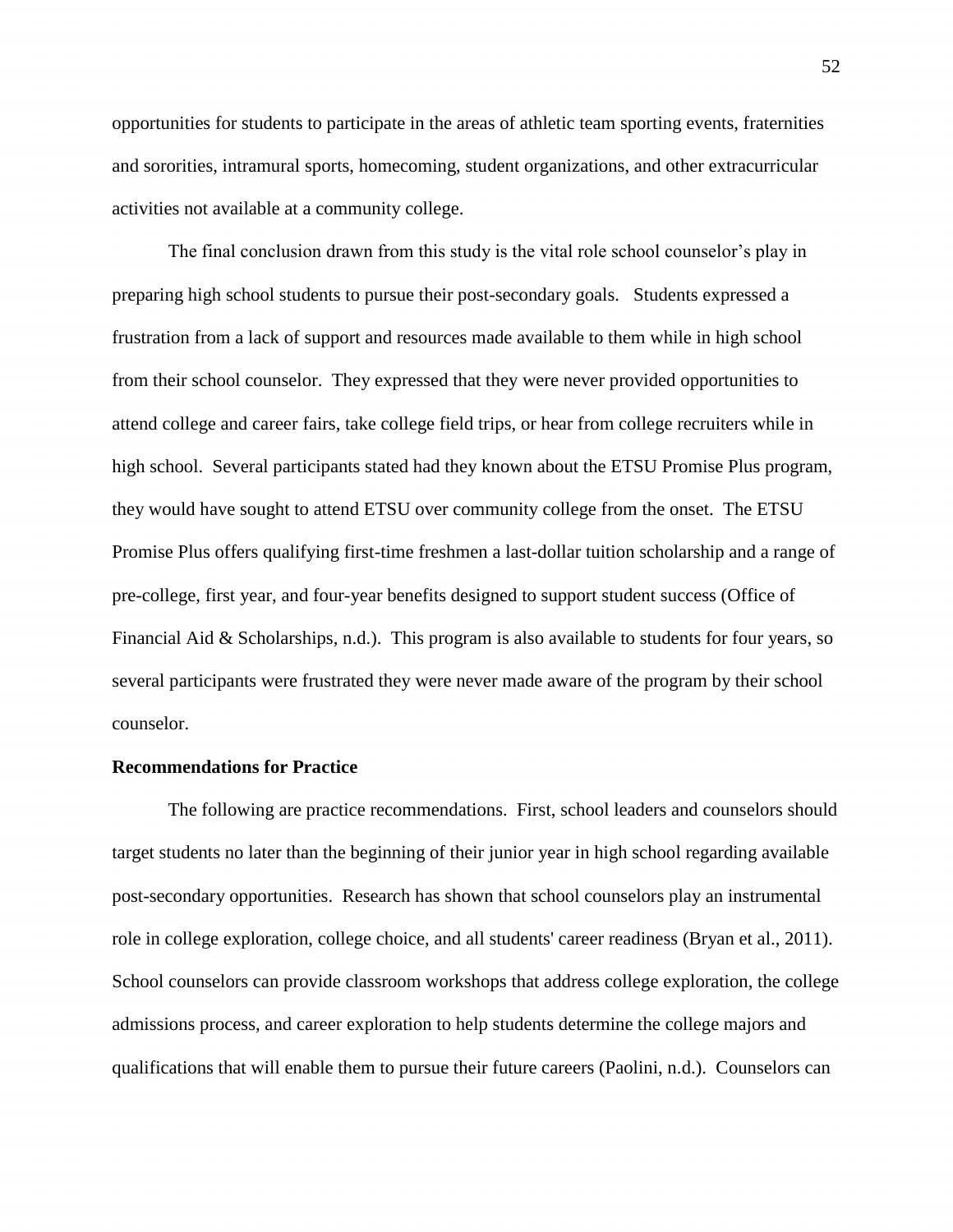invite college admissions counselors from various institutions (four-year universities, two-year community colleges, and career and technical schools) to walk students through their respective program of study offerings, as well as available scholarships.

School counselors need to highlight new college promise programs like the ETSU Promise Plus and UT Promise so that students know they have other options available to them besides just the Tennessee Promise. High school students need to know the difference between two-year and four-year institutions to be aware of the academic, social, and cost differences. Knowledge of these differences can help students make a well-informed college decision based on their career goals and future aspirations.

## **Recommendations for Future Research**

Based on the findings of this study, the following recommendations are made for future research. This study was limited to one rural county high school; therefore, the results are not generalizable to another population. Researchers could perform a similar study at another high school in the region or state to compare results. Researchers could replicate and expand this study using a larger population or multiple school districts. They could repeat this study using both a rural and urban school to determine factors related to college choice.

One finding that was not examined in this study was the need to expand promise programs to target lower-income students. These programs should fund non-tuition expenses for low-income students, support existing state need-based grant programs, and include four-year colleges and universities in free college programs (Poutre & Voight, 2018).

Chapter 5 concludes this research study. This study's findings will contribute to the scholarly research related to college choice and factors that influence the college choice decision, such as knowledge of the Tennessee Promise program and other available scholarships.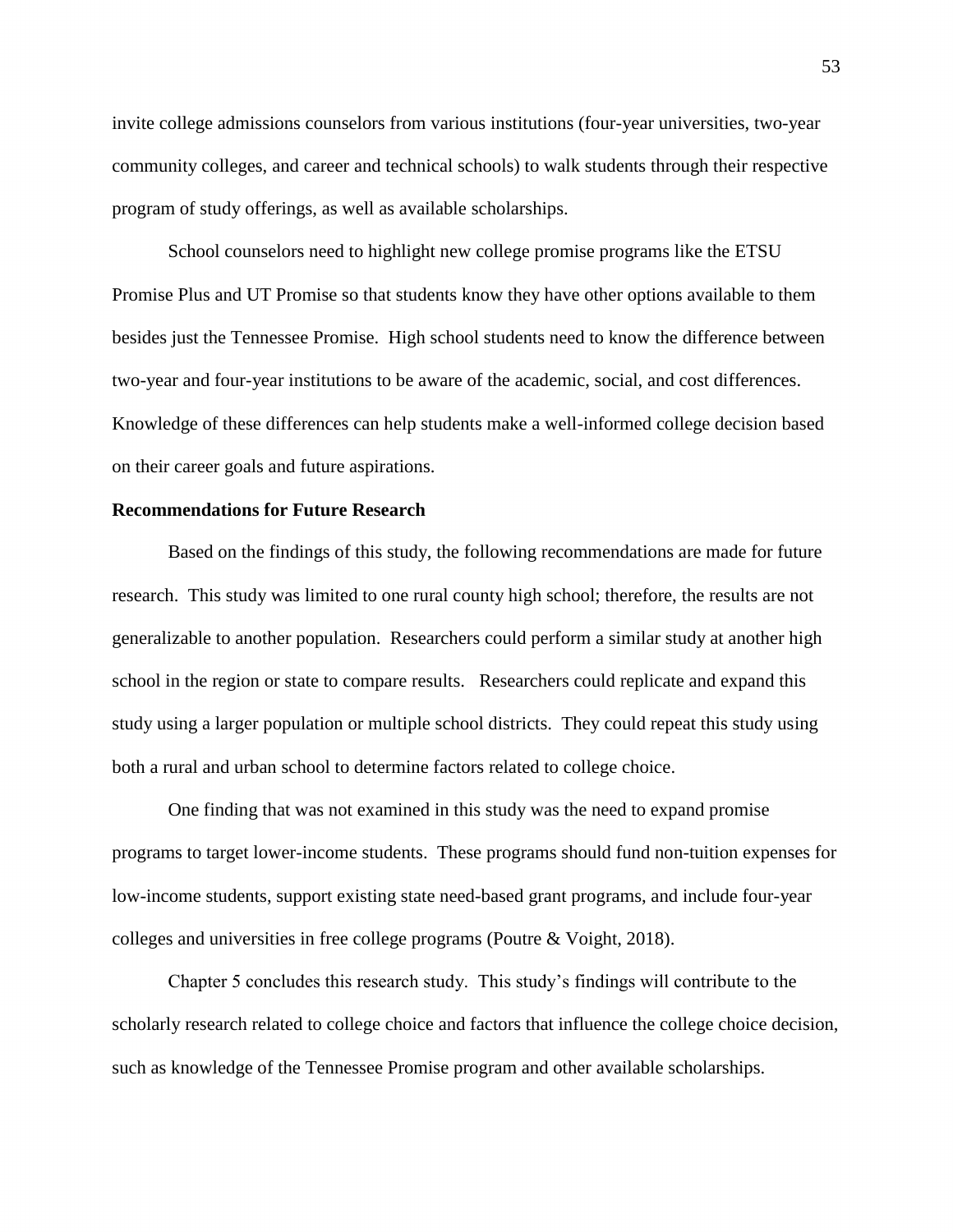Additional research is necessary to determine how College Promise programs impact college choice among high school seniors.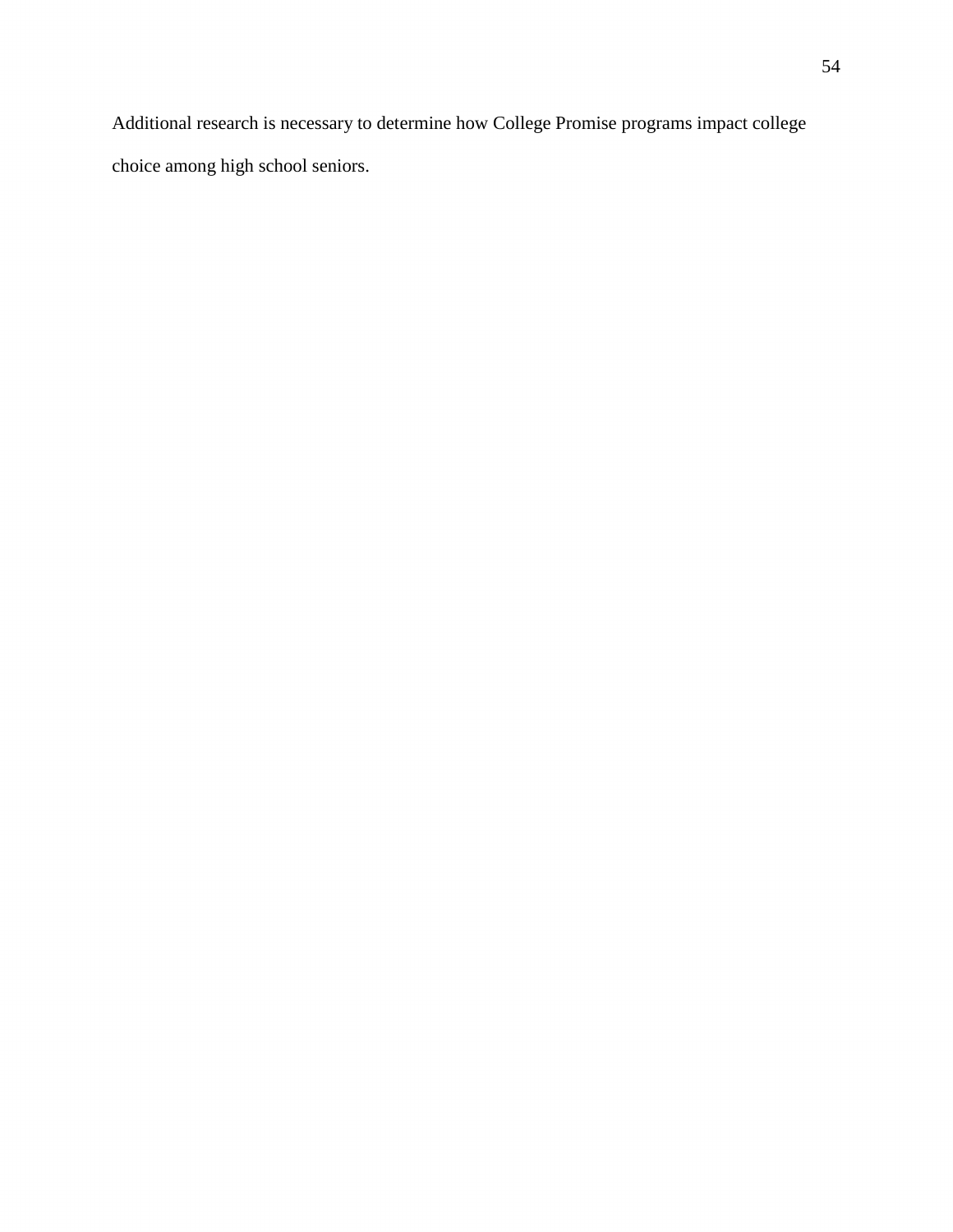### **References**

Astin, A. (1975). Preventing students from dropping out. San Francisco, CA: Jossey-Bass

- Barber, Jennifer R. (2018), *"Tennessee Promise: Impact on College Choice in Upper Northeast Tennessee."* (Doctoral dissertation).<https://dc.etsu.edu/etd/3367>
- Bekele, S. (2019, October 11). *College promise – a pathway to greater equity in opportunity*? [http://www.opportunityinstitute.org/research/post/college-promise-a-pathway-to-greater](http://www.opportunityinstitute.org/research/post/college-promise-a-pathway-to-greater-equity-in%20opportunity/#:~:text=Knox%20Achieves%20was%20a%20last%20dollar%20scholarship%20for,filling%20out%20the%20FAFSA%20and%20other%20grant%20applications)[equity-in](http://www.opportunityinstitute.org/research/post/college-promise-a-pathway-to-greater-equity-in%20opportunity/#:~:text=Knox%20Achieves%20was%20a%20last%20dollar%20scholarship%20for,filling%20out%20the%20FAFSA%20and%20other%20grant%20applications)

[opportunity/#:~:text=Knox%20Achieves%20was%20a%20last%20dollar%20scholarship](http://www.opportunityinstitute.org/research/post/college-promise-a-pathway-to-greater-equity-in%20opportunity/#:~:text=Knox%20Achieves%20was%20a%20last%20dollar%20scholarship%20for,filling%20out%20the%20FAFSA%20and%20other%20grant%20applications) [%20for,filling%20out%20the%20FAFSA%20and%20other%20grant%20applications.](http://www.opportunityinstitute.org/research/post/college-promise-a-pathway-to-greater-equity-in%20opportunity/#:~:text=Knox%20Achieves%20was%20a%20last%20dollar%20scholarship%20for,filling%20out%20the%20FAFSA%20and%20other%20grant%20applications)

- Billings, M. (2018). *Understanding the design of college promise programs, and where to go from here*. [https://www.brookings.edu/blog/brown-center](https://www.brookings.edu/blog/brown-center%20chalkboard/2018/09/18/understanding-the-design-of-college-promise-programs-and-where-to-go-from-here/)  [chalkboard/2018/09/18/understanding-the-design-of-college-promise-programs-and](https://www.brookings.edu/blog/brown-center%20chalkboard/2018/09/18/understanding-the-design-of-college-promise-programs-and-where-to-go-from-here/)[where-to-go-from-here/](https://www.brookings.edu/blog/brown-center%20chalkboard/2018/09/18/understanding-the-design-of-college-promise-programs-and-where-to-go-from-here/)
- Bozick, R., Gonzalez, G. & Engberg, J. (2015). "Using a merit-based scholarship program to increase rates of college enrollment in an urban school district: The case of the Pittsburgh Promise," *Journal of Student Financial Aid*, 45(2)
- Bryan, J., Moore-Thomas, C., Day-Vines, N. L., & Holcomb-McCoy, C. (2011). School counselors as social capital: The effects of high school college counseling on college application rates. *Journal of Counseling & Development*, 89(2), 190–199. [https://doi](https://doi-org.milligan.idm.oclc.org/10.1002/j.1556-6678.2011.tb00077.x)[org.milligan.idm.oclc.org/10.1002/j.1556-6678.2011.tb00077.x](https://doi-org.milligan.idm.oclc.org/10.1002/j.1556-6678.2011.tb00077.x)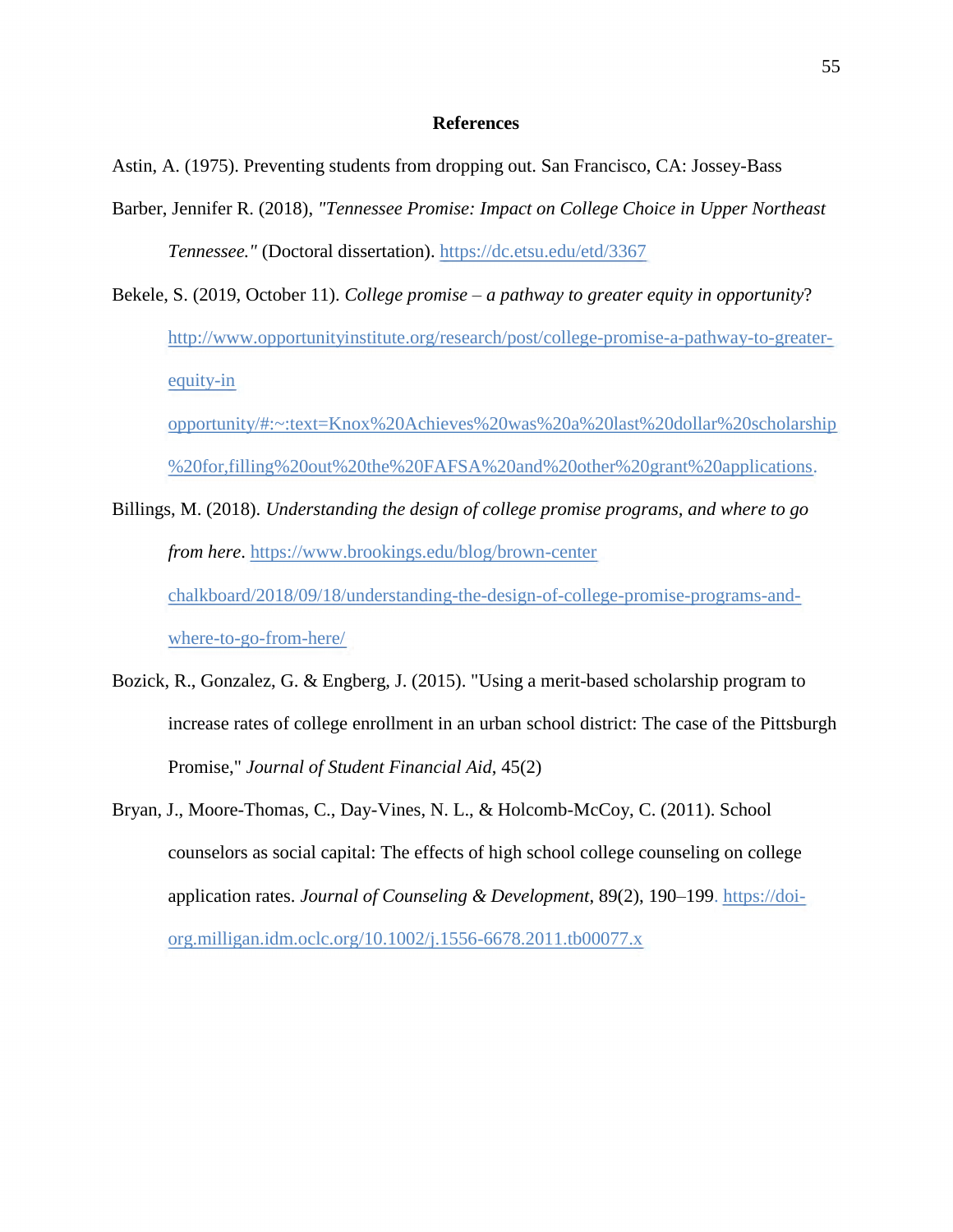- Bryan, J., Holcomb-McCoy, C., Moore-Thomas, C., & Day-Vines, N. (2009). Who sees the school counselor for college information? *Professional School Counseling*, (12), 280- 291.
- Cabrera, A., Stampen, J., & Hansen, W. (1990). Exploring the effects of ability to pay on persistence in college*. The Review of Higher Education*, 13(3), 303-336.
- Cann, C. (2017). *Americans split on whether 4-year college degree is worth the cost*. [https://www.nbcnews.com/politics/first-read/americans-split-whether-4-year-college](https://www.nbcnews.com/politics/first-read/americans-split-whether-4-year-college-degree-worth-cost-n799336)[degree-worth-cost-n799336](https://www.nbcnews.com/politics/first-read/americans-split-whether-4-year-college-degree-worth-cost-n799336)
- Carruthers, C. K., & Fox, W. F. (2016). Aid for all: College coaching, financial aid, and postsecondary persistence in Tennessee. *Economics of Education Review* (51), 97–112.
- Cornelius, S. (2017, February 10). *What parents need to know about career and technical education?* [https://blog.edmentum.com/cte-month-what-parents-need-know-about-career](https://blog.edmentum.com/cte-month-what-parents-need-know-about-career-and-technical-education)[and-technical-education](https://blog.edmentum.com/cte-month-what-parents-need-know-about-career-and-technical-education)
- Cornelius, S. (2019, September 13). *5 Benefits of career and technical education programs for schools and districts.* [https://blog.edmentum.com/5-benefits-career-and-technical](https://blog.edmentum.com/5-benefits-career-and-technical-education-programs-schools-and-districts)[education-programs-schools-and-districts](https://blog.edmentum.com/5-benefits-career-and-technical-education-programs-schools-and-districts)
- Crain, A. (2018, May 1). *Serving rural students*. [https://www.naceweb.org/career](https://www.naceweb.org/career-development/special-populations/serving-rural-students/)[development/special-populations/serving-rural-students/](https://www.naceweb.org/career-development/special-populations/serving-rural-students/)
- Creswell, J. W. (2008). *Educational Research: Planning, conducting, and evaluating quantitative and qualitative Research* (3rd ed.).Pearson Education.
- DeAlejandro, K. (2016). TnAchieves: Southern Regional Education Board.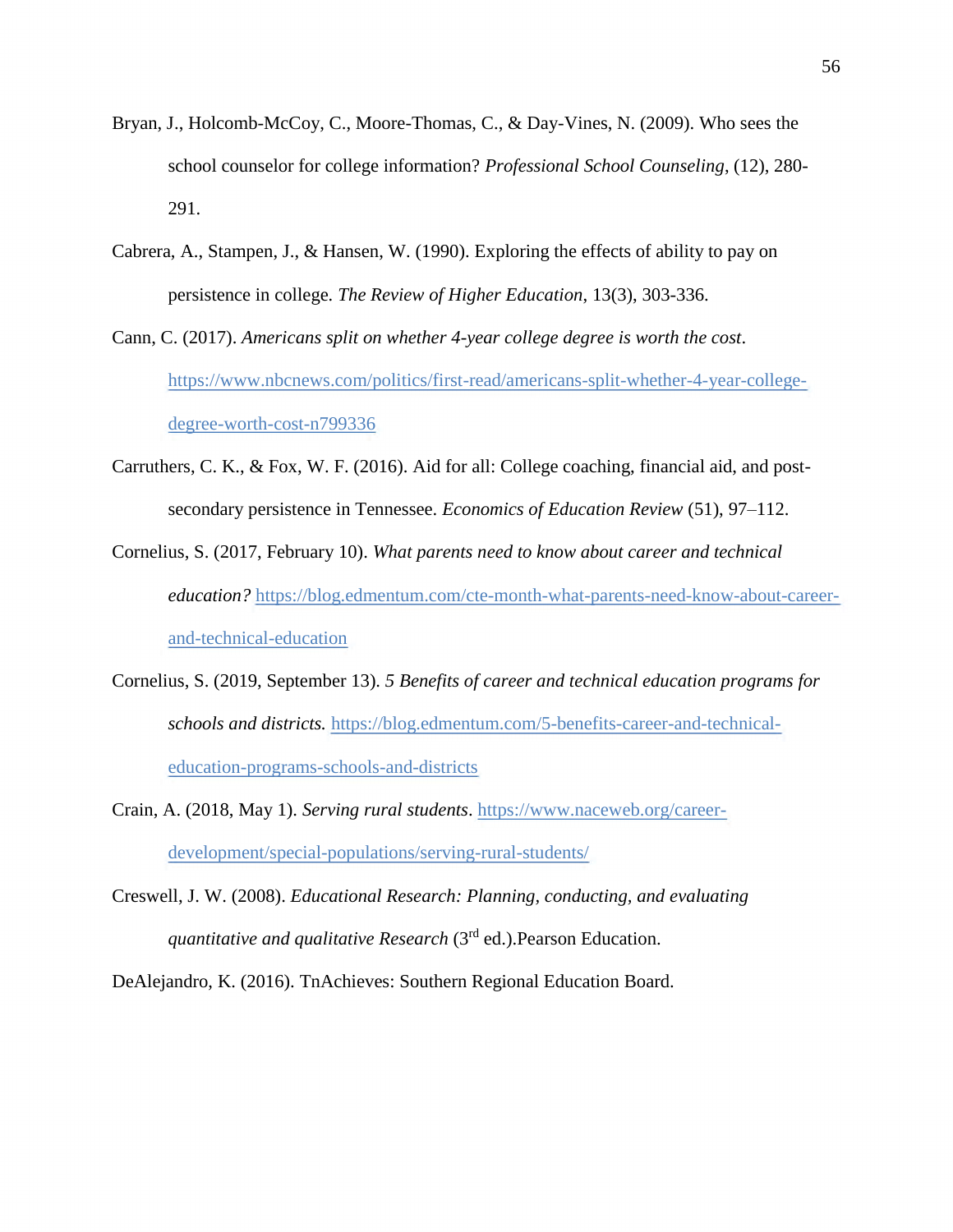Delaware Scholarship Compendium (n.d.) Delaware SEED Scholarship Program.

[https://scholarships.delawarestudentsuccess.org/seed-student-excellence-equals-degree](https://scholarships.delawarestudentsuccess.org/seed-student-excellence-equals-degree-scholarship-program/)[scholarship-program/](https://scholarships.delawarestudentsuccess.org/seed-student-excellence-equals-degree-scholarship-program/)

Drive to 55 Alliance (n.d.) *The alliance*. https://driveto55.org/the-alliance/

- Farley, K. (2009, January 12). *Knox Achieves to assist 496 Knox County students*. [https://knoxvilletn.gov/archived\\_news\\_stories/2009/knox\\_achieves\\_to\\_assist\\_496\\_knox\\_](https://knoxvilletn.gov/archived_news_stories/2009/knox_achieves_to_assist_496_knox_county_students) [county\\_students](https://knoxvilletn.gov/archived_news_stories/2009/knox_achieves_to_assist_496_knox_county_students)
- Freeland, A. (n.d.). Knox Promise: College completion support for Tennessee Promise students from Knox County.<https://tnscore.org/?s=Knox%2BPromise>
- Hensley, J. (2021, February 06). Sen. Joey Hensley: State ranks #1 in workforce development; improving adoption tops agenda.

[https://www.columbiadailyherald.com/story/news/2021/02/06/tennessee-ranks-1-](https://www.columbiadailyherald.com/story/news/2021/02/06/tennessee-ranks-1-workforce-development-south-central-region/4389301001/)

[workforce-development-south-central-region/4389301001/](https://www.columbiadailyherald.com/story/news/2021/02/06/tennessee-ranks-1-workforce-development-south-central-region/4389301001/)

- Hightower, Tristan M. (2019) "Tennessee's Promise: Education for all?" *- The Journal of Undergraduate Research at the University of Tennessee*: 9(1).
- Hudson, L., & Laird, J. (2009). New indicators of high school career/technical education course taking: Class of 2005. *National Center Education Statistics*, 2-19.
- Locker, R. (2018, May 18). First TN Promise class had a higher graduation rate and number of students who earned college credentials. [https://www.tbr.edu/news/first-tn-promise-class](https://www.tbr.edu/news/first-tn-promise-class-had-higher-graduation-rate-and-number-students-who-earned-college)[had-higher-graduation-rate-and-number-students-who-earned-college](https://www.tbr.edu/news/first-tn-promise-class-had-higher-graduation-rate-and-number-students-who-earned-college)
- Marcus, J. & Krupnick, M. (2017). The rural higher education crisis. *The Atlantic*. [https://www.theatlantic.com/education/archive/2017/09/the-rural-higher-education](https://www.theatlantic.com/education/archive/2017/09/the-rural-higher-education-crisis/541188/)[crisis/541188/.](https://www.theatlantic.com/education/archive/2017/09/the-rural-higher-education-crisis/541188/)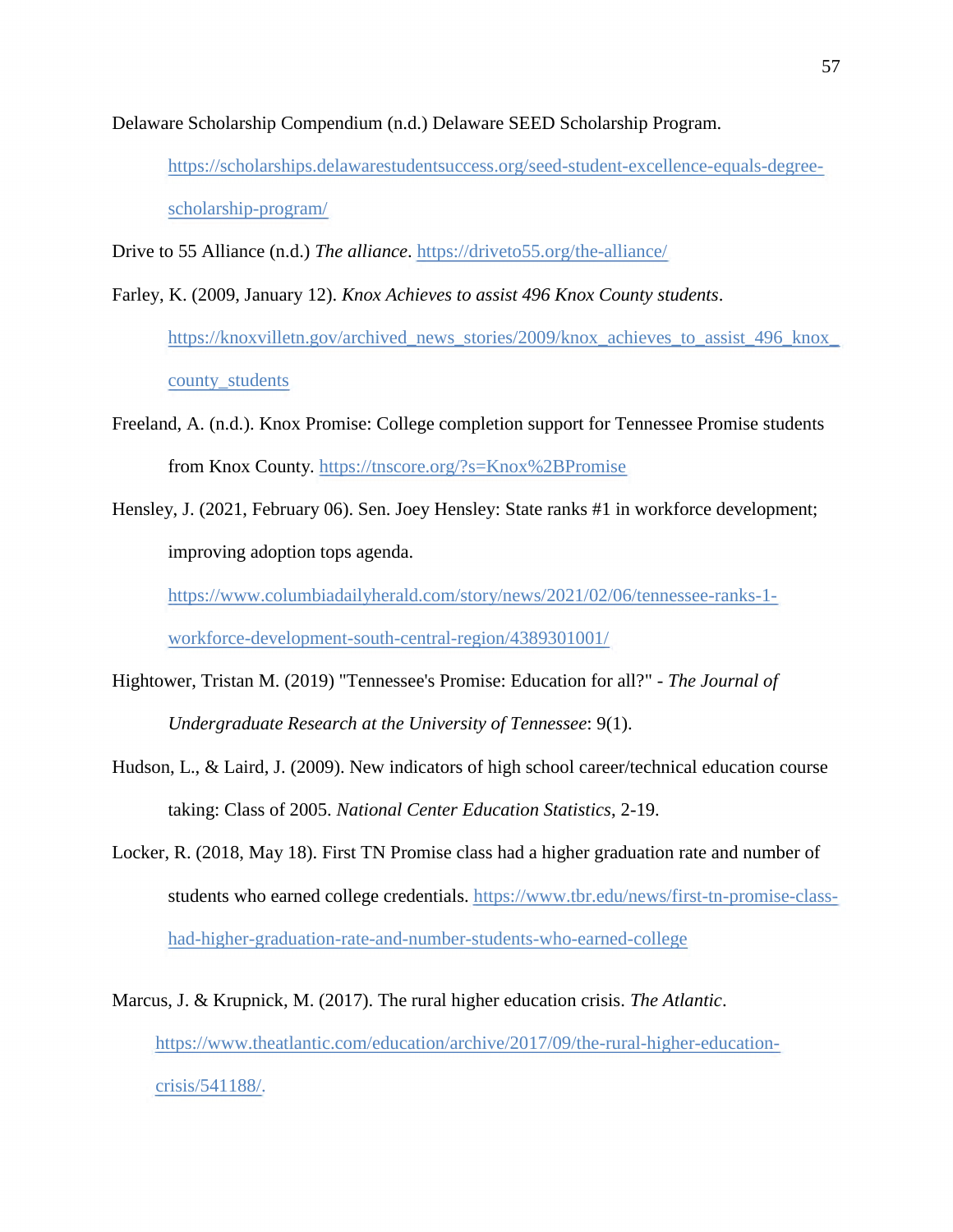- Meehan, K., Hagood, S., Callahan, & M. K., Kent, D. C. (2019). The case of Tennessee Promise: A uniquely comprehensive promise program*. Research for Action*. https://files-eric-ed gov.milligan.idm.oclc.org/fulltext/ED603810.pdf
- Merriam, S. B., & Tisdell, E. J. (2016). *Qualitative Research A guide to design and implementation* (4th ed.). San Francisco, CA: Jossey-Bass.
- Miklaszewski, R. (2017). TnAchieves: Tennessee's Innovative support system for TN Promise Students. [https://tnscore.org/tnachieves-tennessees-innovative-support-system-for](https://tnscore.org/tnachieves-tennessees-innovative-support-system-for-tnpromise-students/)[tnpromise-students/](https://tnscore.org/tnachieves-tennessees-innovative-support-system-for-tnpromise-students/)
- Milam, R. M. (2019). *Community college student experiences in a tuition-free scholarship program* [unpublished dissertation]. [https://trace.tennessee.edu/utk\\_graddiss/5773](https://trace.tennessee.edu/utk_graddiss/5773)
- Miller-Adams, M. & Smith, E., 2018. "Promise scholarship programs and local prosperity." policy brief. *W.E. Upjohn Institute for Employment Research*. Retrieved from <https://doi.org/10.17848/pb2018-4>
- Northeast State Community College (n.d.). Educate and Grow Scholarship Program.

[https://apps.northeaststate.edu/documents/repository/Student%20Affairs/Scholarship%20](https://apps.northeaststate.edu/documents/repository/Student%20Affairs/Scholarship%20Programs/Scholarship%20Tips/ed%20and%20grow.pdf) [Programs/Scholarship%20Tips/ed%20and%20grow.pdf](https://apps.northeaststate.edu/documents/repository/Student%20Affairs/Scholarship%20Programs/Scholarship%20Tips/ed%20and%20grow.pdf)

- Northeast State Community College High School Programs (n.d.) Career and technical education dual enrollment. [https://www.northeaststate.edu/Multi-Campus-Programs/High-School-](https://www.northeaststate.edu/Multi-Campus-Programs/High-School-Programs/Career-and-Technical-Education/Career-and-Technical-Education-(CTE)-Dual-Enrollment/)[Programs/Career-and-Technical-Education/Career-and-Technical-Education-\(CTE\)-](https://www.northeaststate.edu/Multi-Campus-Programs/High-School-Programs/Career-and-Technical-Education/Career-and-Technical-Education-(CTE)-Dual-Enrollment/) [Dual-Enrollment/](https://www.northeaststate.edu/Multi-Campus-Programs/High-School-Programs/Career-and-Technical-Education/Career-and-Technical-Education-(CTE)-Dual-Enrollment/)
- Office of Financial Aid & Scholarships (n.d.) ETSU Promise plus frequently asked questions. <https://www.etsu.edu/financial-aid-and-scholarships/promise-plus/faq.php>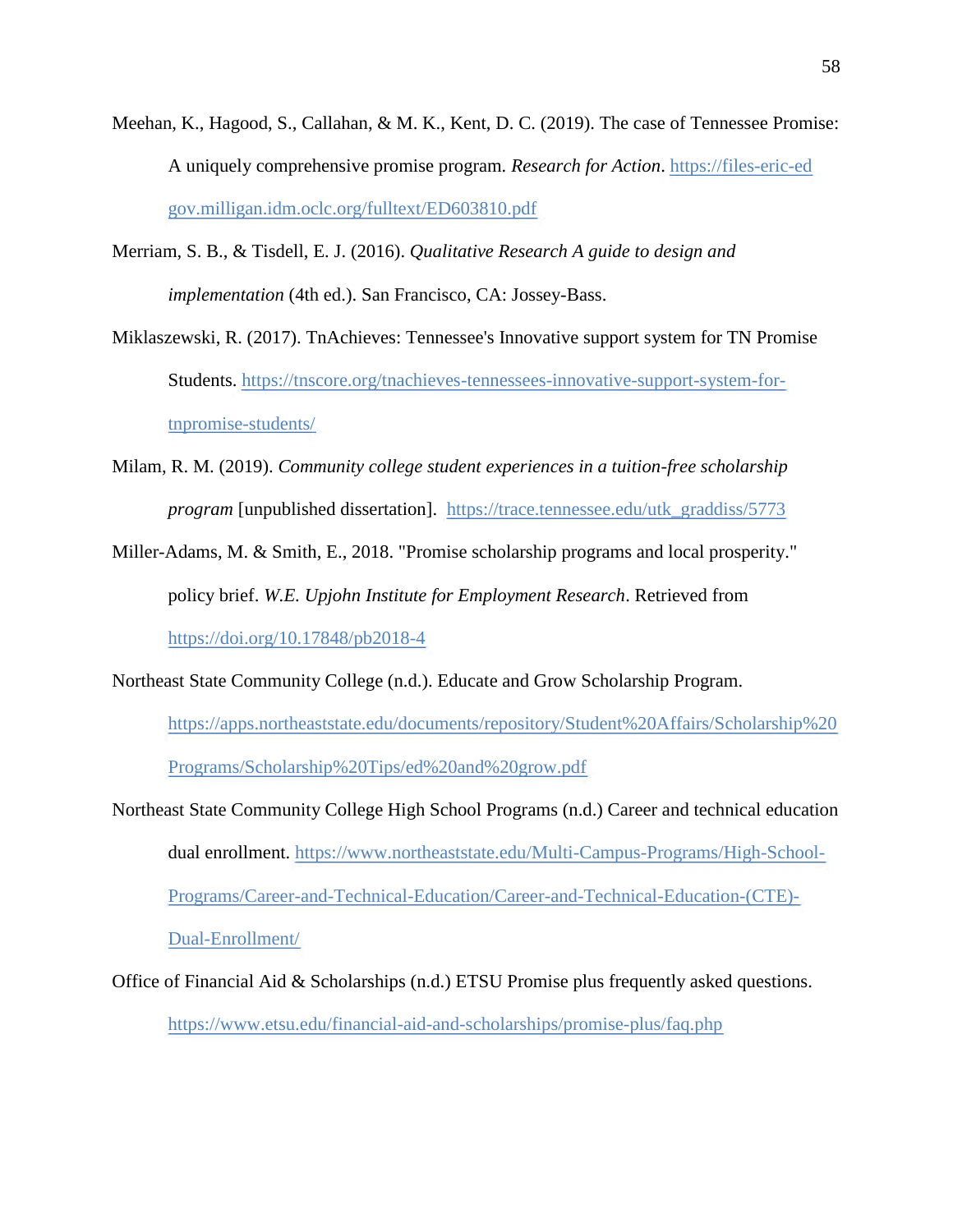Paolini, A. C. (n.d.). *School counselors promoting college and career readiness for high school students*.

[https://files.eric.ed.gov/fulltext/EJ1203651.pdf#:~:text=School%20counselors%20are%2](https://files.eric.ed.gov/fulltext/EJ1203651.pdf#:~:text=School%20counselors%20are%20critical%20key%20stakeholders%20in%20the,their%20goals%20%28Bryan%2C%20Young%2C%20Griffin%2C%20%26%20Henry%2C%202015%29) [0critical%20key%20stakeholders%20in%20the,their%20goals%20%28Bryan%2C%20Y](https://files.eric.ed.gov/fulltext/EJ1203651.pdf#:~:text=School%20counselors%20are%20critical%20key%20stakeholders%20in%20the,their%20goals%20%28Bryan%2C%20Young%2C%20Griffin%2C%20%26%20Henry%2C%202015%29) [oung%2C%20Griffin%2C%20%26%20Henry%2C%202015%29.](https://files.eric.ed.gov/fulltext/EJ1203651.pdf#:~:text=School%20counselors%20are%20critical%20key%20stakeholders%20in%20the,their%20goals%20%28Bryan%2C%20Young%2C%20Griffin%2C%20%26%20Henry%2C%202015%29)

Pappano, L. (2017). Colleges discover the rural student.

[https://www.nytimes.com/2017/01/31/education/edlife/colleges-discover-rural-](https://www.nytimes.com/2017/01/31/education/edlife/colleges-discover-rural-student.html)

[student.html](https://www.nytimes.com/2017/01/31/education/edlife/colleges-discover-rural-student.html)

Paykamian, B. (2020, November 15). Early postsecondary opportunities plentiful at Science Hill. [https://www.johnsoncitypress.com/news/early-postsecondary-opportunities-plentiful-at](https://www.johnsoncitypress.com/news/early-postsecondary-opportunities-plentiful-at-science-hill/article_83213638-25f3-11eb-adde-4ba8a448f5d5.html)[science-hill/article\\_83213638-25f3-11eb-adde-4ba8a448f5d5.html](https://www.johnsoncitypress.com/news/early-postsecondary-opportunities-plentiful-at-science-hill/article_83213638-25f3-11eb-adde-4ba8a448f5d5.html)

Pichler, M. (2016, August 10). The Tennessee Promise.

<https://www.freecollegenow.org/tennessee-promise>

Pittsburgh Promise (n.d.). Frequently asked questions. [https://pittsburghpromise.org/the-](https://pittsburghpromise.org/the-scholarship/about/)

[scholarship/about/](https://pittsburghpromise.org/the-scholarship/about/)

Poutre, A., & Voight, M. (2018, September). *The state of free college: Tennessee promise and New York's excelsior scholarship*. *[http://www.ihep.org/research/publications/state-free](http://www.ihep.org/research/publications/state-free-college-tennessee-promise-and-new-yorks-excelsior-scholarship)[college-tennessee-promise-and-new-yorks-excelsior-scholarship](http://www.ihep.org/research/publications/state-free-college-tennessee-promise-and-new-yorks-excelsior-scholarship)*

Semuels, A. (2015, October 15). *Free tuition is not enough*.

<https://www.theatlantic.com/business/archive/2015/10/free-tuition/410626/>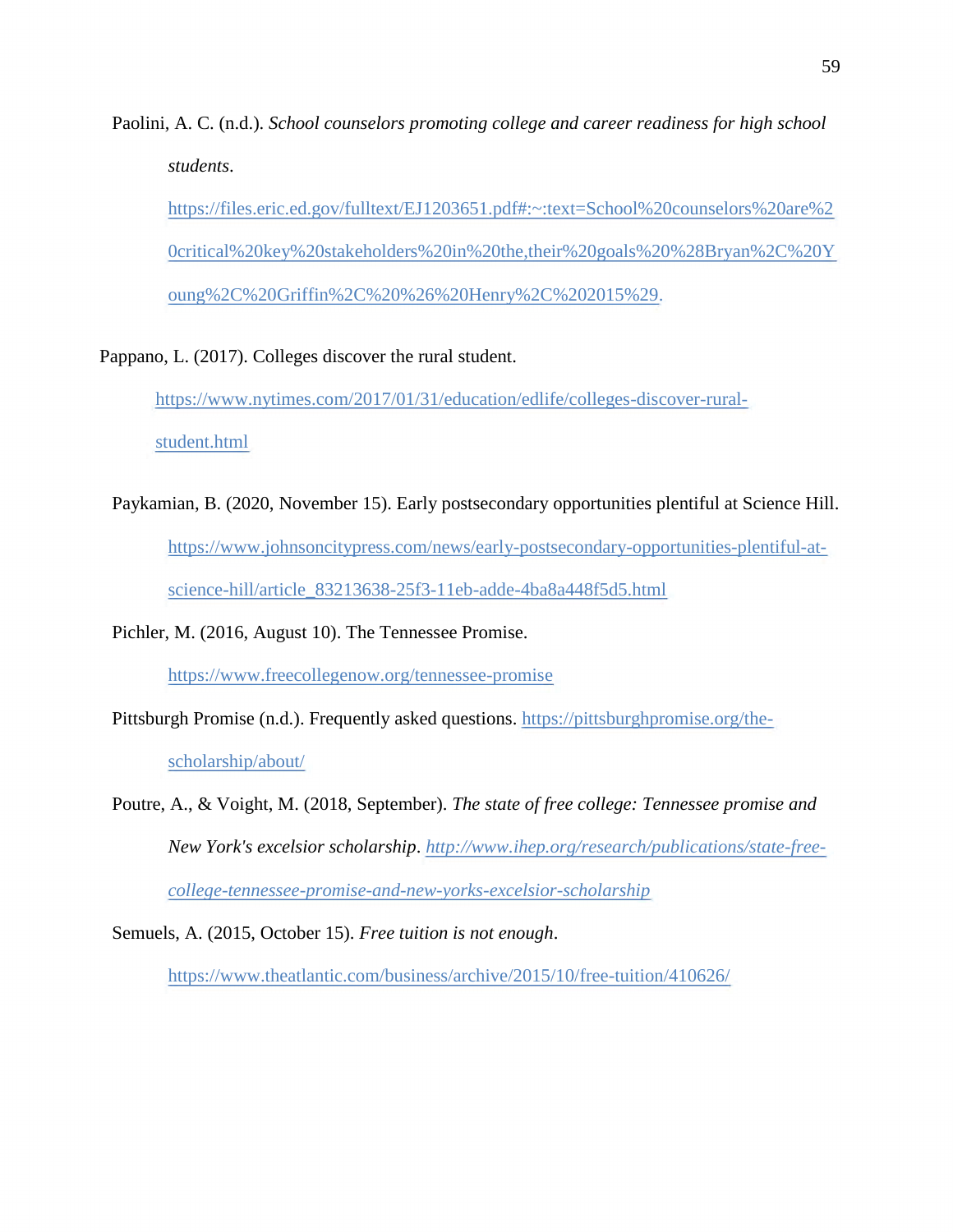- Spires, L. & Podesta, K. (2020, September 18). *An evaluation of Tennessee Promise - What's working and how to make it even better?* [https://tnscore.org/an-evaluation-of-tennessee](https://tnscore.org/an-evaluation-of-tennessee-promise-whats-working-and-how-to-make-it-better/)[promise-whats-working-and-how-to-make-it-better/](https://tnscore.org/an-evaluation-of-tennessee-promise-whats-working-and-how-to-make-it-better/)
- Street, E. (2016, April 8). *How career education (CTE) in high school affects students' success*. [https://www.learningliftoff.com/how-career-education-cte-in-high-school-affects](https://www.learningliftoff.com/how-career-education-cte-in-high-school-affects-students-success/)[students-success/](https://www.learningliftoff.com/how-career-education-cte-in-high-school-affects-students-success/)
- Tennessee Achieves (n.d.a.). *Drive to 55 mission: Workforce ready*. [https://tnachieves.org/about](https://tnachieves.org/about-us/drive-to-55)[us/drive-to-55](https://tnachieves.org/about-us/drive-to-55)
- Tennessee Achieves (n.d.b.). UT Promise.<https://tnachieves.org/ut-promise/>

Tennessee Achieves (n.d.c.). Knox Promise.<https://tnachieves.org/knoxpromise/>

Tennessee Department of Education (n.d.a.) Early post-secondary opportunities.

<https://www.tn.gov/content/tn/education/early-postsecondary.html>

Tennessee Department of Education (n.d.b.). Preparing students for success.

<https://www.tn.gov/education/career-and-technical-education.html>

Tennessee Department of Education (2020, November). Tennessee promoted student industry

credentials.

[https://www.tn.gov/content/dam/tn/education/ccte/eps/Tennessee%20Promoted%20Indus](https://www.tn.gov/content/dam/tn/education/ccte/eps/Tennessee%20Promoted%20Industry%20Credential%20Report%20(1).pdf)

[try%20Credential%20Report%20\(1\).pdf](https://www.tn.gov/content/dam/tn/education/ccte/eps/Tennessee%20Promoted%20Industry%20Credential%20Report%20(1).pdf)

Tennessee Department of Education (2020, April). Strengthening career and technical education

in Tennessee.

[https://www.tn.gov/content/dam/tn/education/ccte/eps/Tennessee%20Promoted%20Indus](https://www.tn.gov/content/dam/tn/education/ccte/eps/Tennessee%20Promoted%20Industry%20Credential%20Report%20(1).pdf) [try%20Credential%20Report%20\(1\).pdf](https://www.tn.gov/content/dam/tn/education/ccte/eps/Tennessee%20Promoted%20Industry%20Credential%20Report%20(1).pdf)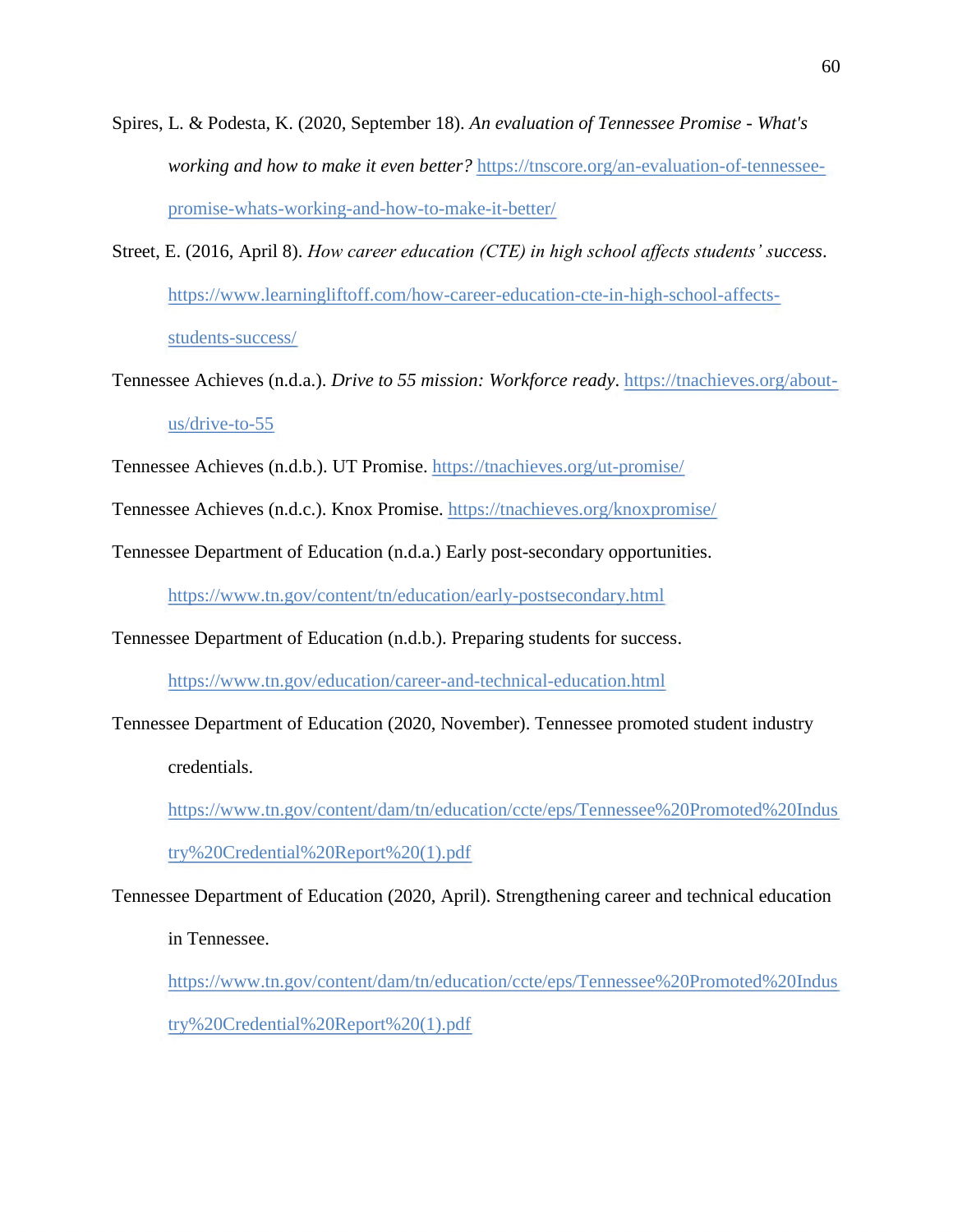Tennessee Education Data. (n.d.). [https://www.towncharts.com/Tennessee/Tennessee-state-](https://www.towncharts.com/Tennessee/Tennessee-state-Education-data.html)[Education-data.html](https://www.towncharts.com/Tennessee/Tennessee-state-Education-data.html)

Tennessee Higher Education Commission (2020a). *Tennessee Promise Annual Report* 

*2020*. <https://www.tn.gov/thec/research/tn-promise-annual-report.html>

Tennessee Higher Education Commission (2020b). 2020 Higher education county profile- Carter

County. [https://www.tn.gov/content/dam/tn/thec/countyprofiles/CountyProfile\\_Carter.pdf](https://www.tn.gov/content/dam/tn/thec/countyprofiles/CountyProfile_Carter.pdf)

Tennessee Promise. (n.d.a). Frequently asked questions. *Inside Higher Education*.

[https://www.insidehighered.com/sites/default/server\\_files/files/TN%20Promise%20FAQ.](https://www.insidehighered.com/sites/default/server_files/files/TN%20Promise%20FAQ.pdf) [pdf](https://www.insidehighered.com/sites/default/server_files/files/TN%20Promise%20FAQ.pdf)

Tennessee Promise. (n.d.b). Overview. <https://www.tn.gov/tnpromise.html>

Tennessee Promise. (n.d.c). Resources for parents and counselors.

<https://www.tn.gov/tnpromise/parents.html>

Tennessee Reconnect. (n.d.a.). Overview. <https://tnreconnect.gov/>

Tennessee Reconnect. (n.d.b.). Colleges and Universities. [https://tnreconnect.gov/Choose-a-](https://tnreconnect.gov/Choose-a-Degree-College-Path/TNReconnect-Colleges-and-Universities)

[Degree-College-Path/TNReconnect-Colleges-and-Universities](https://tnreconnect.gov/Choose-a-Degree-College-Path/TNReconnect-Colleges-and-Universities)

Tennessee Reconnect. (n.d.c.). What is the Tennessee Reconnect

Grant? <https://tnreconnect.gov/Tennessee-Reconnect-Grant>

Tennessee Reconnect. (n.d.d.) Tennessee Reconnect One-Pager.

[https://www.tn.gov/nexttennessee/tennessee-reconnect/tennessee-reconnect-one-](https://www.tn.gov/nexttennessee/tennessee-reconnect/tennessee-reconnect-one-pager0.html)

[pager0.html](https://www.tn.gov/nexttennessee/tennessee-reconnect/tennessee-reconnect-one-pager0.html)

The Kalamazoo Promise (n.d.a.) A vision for community transformation.

<https://www.kalamazoopromise.com/vision>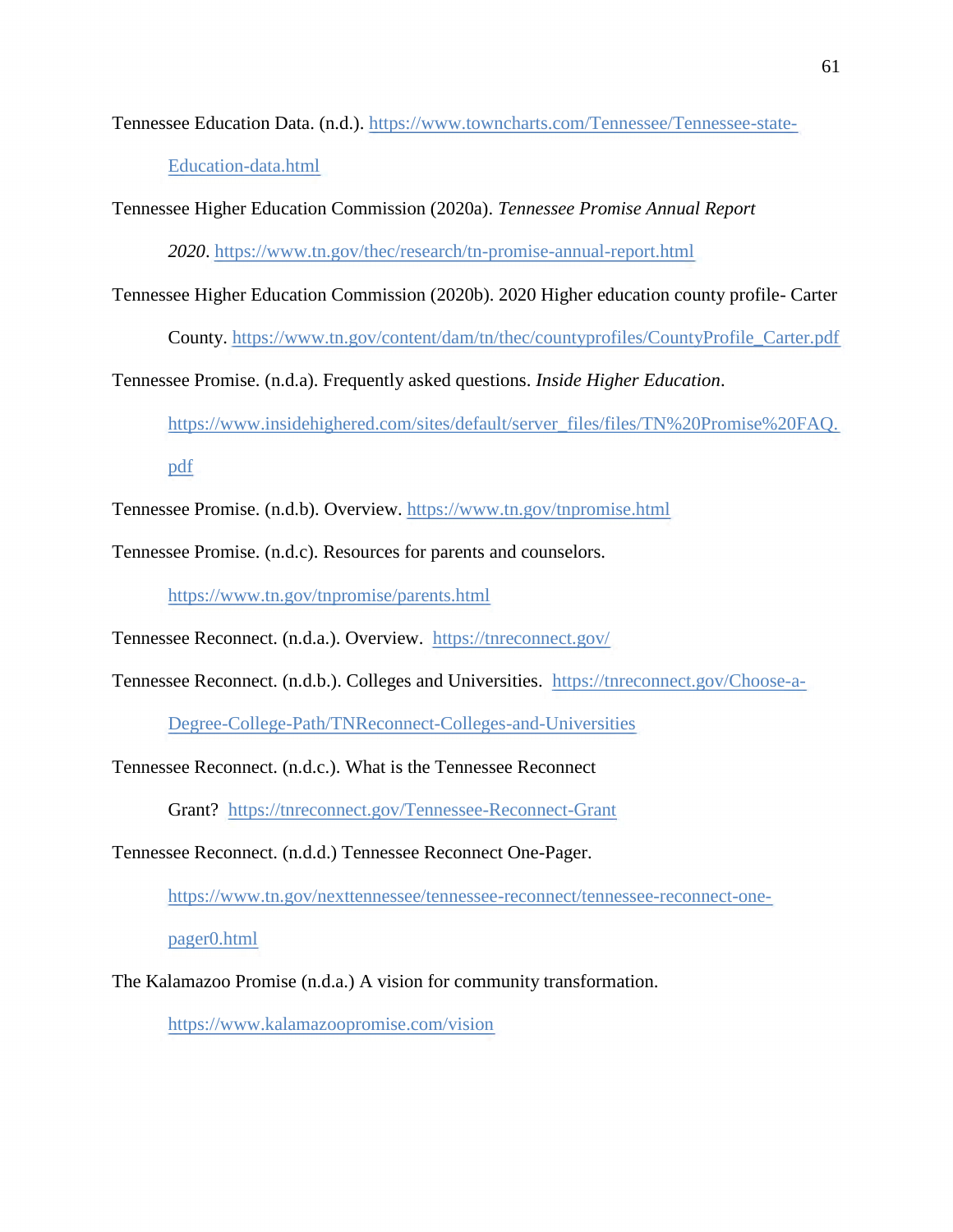The Kalamazoo Promise (n.d.b.) 11 Things You Need to Know.

<https://www.kalamazoopromise.com/vision>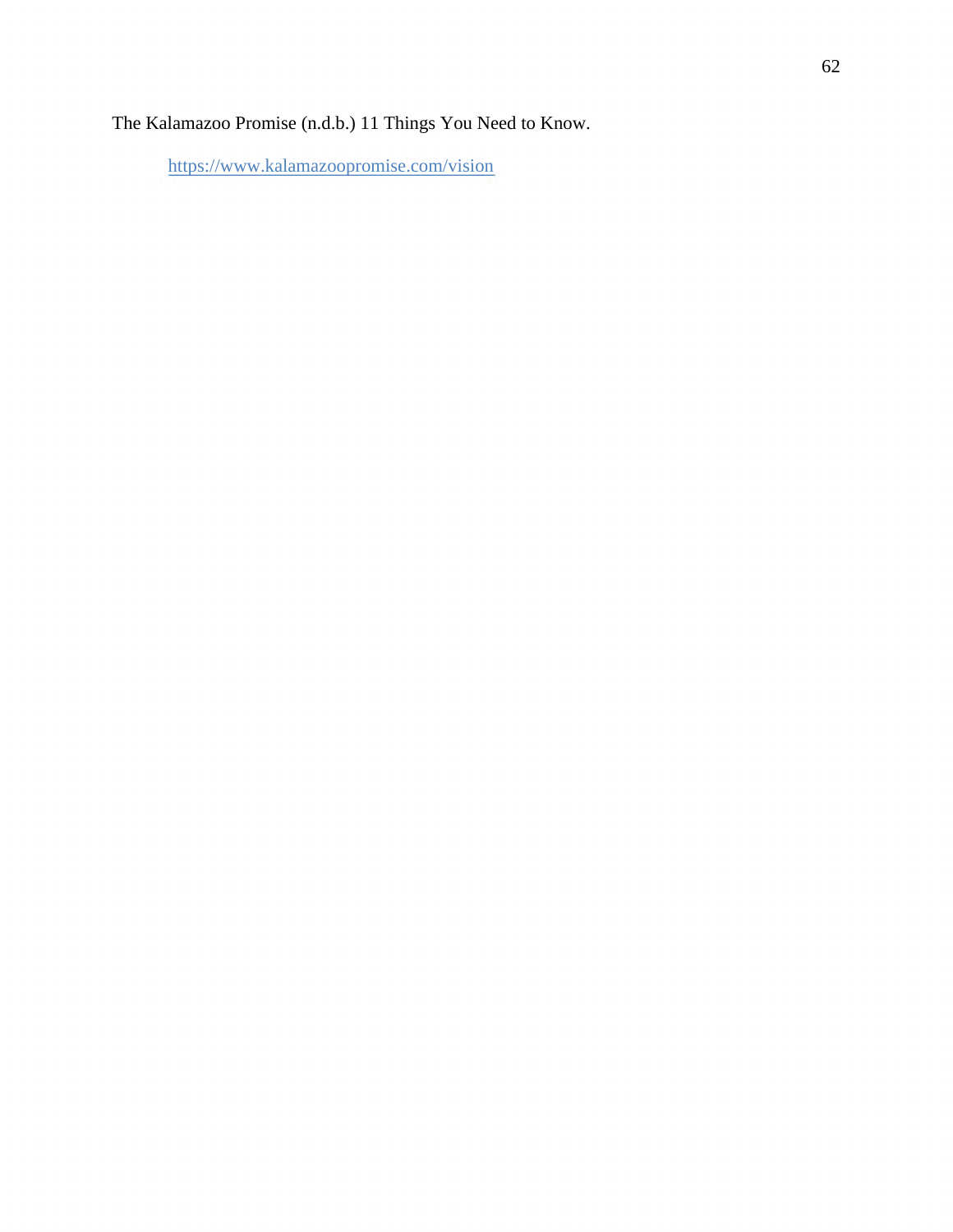**Appendix A**

**Milligan IRB Approval Letter**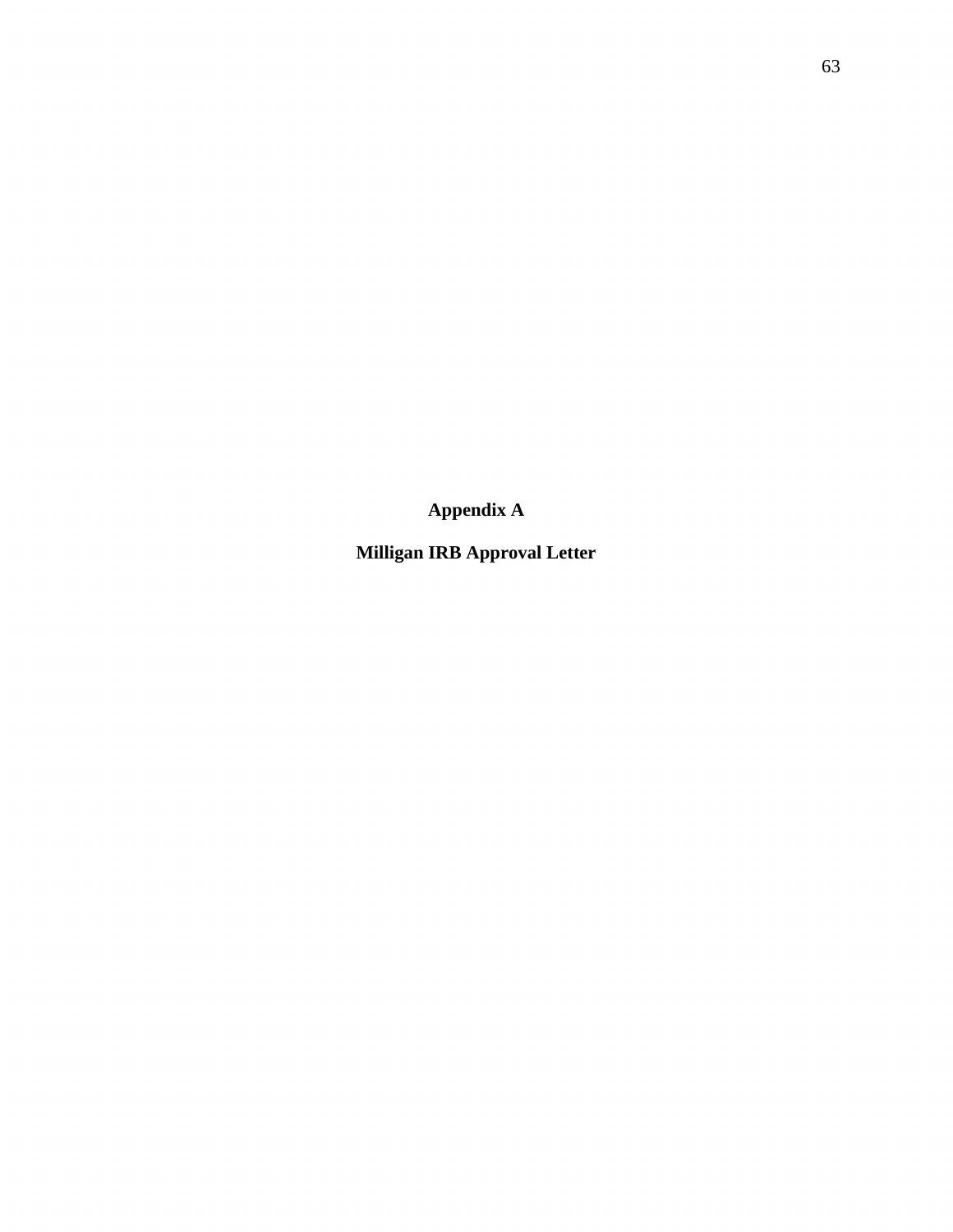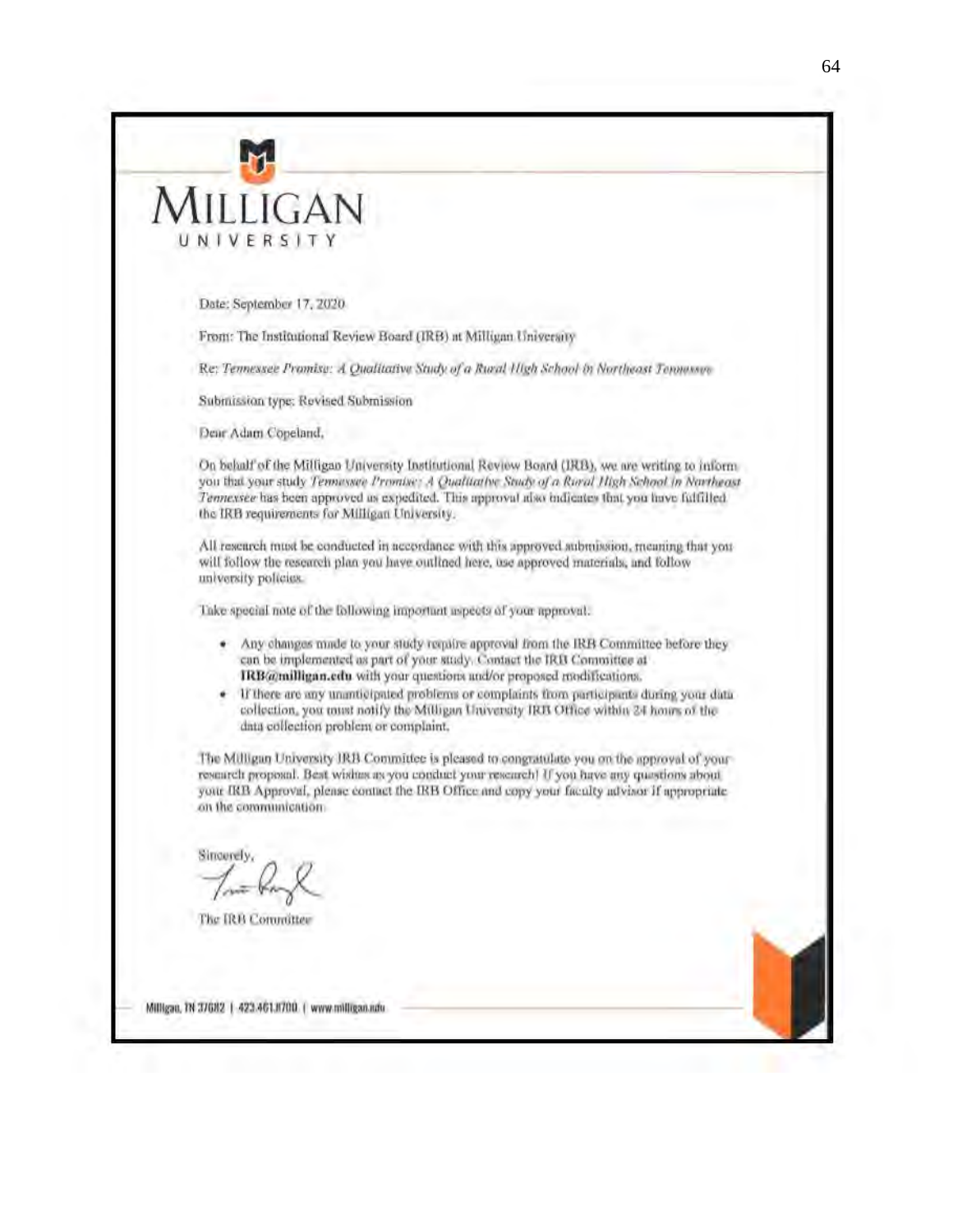**Appendix B**

**Carter County Schools Permission to Conduct Research Letters**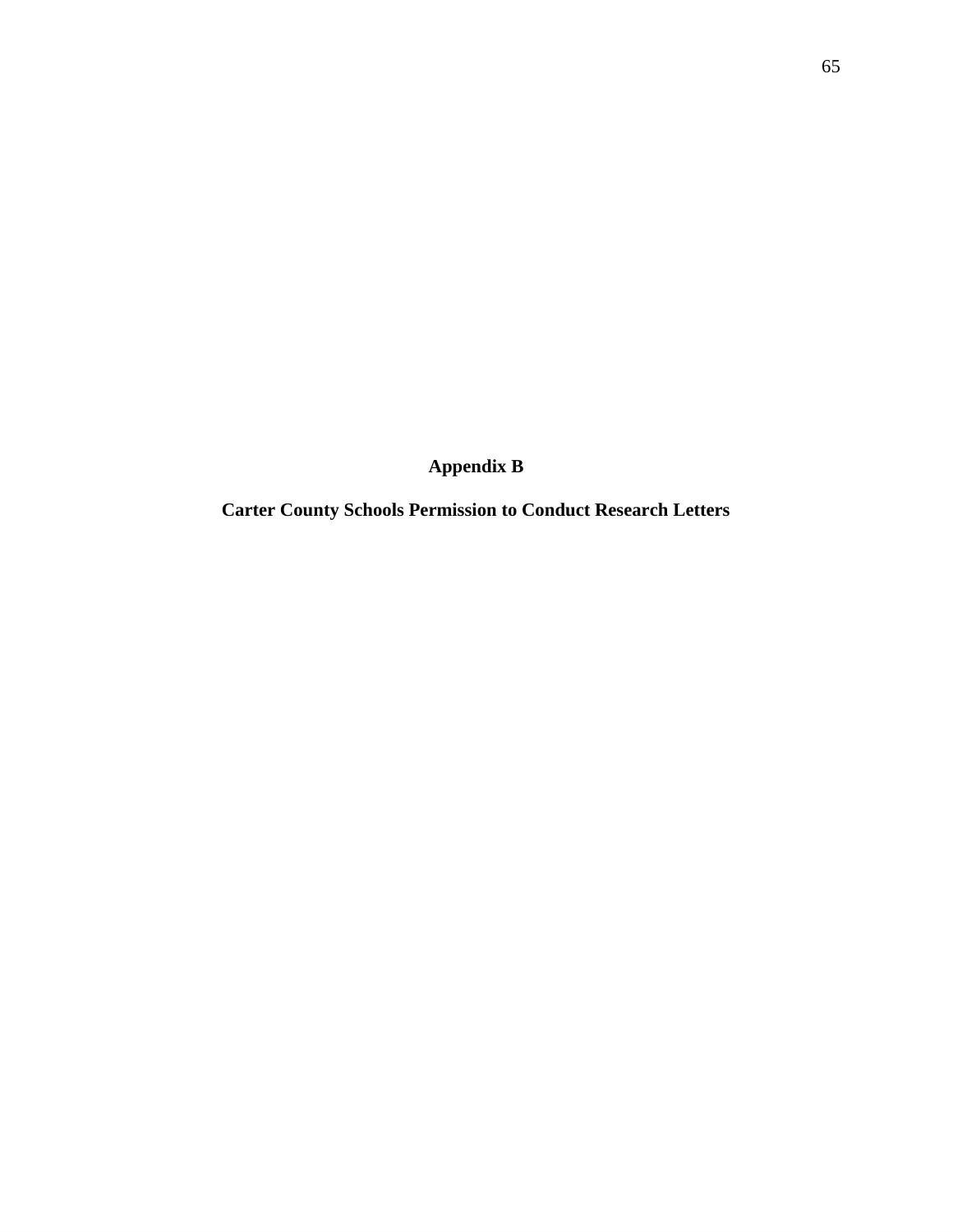#### **Carter County Schools Permission to Conduct Research Letter**

#### PERMISSION TO CONDUCT RESEARCH

May 20, 2020

Dear Institutional Review Board:

The purpose of this letter is to inform you 1hat Carter County Schools give *Adam Copeland*  permission to conduct the research titled *Tennessee Promise: A Qualitative Study of a Rural High School in Northeast Tennessee.* This also serves as assurance that this school system complies with requirements of the Family Educational Rights and Privacy Act (FERPA) and the Protection of Pupil Rights Amendment (PPRA) (sec back for specific requirements) and will ensure that these requirements are followed in the conduct of this research.

Sincerely.

D. fai Wa

*Kevin Ward Director of Schools. Cart(!r Co11nry Schools*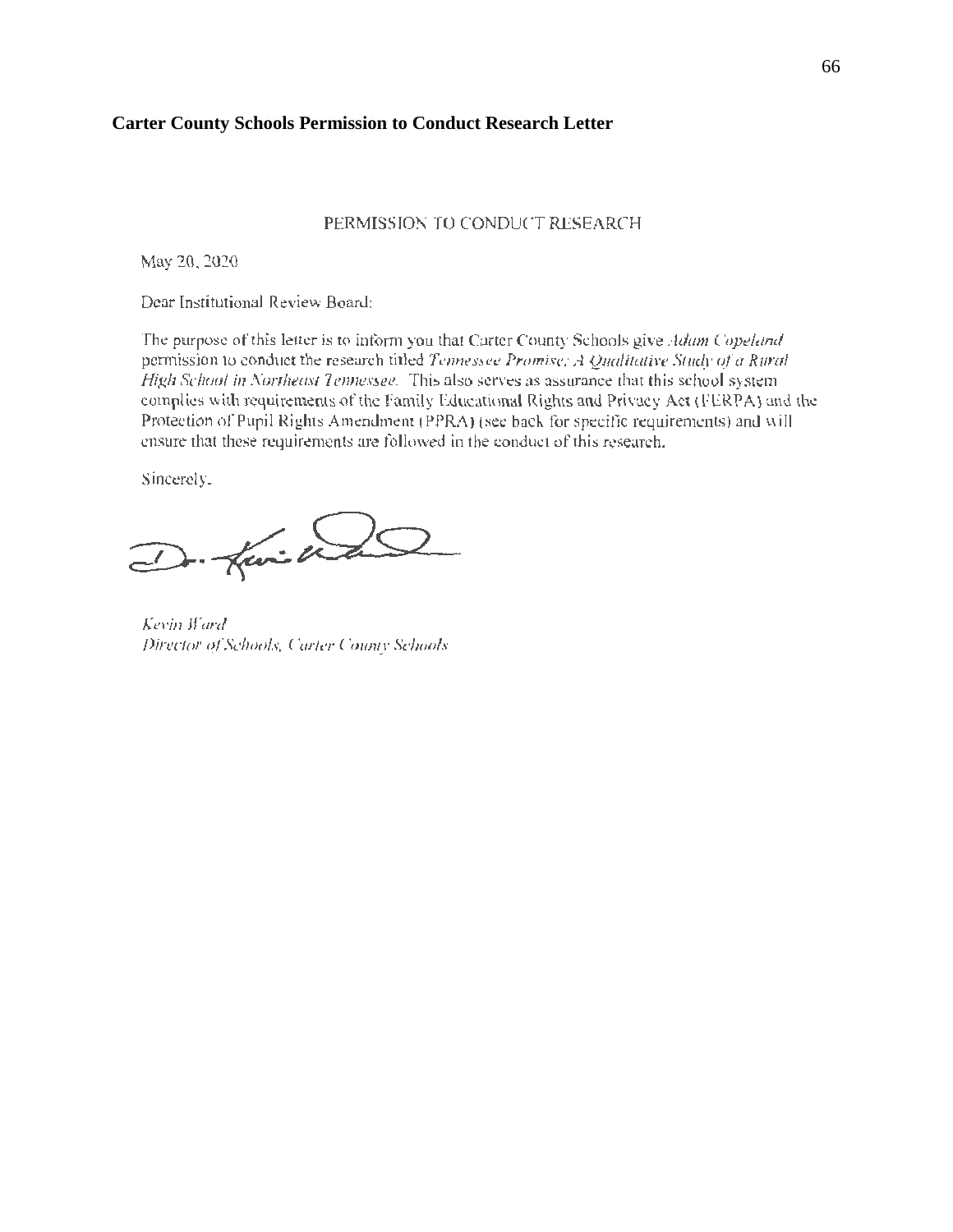#### **Happy Valley High School Permission to Conduct Research Letter**

#### PERMISSION TO CONDUCT RESEARCH

May 12, 2020

Dear Institutional Review Board:

The purpose of this letter is to inform you that Happy Valley High School gives *Adam Copeland* pennission to conduct the research titled *Tennessee Promise: A Qualitative Study of a Rural*  High School in Northeast Tennessee. This also serves as assurance that this school system complies with requirements of the Family Educational Rights and Privacy Act (FERPA) and the Protection of Pupil Rights Amendment (PPRA) (sec back for specific requirements) and will ensure that these requirements arc followed in the conduct of this research.

Sincerely,

Aug Notchil

*Doug Mitchell Principal, Happy Valley lfigh School*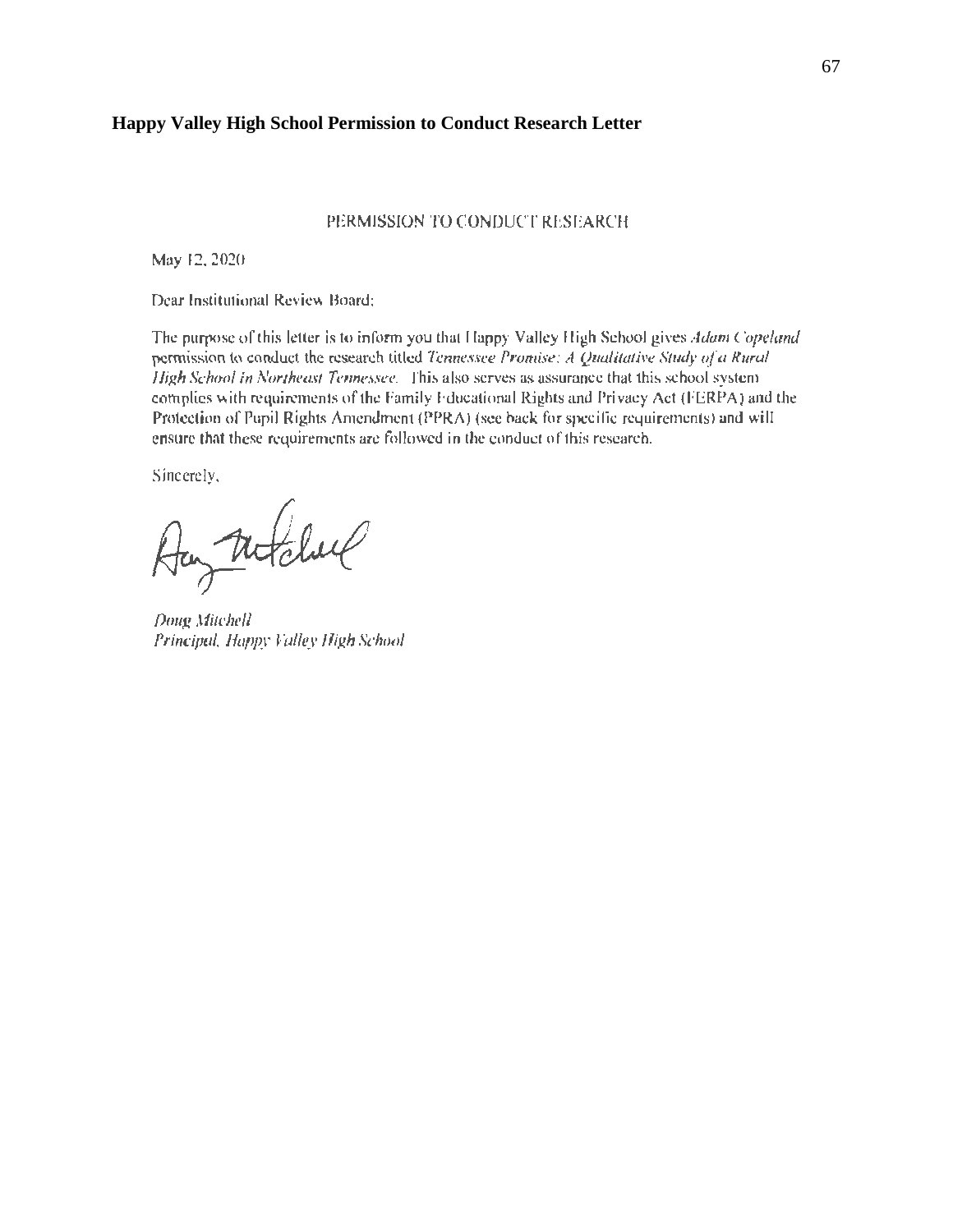**Appendix C**

**Participation Consent Form**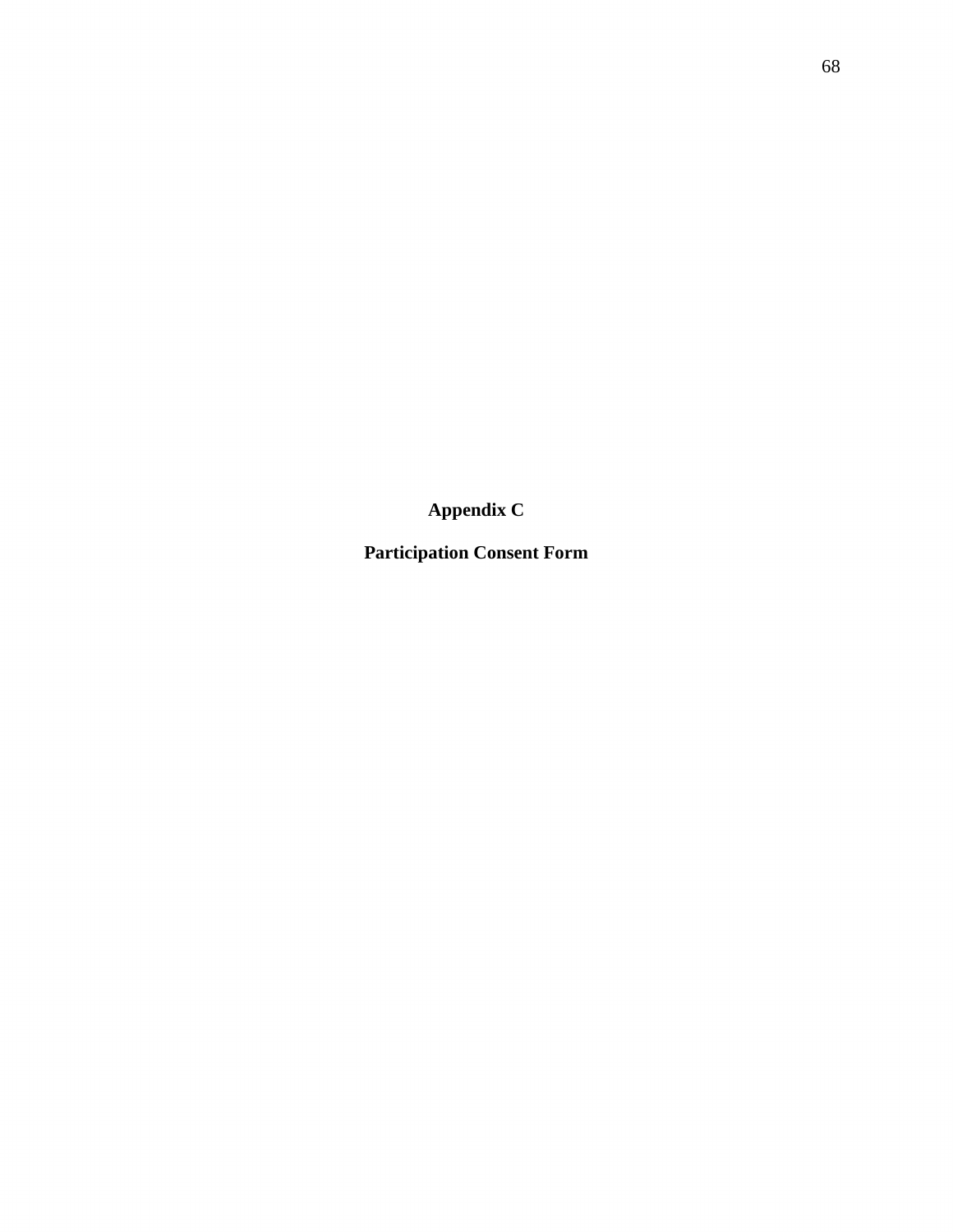### **Participant Consent Form**

### CONSENT FORM

You are invited to take part in a research study of the Tennessee Promise Scholarship participation from students at Happy Valley High School. The researcher is inviting Seniors at Happy Valley High School to be in the study. This form is part of a process called "informed consent" to allow you to understand this study before deciding whether to take part.

This study is being conducted by a researcher named Adam Copeland who is a doctoral student at Milligan College. You may already know the researcher as a teacher/ coach\_at Happy Valley High School, but this study is separate from that role.

#### **Background Information:**

The purpose of this study is to determine if the Tennessee Promise scholarship is being utilized by seniors at Happy Valley High School. If the scholarship is not being utilized, this study seeks to determine factors related to this decision by seniors at Happy Valley High School

#### **Procedures:**

If you agree to be in this study, you will be asked to:

**participate in two interviews** 

Here are some sample questions:

- Has the availability of the TN Promise scholarship influenced their decision to attend a community college or a four-year college?

What career path(s) are you interested in pursuing at the college level?

What role have your parents, counselors, teachers, or friends played in your decisionmaking process?

Can you identify reasons for not taking part in the TN Promise program?

### **Voluntary Nature of the Study:**

This study is voluntary. Everyone will respect your decision of whether or not you choose to be in the study. No one at Happy Valley High School, Carter County Schools, or Milligan College will treat you differently if you decide not to be in the study. If you decide to join the study now, you can opt out of the study if you change your mind later. You may stop participation in this study at any time.

### **Risks and Benefits of Being in the Study:**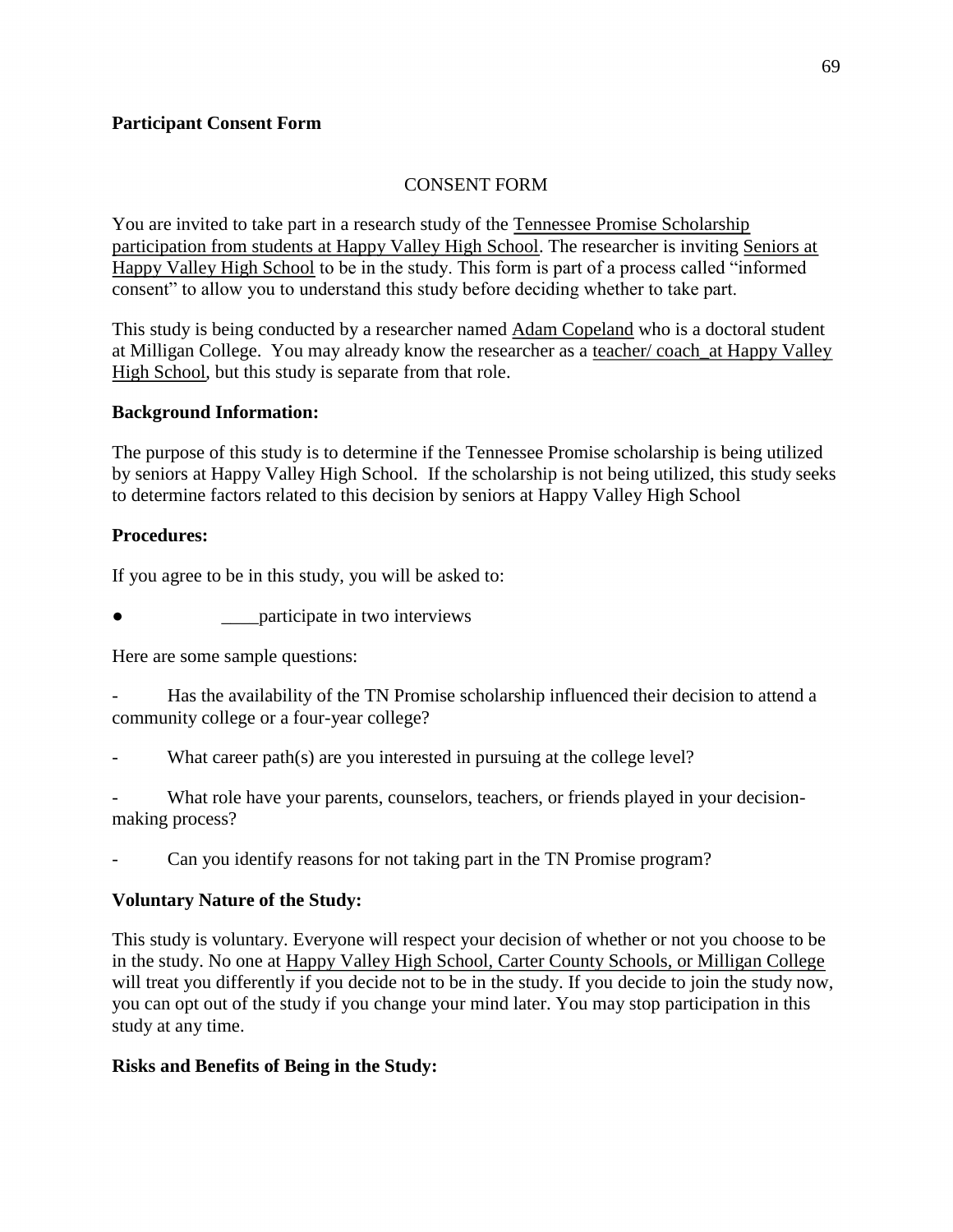Being in this study will not pose risk to your safety or wellbeing.

The benefits of this study will help determine if the Tennessee Promise Scholarship is helping high school seniors at Happy Valley High School. This study will also determine what factors if any are causing students not to use the Tennessee Promise program. This study will allow for suggestions to be made in order to improve or expand the Tennessee Promise program.

# **Payment:**

No payments will be included for participants with this study.

# **Privacy:**

Any information you provide will be kept anonymous .The researcher will not use your personal information for any purposes outside of this research project. Also, the researcher will not include your name or anything else that could identify you in the study reports. Data will be kept secure by\_the researcher in a form not including any identifiable characteristics (name, nicknames, race, etc) of the participants. Data will be kept for a period of at least 5 years, as required by Milligan College.

# **Contacts and Questions:**

You may ask any questions you have now. Or if you have questions later, you may contact the researcher via email adamcopeland@carterk12.net or wacopeland@my.milligan.edu. If you want to talk privately about your rights as a participant, you may contact the Milligan College Institutional Review Board at IRB@milligan.edu.

The researcher will give you a copy of this form to keep.

# **Statement of Consent:**

I have read the above information and I feel I understand the study well enough to make a decision about my involvement. By signing below, I understand that I am agreeing to the terms described above.

Printed Name of Participant

Date of consent

Participant's Signature & Parent Signature

Researcher's Signature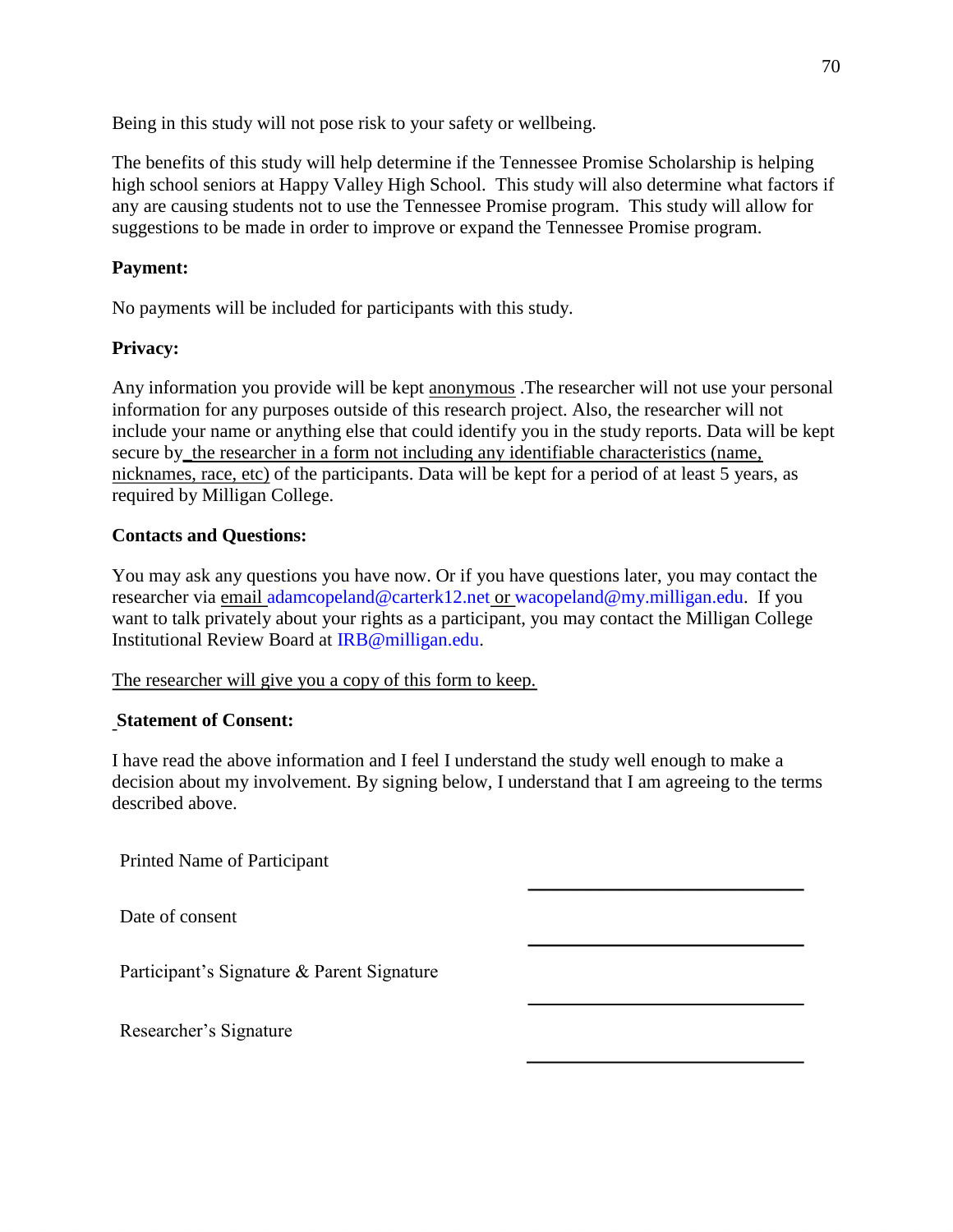**Appendix D**

**First Participant Interview Questions**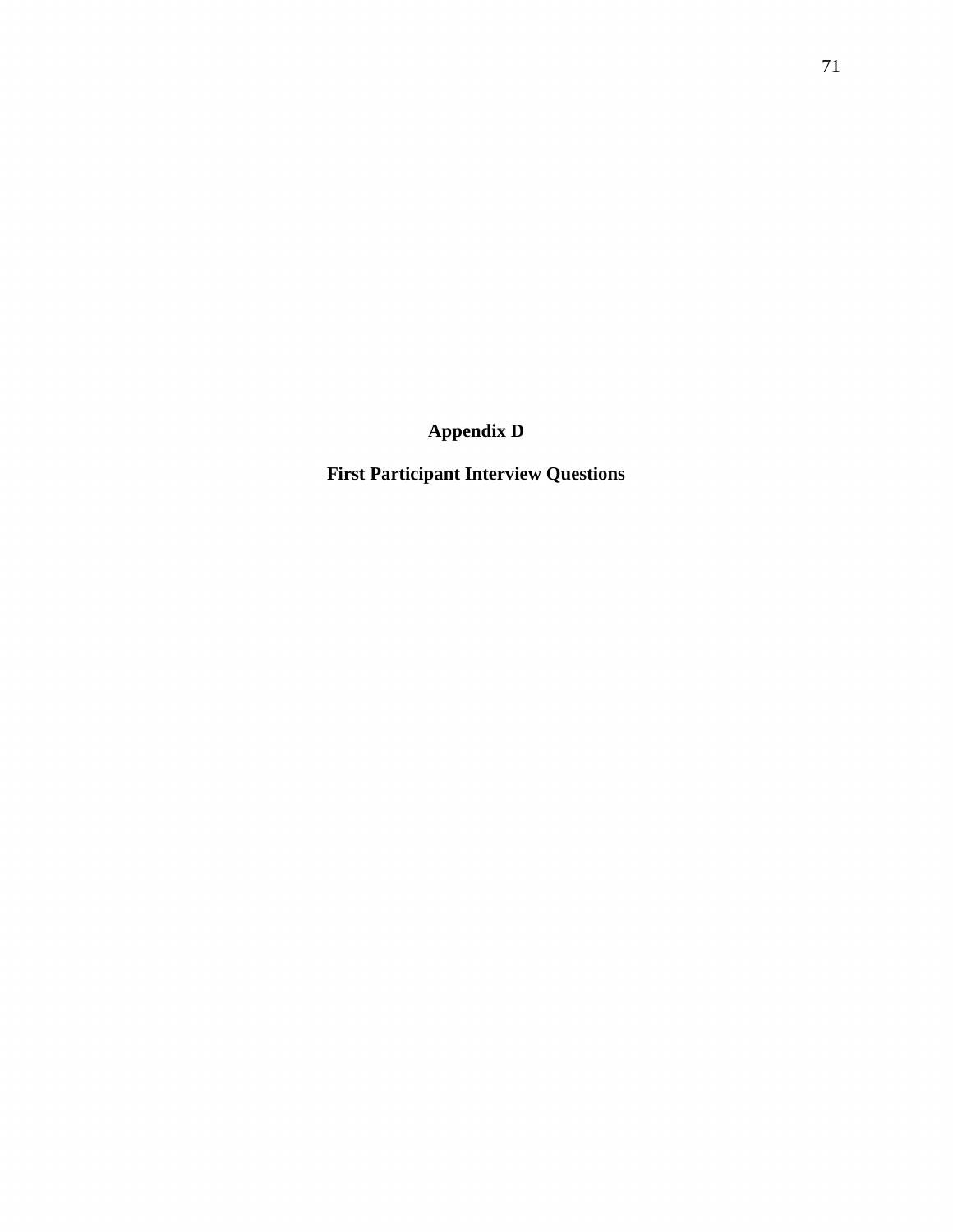# **First Participant Interview Questions**

- 1. How has the availability of the Tennessee Promise Scholarship influenced your decision to attend a community college or four-year college?
- 2. What career path(s) are you interested in pursuing at the college level?
- 3. What role have your parents, counselors, teachers, or friends played in your decisionmaking process?
- 4. Does class size(s) play a role in your decision-making process?
- 5. Why the Tennessee Promise?
- 6. Do you see any issues at this point with obtaining or using the Tennessee Promise?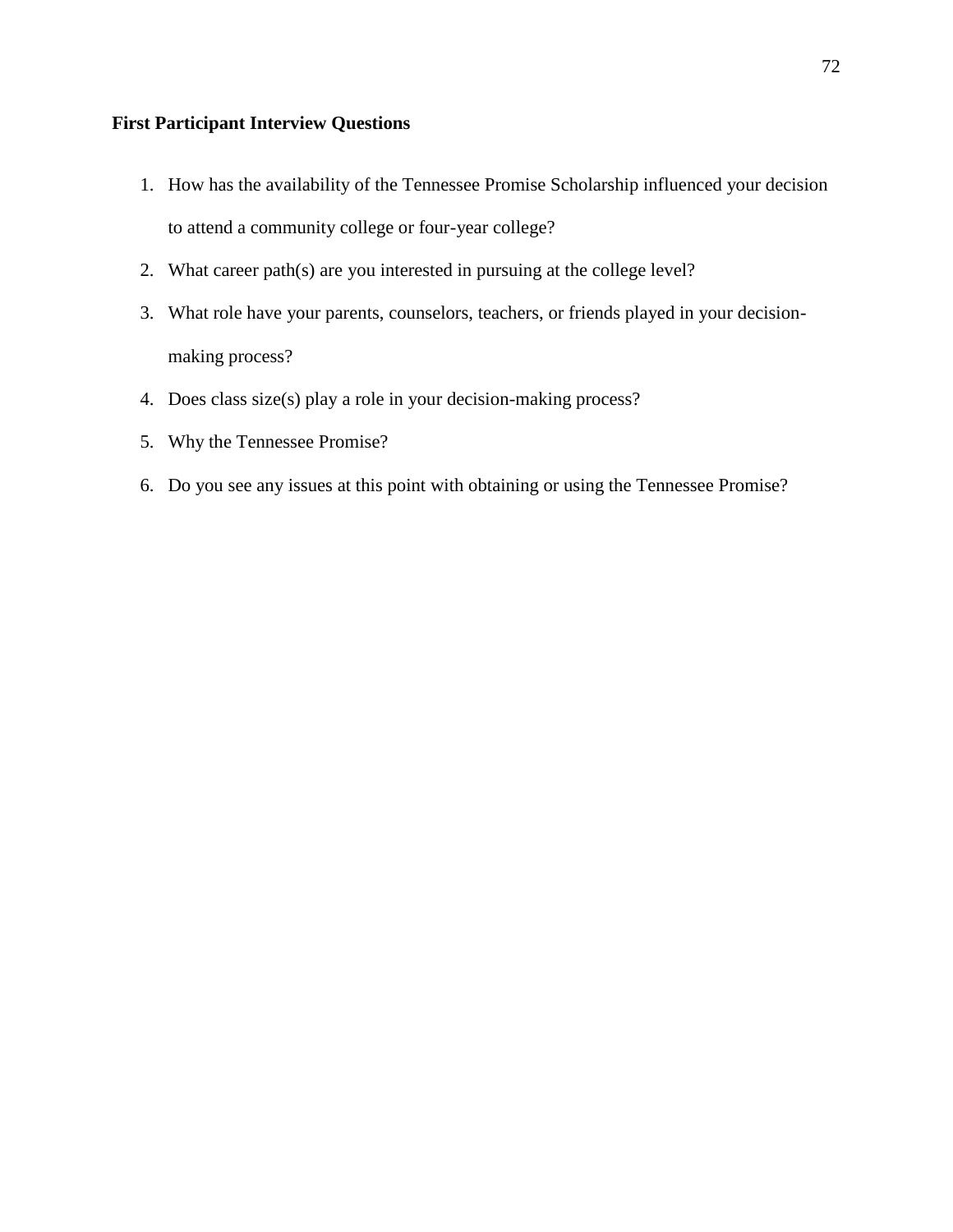**Appendix E**

**Second Participant Interview Questions**